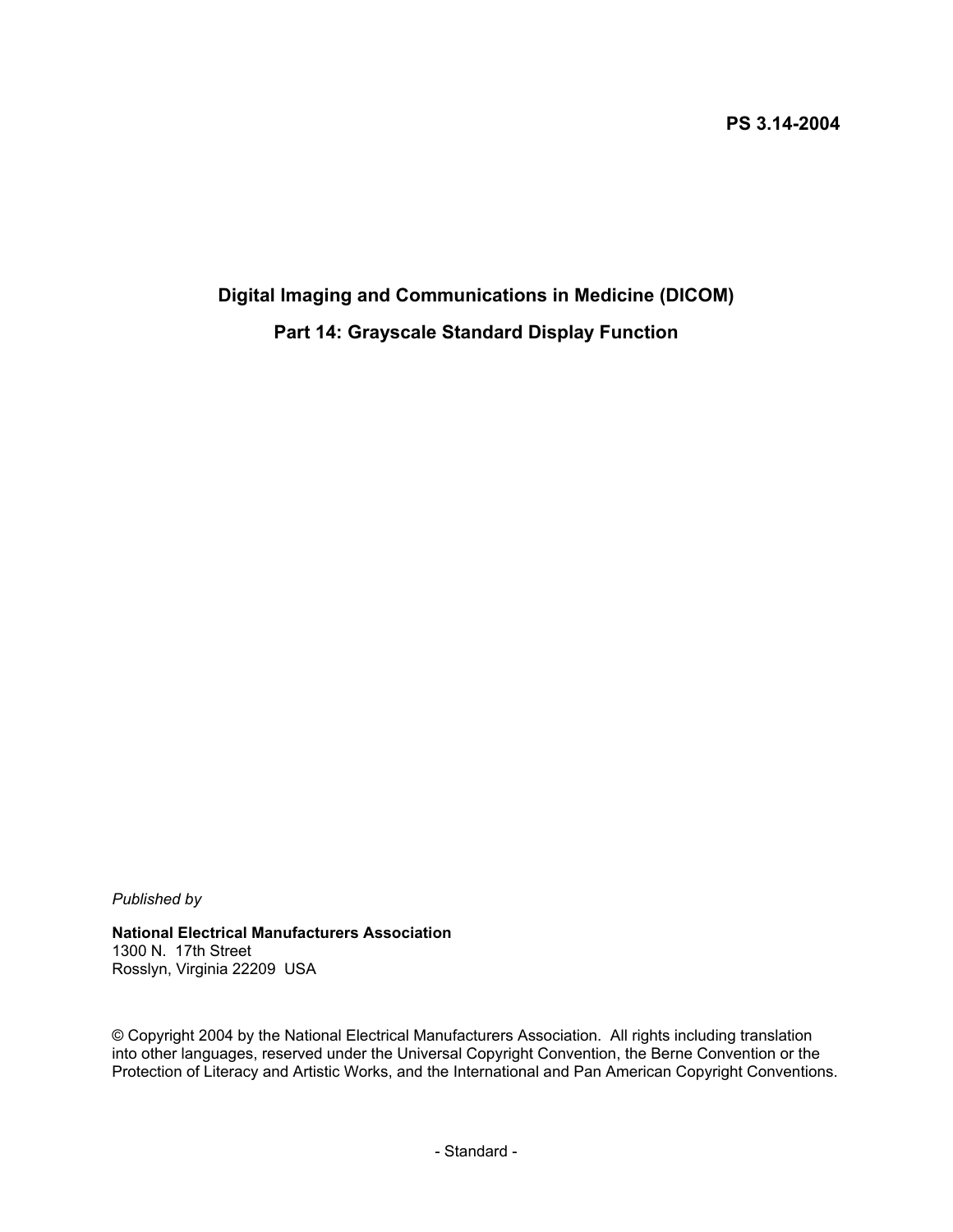### **NOTICE AND DISCLAIMER**

The information in this publication was considered technically sound by the consensus of persons engaged in the development and approval of the document at the time it was developed. Consensus does not necessarily mean that there is unanimous agreement among every person participating in the development of this document.

NEMA standards and guideline publications, of which the document contained herein is one, are developed through a voluntary consensus standards development process. This process brings together volunteers and/or seeks out the views of persons who have an interest in the topic covered by this publication. While NEMA administers the process and establishes rules to promote fairness in the development of consensus, it does not write the document and it does not independently test, evaluate, or verify the accuracy or completeness of any information or the soundness of any judgments contained in its standards and guideline publications.

NEMA disclaims liability for any personal injury, property, or other damages of any nature whatsoever, whether special, indirect, consequential, or compensatory, directly or indirectly resulting from the publication, use of, application, or reliance on this document. NEMA disclaims and makes no guaranty or warranty, expressed or implied, as to the accuracy or completeness of any information published herein, and disclaims and makes no warranty that the information in this document will fulfill any of your particular purposes or needs. NEMA does not undertake to guarantee the performance of any individual manufacturer or seller's products or services by virtue of this standard or guide.

In publishing and making this document available, NEMA is not undertaking to render professional or other services for or on behalf of any person or entity, nor is NEMA undertaking to perform any duty owed by any person or entity to someone else. Anyone using this document should rely on his or her own independent judgment or, as appropriate, seek the advice of a competent professional in determining the exercise of reasonable care in any given circumstances. Information and other standards on the topic covered by this publication may be available from other sources, which the user may wish to consult for additional views or information not covered by this publication.

NEMA has no power, nor does it undertake to police or enforce compliance with the contents of this document. NEMA does not certify, test, or inspect products, designs, or installations for safety or health purposes. Any certification or other statement of compliance with any health or safety–related information in this document shall not be attributable to NEMA and is solely the responsibility of the certifier or maker of the statement.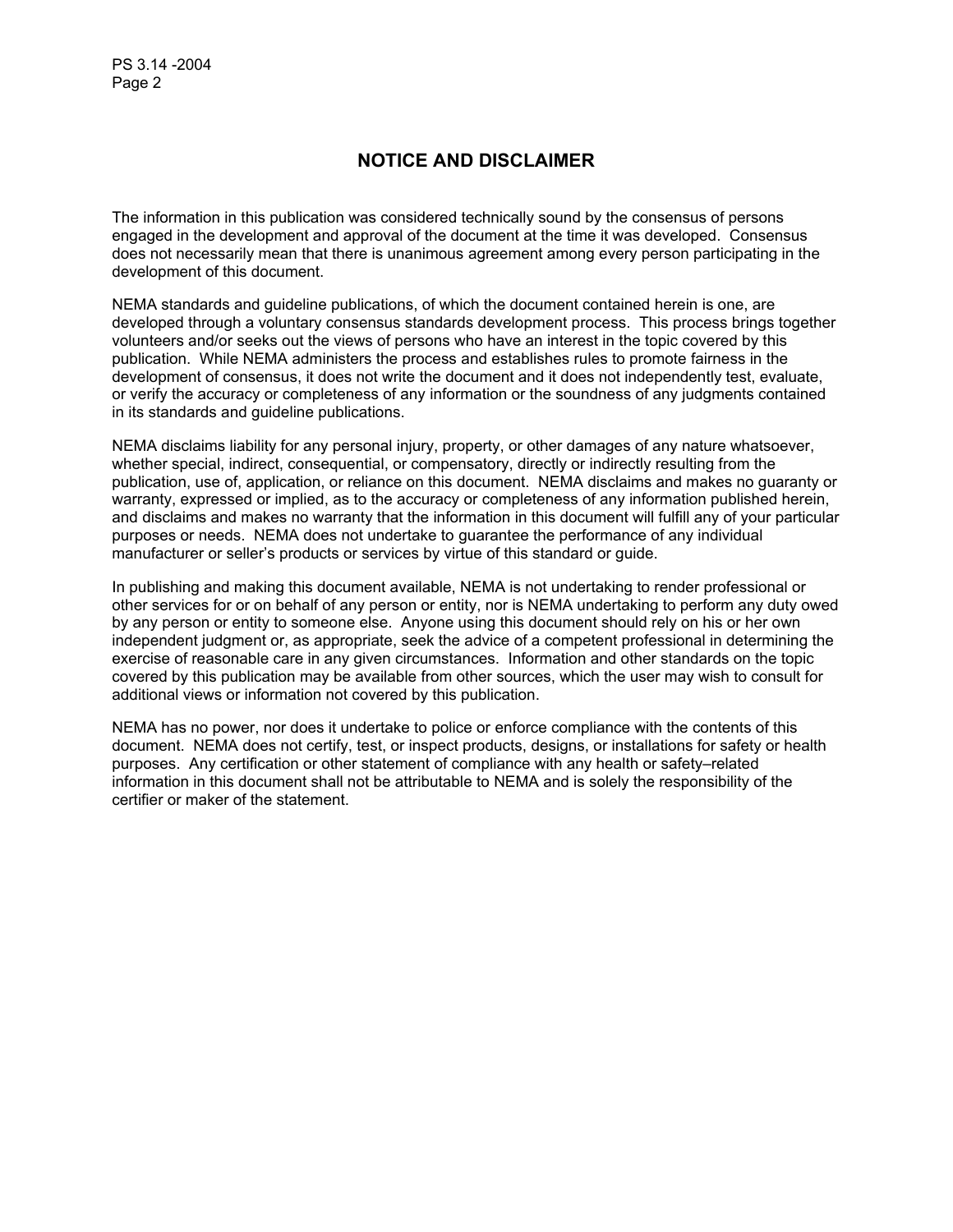## **Table of Contents**

| Annex A (INFORMATIVE) A DERIVATION OF THE GRAYSCALE STANDARD DISPLAY FUNCTION |  |
|-------------------------------------------------------------------------------|--|
| A.1. RATIONALE FOR SELECTING THE GRAYSCALE STANDARD DISPLAY FUNCTION16        |  |
|                                                                               |  |
|                                                                               |  |
| Annex B (INFORMATIVE) TABLE OF THE GRAYSCALE STANDARD DISPLAY FUNCTION .21    |  |
| Annex C (INFORMATIVE) MEASURING THE ACCURACY WITH WHICH A DISPLAY SYSTEM      |  |
| C.1. GENERAL CONSIDERATIONS REGARDING CONFORMANCE AND METRICS  28             |  |
|                                                                               |  |
|                                                                               |  |
| Annex D (INFORMATIVE) ILLUSTRATIONS FOR ACHIEVING CONFORMANCE WITH THE        |  |
|                                                                               |  |
|                                                                               |  |
|                                                                               |  |
|                                                                               |  |
|                                                                               |  |
|                                                                               |  |
|                                                                               |  |
| D.2.3 Implementation of the Grayscale Standard Display Function 43            |  |
|                                                                               |  |
|                                                                               |  |
|                                                                               |  |
| D.3.3 Implementation of the Grayscale Standard Display Function 48            |  |
|                                                                               |  |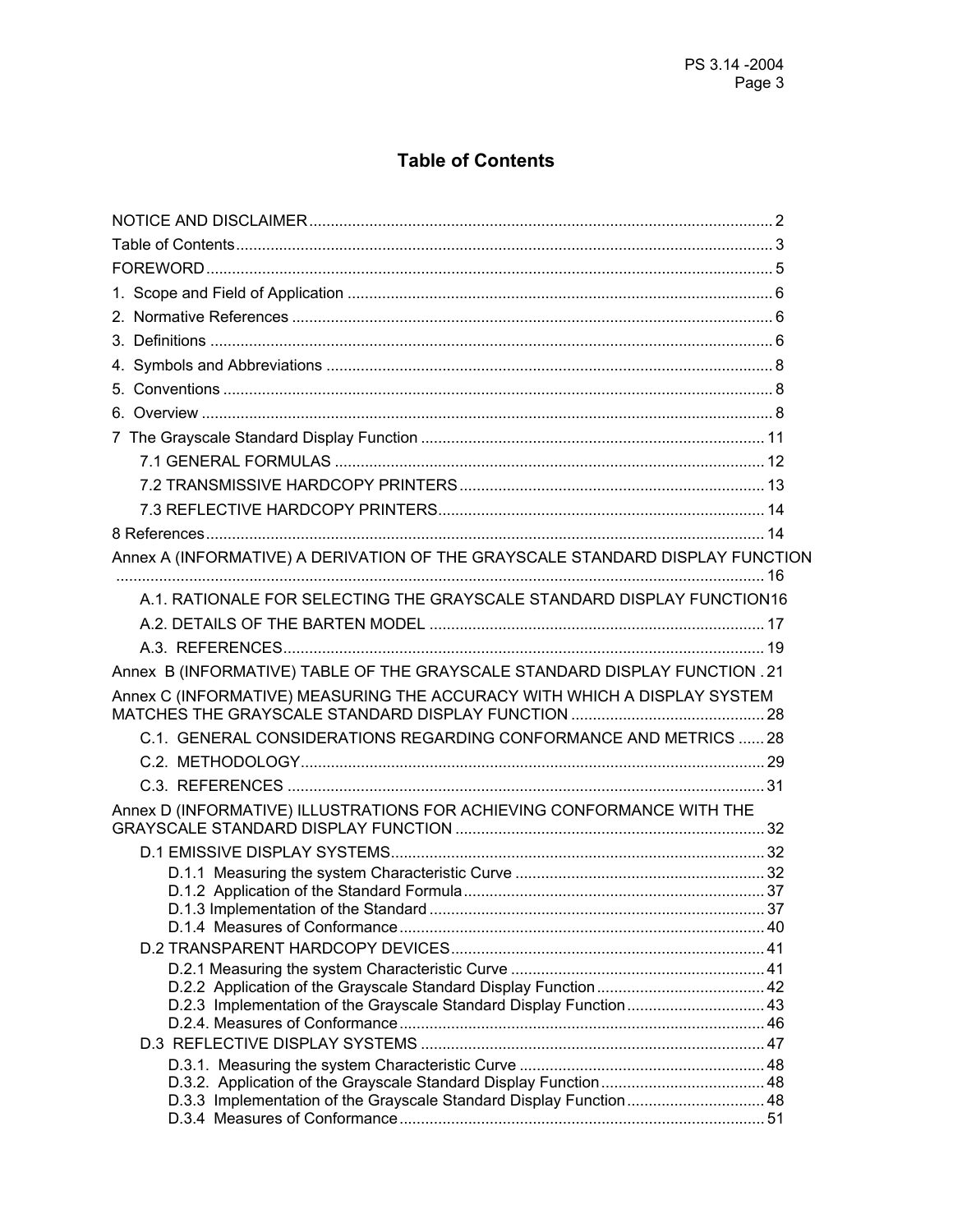Annex E (INFORMATIVE) REALIZABLE JND RANGE OF A DISPLAY UNDER AMBIENT LIGHT54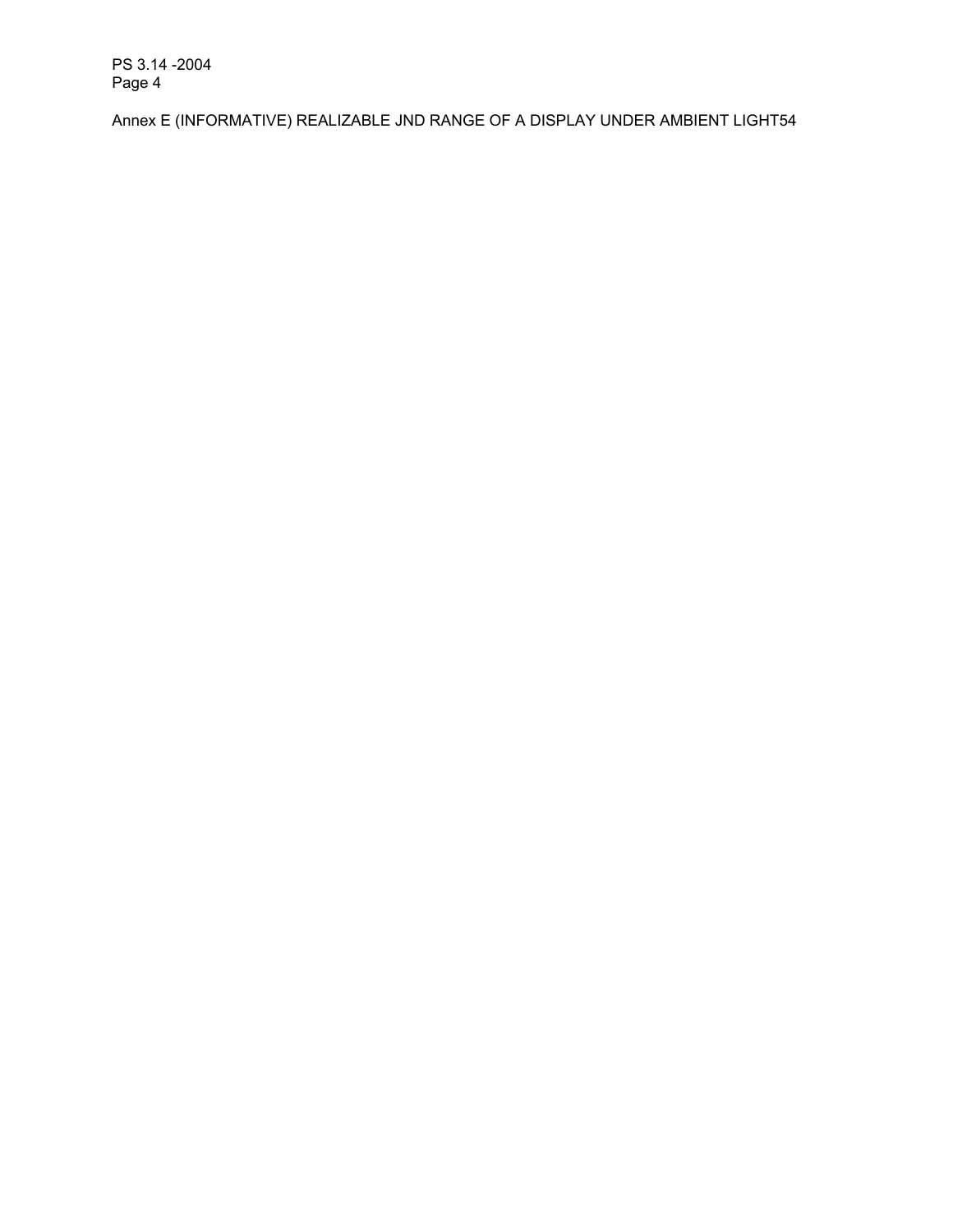### **FOREWORD**

The American College of Radiology (ACR) and the National Electrical Manufacturers Association (NEMA) formed a joint committee to develop a standard for Digital Imaging and Communications in Medicine (DICOM). While other parts of the DICOM Standard specify how digital image data can be moved from system to system, it does not specify how the pixel values should be interpreted or displayed. PS 3.14 specifies a function that relates pixel values to displayed Luminance levels.

A digital signal from an image can be measured, characterized, transmitted, and reproduced objectively and accurately. However, the visual interpretation of that signal is dependent on the varied characteristics of the systems displaying that image. Currently, images produced by the same signal may have completely different visual appearance, information, and characteristics on different display devices.

In medical imaging, it is important that there be a visual consistency in how a given digital image appears, whether viewed, for example, on the display monitor of a workstation or as a film on a light-box. In the absence of any standard which regulates how these images are to be visually presented on any device, a digital image which has good diagnostic value when viewed on one device could look very different and have greatly reduced diagnostic value when viewed on another device. Accordingly, PS 3.14 was developed to provide an objective, quantitative mechanism for mapping digital image values into a given range of Luminance. An application which knows this relationship between digital values and display Luminance can produce better visual consistency in how that image appears on diverse display devices. The relationship that PS 3.14 defines between digital image values and displayed Luminance is based upon measurements and models of human perception over a wide range of Luminance, not upon the characteristics of any one image presentation device or of any one imaging modality. It is also not dependent upon user preferences, which can be more properly handled by other constructs such as the DICOM Presentation Lookup Table.

PS 3.14 was reviewed by other standardization organizations including CEN TC251 in Europe and JIRA in Japan, and by other organizations including IEEE, HL7, and ANSI in the USA.

PS 3.14 was developed according to NEMA procedures.

PS 3.14 is structured using the guidelines established in the following document:

ISO/IEC Directives, 1989 Part 3 : Drafting and Presentation of International Standards.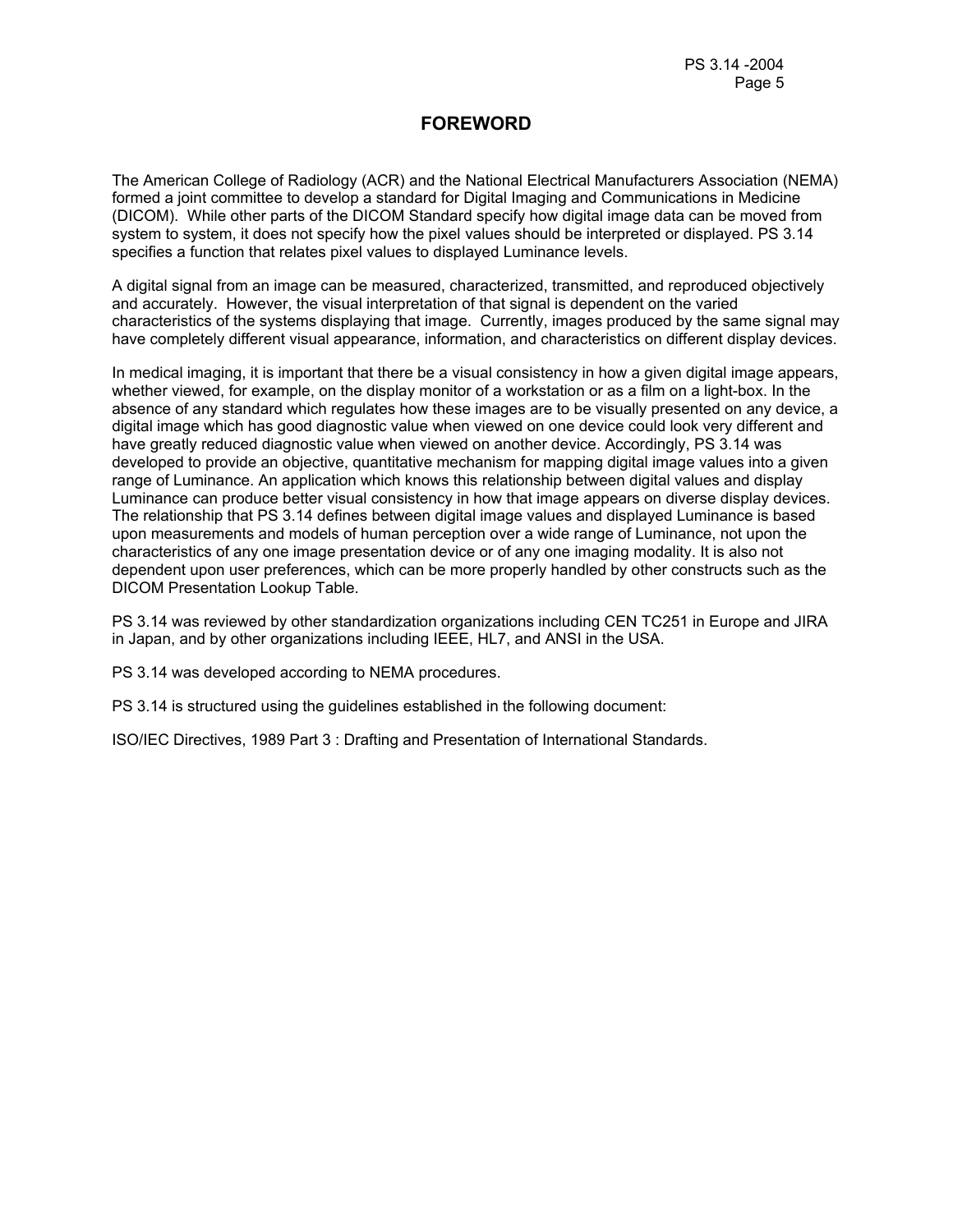.

### **1. Scope and Field of Application**

PS 3.14 specifies a standardized Display Function for display of grayscale images. It provides examples of methods for measuring the Characteristic Curve of a particular Display System for the purpose of either altering the Display System to match the Grayscale Standard Display Function, or for measuring the conformance of a Display System to the Grayscale Standard Display Function. Display Systems include such things as monitors with their associated driving electronics and printers producing films which are placed on light-boxes or alternators.

PS 3.14 is neither a performance nor an image display standard. PS 3.14 does not define which Luminance and/or Luminance Range or optical density range an image presentation device must provide. PS 3.14 does not define how the particular picture element values in a specific imaging modality are to be presented.

PS 3.14 does not specify functions for display of color images, as the specified function is limited to the display of grayscale images. Color Display Systems may be calibrated to the Grayscale Standard Display Function for the purpose of displaying grayscale images.

### **2. Normative References**

The following standards contain provisions which, through reference in this text, constitute provisions of this Standard. At the time of publication, the editions indicated were valid. All standards are subject to revision, and parties to agreements based on this Standard are encouraged to investigate the possibilities of applying the most recent editions of the standards indicated below.

ISO/IEC Directives, 1989 Part 3 - Drafting and presentation of International Standards.

### **3. Definitions**

For the purposes of PS 3.14 the following definitions apply.

Characteristic Curve: The inherent Display Function of a Display System including the effects of ambient light. The Characteristic Curve describes Luminance versus DDL of an emissive display device, such as a CRT/display controller system, or Luminance of light reflected from a print medium, or Luminance derived from the measured optical density versus DDL of a hard-copy medium and the given Luminance of a light-box. The Characteristic Curve depends on operating parameters of the Display System.

Note: The Luminance generated by an emissive display may be measured with a photometer. Diffuse optical density of a hard-copy may be measured with a densitometer.

Contrast Sensitivity characterizes the sensitivity of the average human observer to Luminance changes of the Standard Target. Contrast Sensitivity is inversely proportional to Threshold Modulation.

Contrast Threshold: A function that plots the Just-Noticeable Difference divided by the Luminance across the Luminance Range.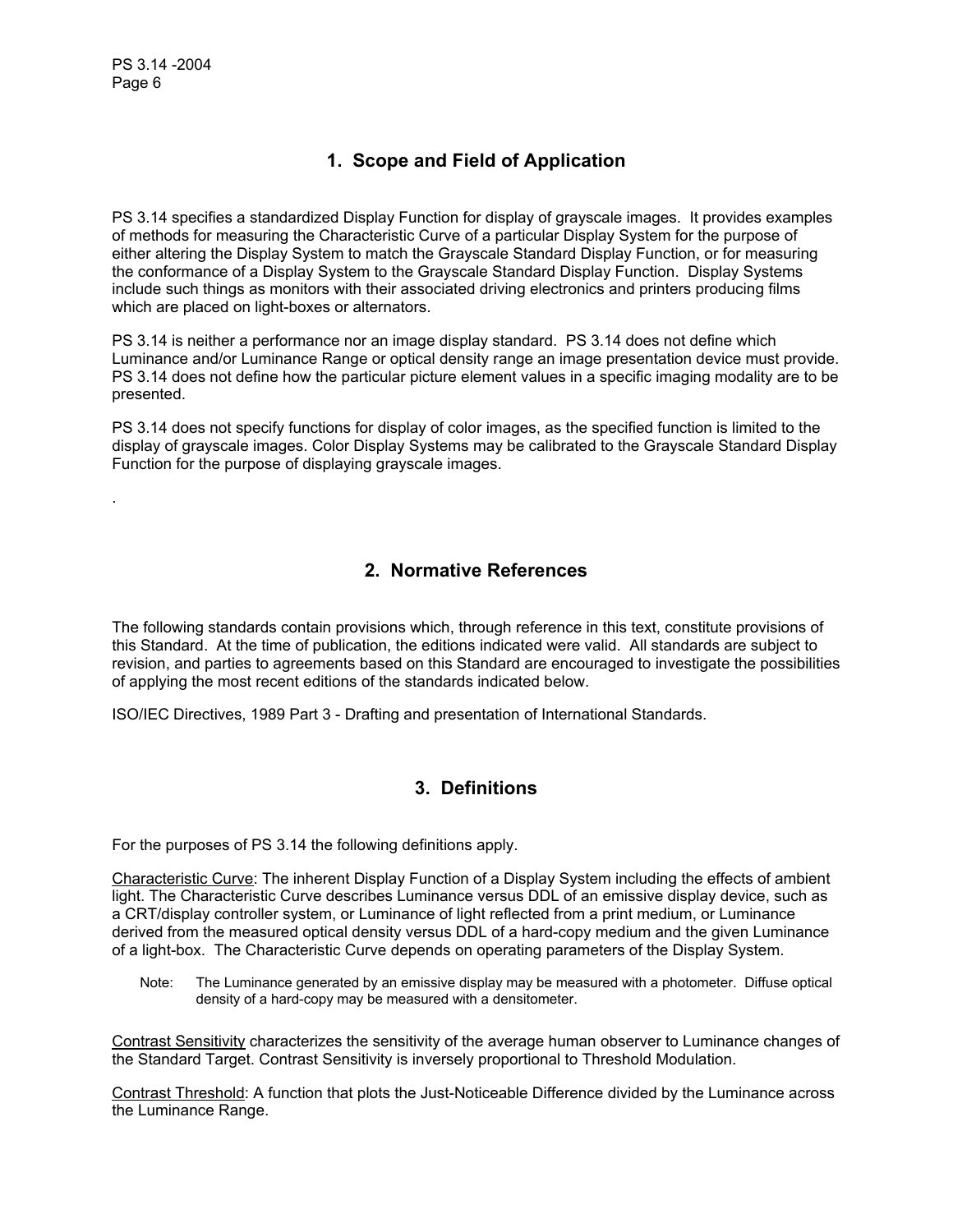Digital Driving Level (DDL): A digital value which given as input to a Display System produces a Luminance. The set of DDLs of a Display System is all the possible discrete values that can produce Luminance values on that Display System. The mapping of DDLs to Luminance values for a Display System produces the Characteristic Curve of that Display System. The actual output for a given DDL is specific to the Display System and is not corrected for the Grayscale Standard Display Function.

Display Function: A function that describes a defined grayscale rendition of a Display System, the mapping of the DDLs in a defined space to Luminance, including the effects of ambient light at a given state of adjustment of the Display System. Distinguished from Characteristic Curve, which is the inherent Display Function of a Display System.

Display System: A device or devices that accept DDLs to produce corresponding Luminance values. This includes emissive displays, transmissive hardcopy viewed on light boxes, and reflective hardcopy.

Illuminance: Light from the environment surrounding the Display System which illuminates the display medium. It contributes to the Luminance that is received by an observer from the image display. Ambient Light reduces the contrast in the image.

Just-Noticeable Difference (JND): The Luminance difference of a given target under given viewing conditions that the average human observer can just perceive.

JND Index: The input value to the Grayscale Standard Display Function, such that one step in JND Index results in a Luminance difference that is a Just-Noticeable Difference.

Luminance is the luminous intensity per unit area projected in a given direction. The Système Internationale unit (used in PS 3.14) is candela per square meter (cd/m<sup>2</sup>), which is sometimes called nit. Another unit often used is footlambert (fL). 1 fL =  $3.426$  cd/m<sup>2</sup>.

Luminance Range: The span of Luminance values of a Display System from a minimum Luminance to a maximum Luminance.

P-Value: A device independent value defined in a perceptually linear grayscale space. The output of the DICOM Presentation LUT is P-Values, ie. the pixel value after all DICOM defined grayscale transformations have been applied. P-Values are the input to a Standardized Display System.

Grayscale Standard Display Function: The mathematically defined mapping of an input JND index to Luminance values defined in PS 3.14.

Standardized Display System: A device or devices that produce Luminance values which are related to input P-Values by the Grayscale Standard Display Function. How this is performed is not defined, though it may be achieved by transformation of P-Values into DDLs accepted by a Display System.

Standard Luminance Level: Any one of the Standard Luminance levels in Table B-1.

Standard Target: A 2-deg x 2-deg square filled with a horizontal or vertical grating with sinusoidal modulation of 4 cycles per degree. The square is placed in a uniform background of a Luminance equal to the mean Luminance of the Target.

Note: The Standard Target is defined in terms of the subtended viewing angle, not in terms of the distance from the viewer to the target.

Threshold Modulation: The minimum Luminance modulation required by the average human observer to detect the Standard Target at a given mean Luminance level. The Threshold Modulation corresponds to the Just-Noticeable Difference in Luminance of the Standard Target.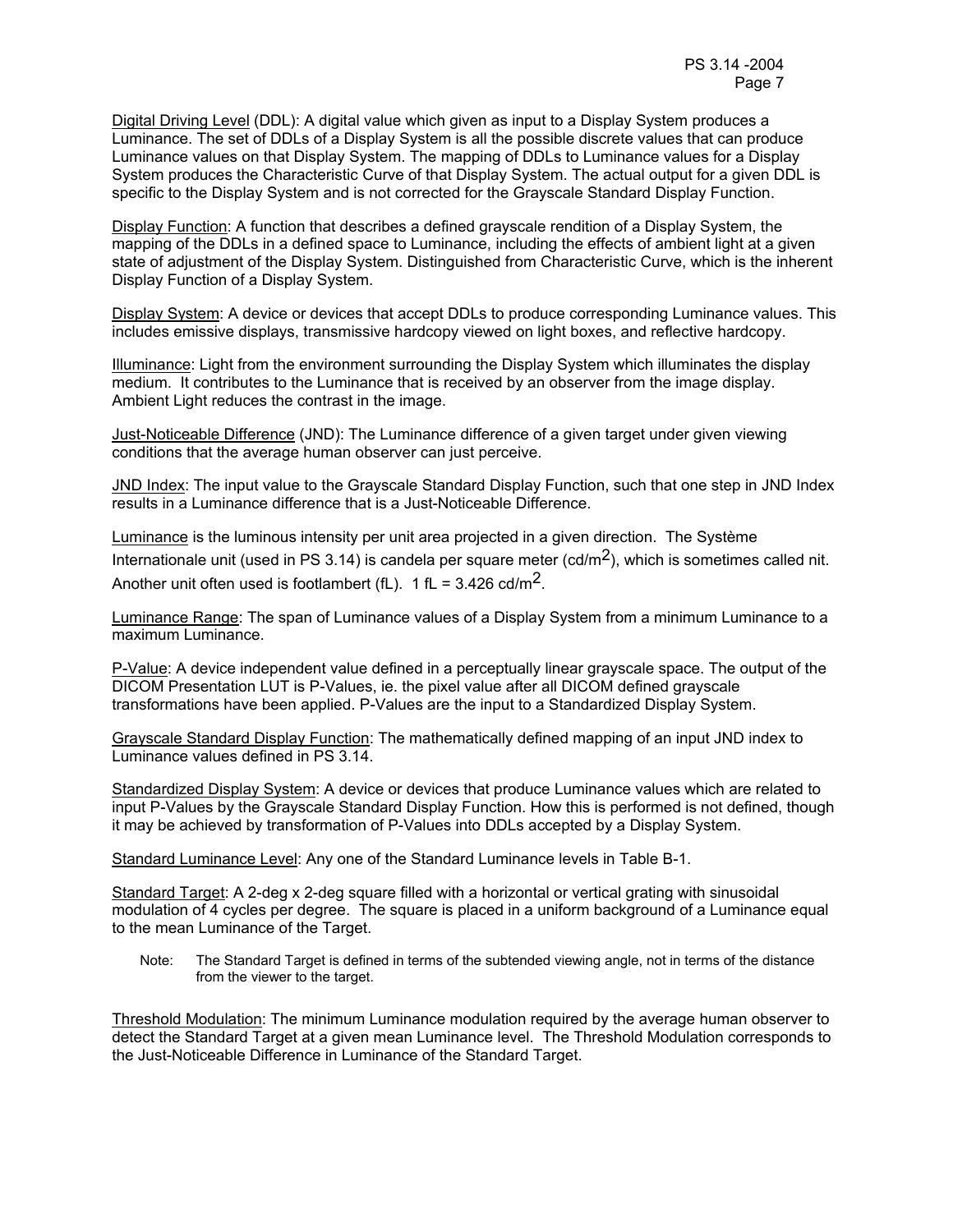### **4. Symbols and Abbreviations**

The following symbols and abbreviations are used in PS 3.14.

| ACR.         | American College of Radiology                                                     |
|--------------|-----------------------------------------------------------------------------------|
| <b>ANSI</b>  | American National Standards Institute                                             |
| CEN TC251    | Comite' Europeen de Normalisation - Technical Committee 251 - Medical Informatics |
| <b>DICOM</b> | Digital Imaging and Communications in Medicine                                    |
| HL7          | Health Level 7                                                                    |
| <b>IEEE</b>  | Institute of Electrical and Electronics Engineers                                 |
| <b>ISO</b>   | International Standards Organization                                              |
| <b>JIRA</b>  | Japan Industries Association of Radiation Apparatus                               |
| <b>NEMA</b>  | National Electrical Manufacturers Association                                     |
|              |                                                                                   |

### **5. Conventions**

The following conventions are used in PS 3.14:

The terminology defined in Section 3 above is capitalized throughout PS 3.14.

### **6. Overview**

PS 3.14 defines, mathematically, the Grayscale Standard Display Function of Standardized Display Systems. These systems may be printers producing hard-copies viewed on light-boxes or electronic Display Systems for soft-copies.

Hard-copies may consist of transmissive films as well as reflective prints. The image in these prints is represented by optical density variations in transmission or diffuse reflection. To an observer, every element of the image appears with a certain Luminance depending on the Illuminance and the optical density of the image element.

Soft-copies may be produced by emissive Display Systems (such as CRT monitors) or electronic light valves (such as light sources and liquid crystal displays).

For the purpose of PS 3.14, Display Systems take a Digital Driving Level and produce Luminance or optical density variations which represent the image. Predictable application of image transformations, such as the modality, value-of-interest, and presentation look-up tables specified in the DICOM standard, requires knowledge of the Characteristic Curve of the Display System. Standardizing the response function expected of the Display System simplifies the application of such image transformations across several different Display Systems such as encountered in a network environment.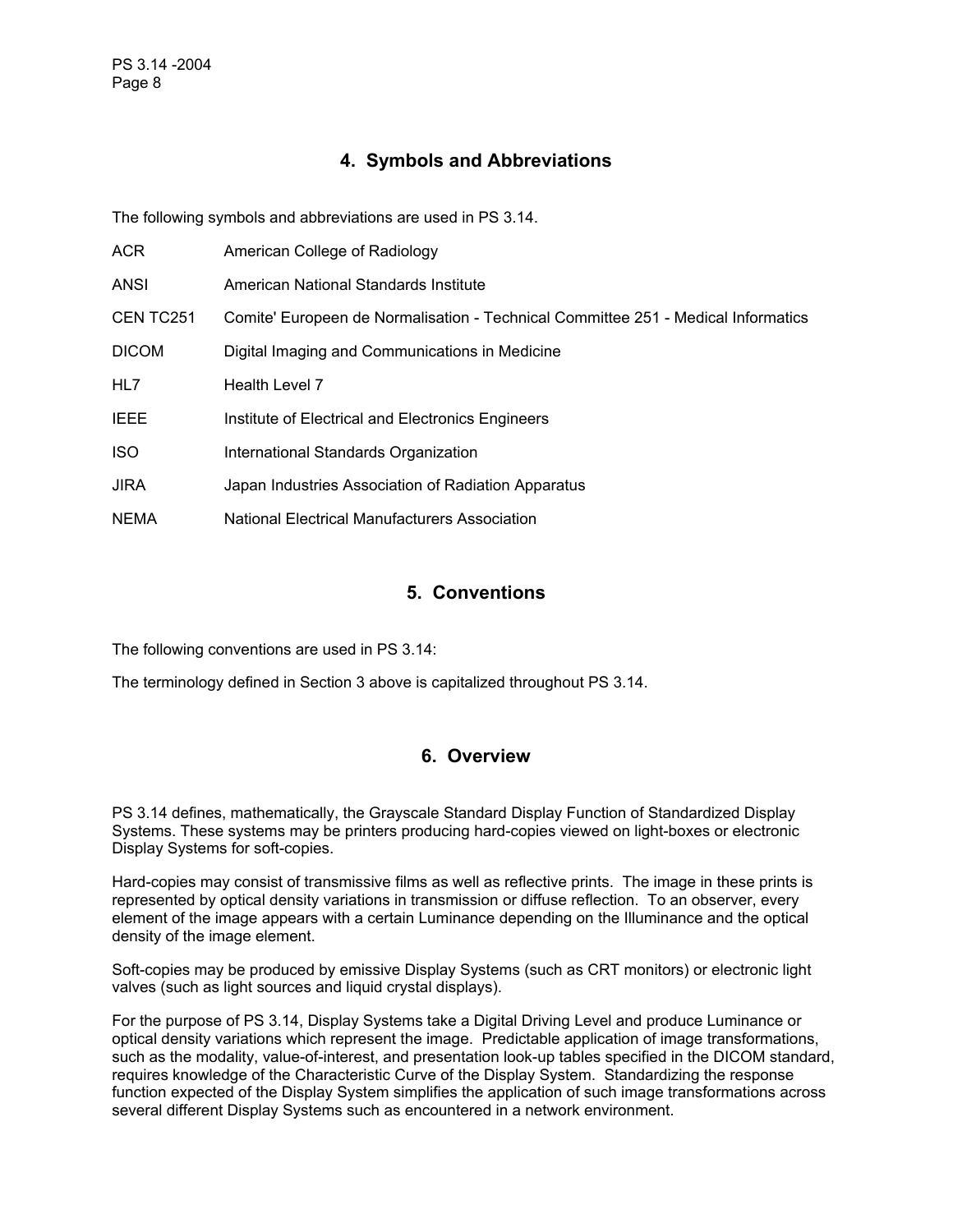PS 3.14 does not define when conformance with the Grayscale Standard DIsplay Function is achieved or how to characterize the degree of conformance reached.

Note: A definition of conformance would require thorough evaluations of human visual system sensitivity to deviations of Display Functions from the Grayscale Standard Display Function for medical images.

Figures 6-1 and 6-2 show the context for the Grayscale Standard Display Function. The Grayscale Standard Display Function is part of the image presentation. There will be a number of other modifications to the image before the Grayscale Standard Display Function is applied. The image acquisition device will adjust the image as it is formed. Other elements may perform a "window and level" to select a part of the dynamic range of the image to be presented. Yet other elements can adjust the selected dynamic range in preparation for display. The Presentation LUT outputs P-Values (presentation values). These P-Values become the Digital Driving Levels for Standardized Display Systems. The Grayscale Standard Display Function maps P-Values to the log-luminance output of the Standardized Display System. How a Standardized Display System performs this mapping is implementation dependent.

The boundary between the DICOM model of the image acquisition and presentation chain, and the Standardized Display System, expressed in P-Values, is intended to be both device independent and conceptually (if not actually) perceptually linear. In other words, regardless of the capabilities of the Standardized Display System, the same range of P-Values will be presented ìsimilarlyî.



#### **Figure 6-1. The Grayscale Standard Display Function is an element of the image presentation after several modifications to the image have been completed by other elements of the image acquisition and presentation chain.**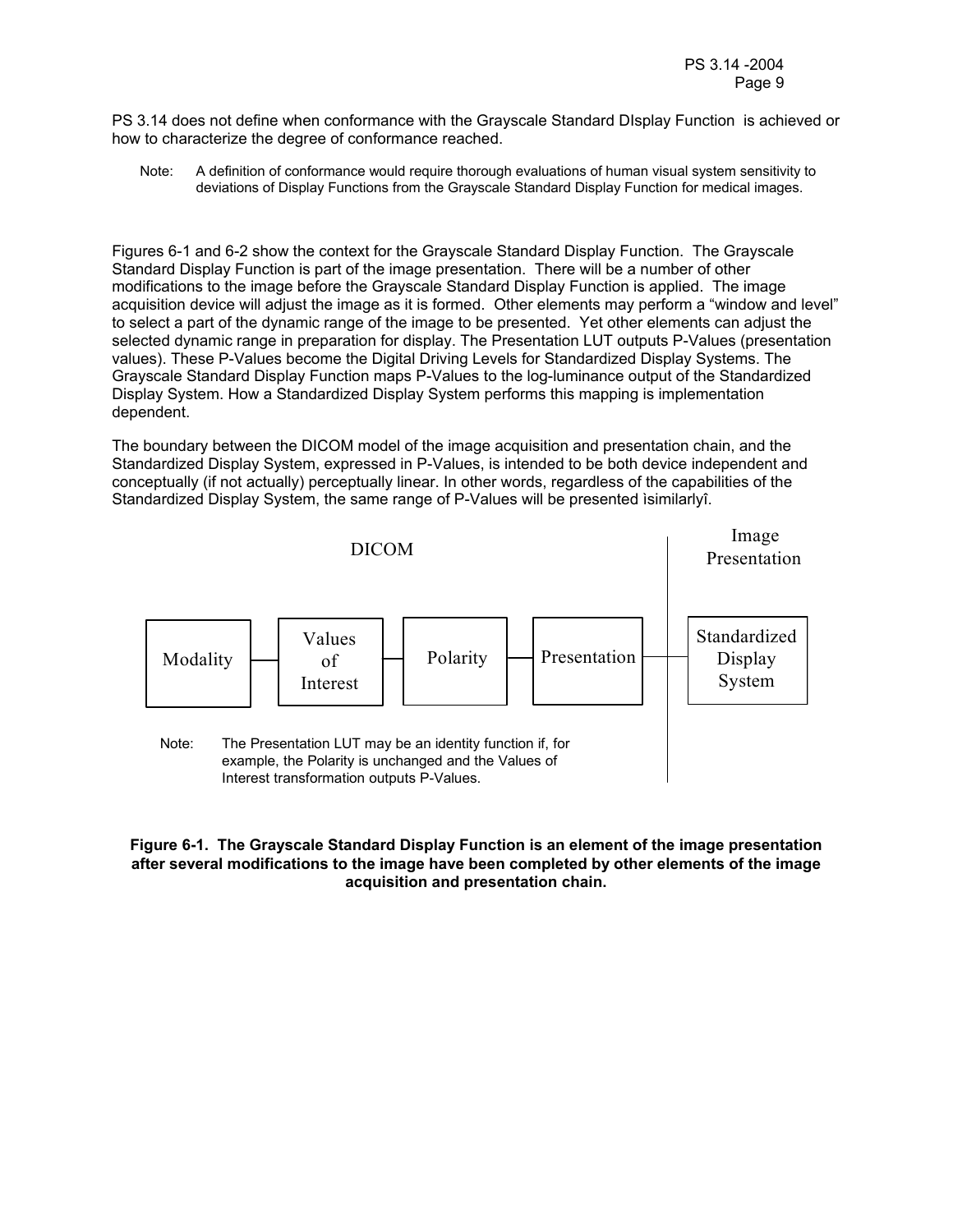

#### **Figure 6-2. The conceptual model of a Standardized Display System maps P-Values to Luminance via an intermediate transformation to Digital Driving Levels of an unstandardized Display System.**

The main objective of PS 3.14 is to define mathematically an appropriate Grayscale Standard Display Function for all image presentation systems. The purpose of defining this Grayscale Standard Display Function is to allow applications to know *a priori* how P-Values are transformed to viewed Luminance values by a Standardized Display System. In essence, defining the Grayscale Standard Display Function fixes the ìunitsî for the P-Values output from the Presentation LUT and used as Digital Driving Levels to Standardized Display Systems.

A second objective of PS 3.14 is to select a Display Function which provides some level of similarity in grayscale perception or basic appearance for a given image between Display Systems of different Luminance and which facilitates good use of the available Digital Driving Levels of a Display System. While many different functions could serve the primary objective, this Grayscale Standard Display Function was chosen to meet the second objective. With such a function, P-Values are approximately linearly related to human perceptual response. Similarity does not guarantee equal information content. Display Systems with a wider Luminance Range and/or higher Luminance will be capable of presenting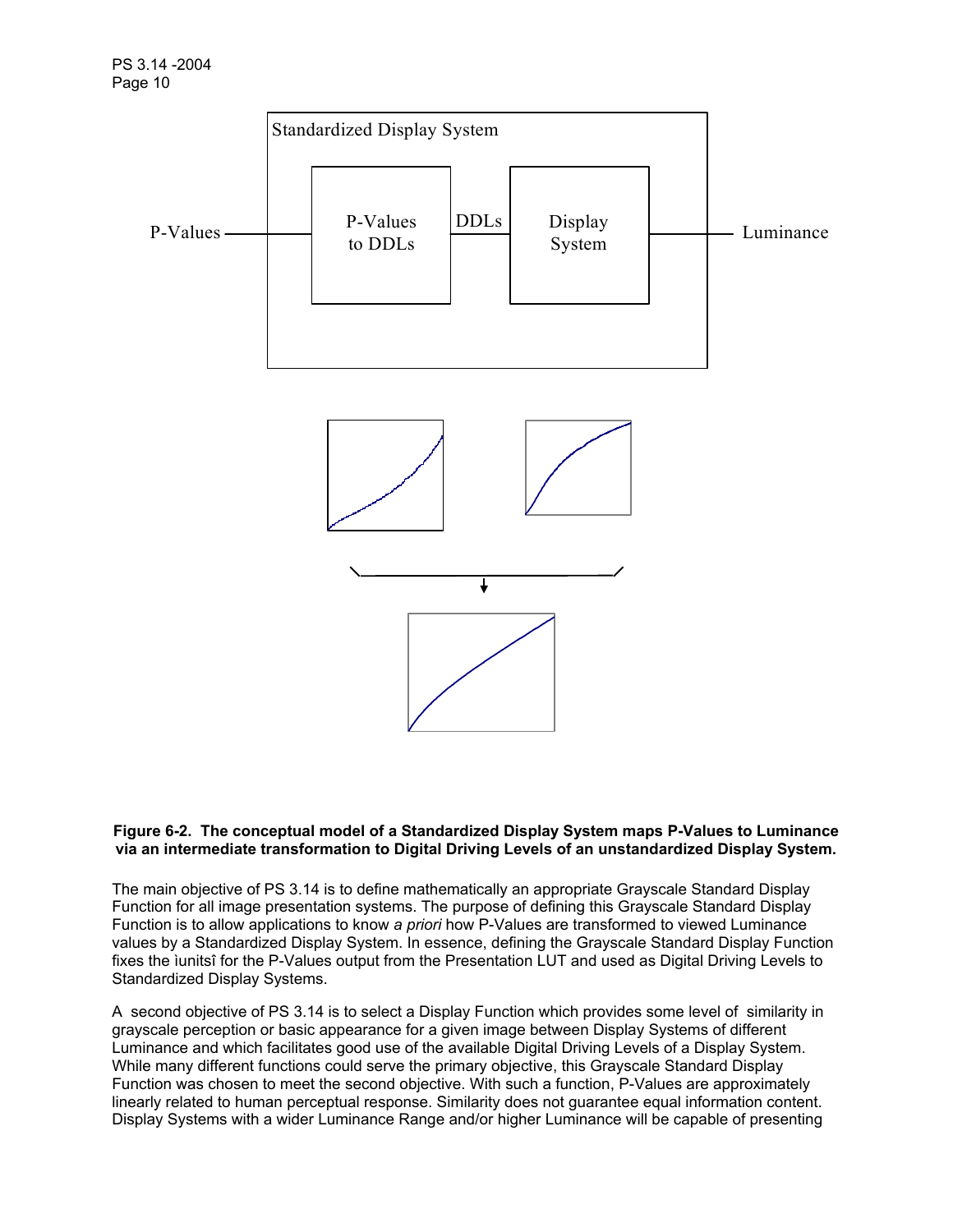more just-noticeable Luminance differences to an observer. Similarity also does not imply strict perceptual linearity, since perception is dependent on image content and on the viewer. In order to achieve strict perceptual linearity, applications would need to adjust the presentation of images to match user expectations through the other constructs defined in the DICOM Standard (eg. VOI and Presentation LUT). Without a defined Display Function, such adjustments on the wide variety of Display Systems encountered on a network would be difficult.

The choice of the function is based on several ideas which are discussed further in Annex A.

Annex B contains the Grayscale Standard Display Function in tabular form.

Informative Annex C provides an example procedure for comparing mathematically the shape of the actual Display Function with the Grayscale Standard Display Function and for quantifying how well the actual discrete Luminance intervals match those of the Grayscale Standard Display Function.

Display Systems often will have Characteristic Curves different from the Grayscale Standard Display Function. These devices may contain means for incorporating externally defined transformations that make the devices conform with the Grayscale Standard Display Function . PS 3.14 provides examples of test patterns for Display Systems with which their behavior can be measured and the approximation to the Grayscale Standard Display Function evaluated (see Informative Annex D.1, D.2, D.3).

### **7 The Grayscale Standard Display Function**

As explained in greater detail in Annex A, the Grayscale Standard Display Function is based on human Contrast Sensitivity. Human Contrast Sensitivity is distinctly non-linear within the Luminance Range of the Grayscale Standard Display Function . The human eye is relatively less sensitive in the dark areas of an image than it is in the bright areas of an image. This variation in sensitivity makes it much easier to see small relative changes in Luminance in the bright areas of the image than in the dark areas of the image. A Display Function that adjusts the brightness such that equal changes in P-Values will result in the same level of perceptibility at all driving levels is "perceptually linearized". The Grayscale Standard Display Function incorporates the notion of perceptual linearization without making it an explicit objective of PS 3.14.

The employed data for Contrast Sensitivity are derived from Barten's model of the human visual system (Ref. 1, 2 and Annex B). Specifically, the Grayscale Standard Display Function refers to Contrast Sensitivity for the Standard Target consisting of a 2-deg x 2-deg square filled with a horizontal or vertical grating with sinusoidal modulation of 4 cycles per degree. The square is placed in a uniform background of Luminance equal to the mean Luminance L of the Target. The Contrast Sensitivity is defined by the Threshold Modulation at which the grating becomes just visible to the average human observer. The Luminance modulation represents the Just-Noticeable Difference (JND) for the Target at the Luminance L.

Note: The academic nature of the Standard Target is recognized. With the simple target, the essential objectives of PS 3.14 appear to be realizable. Only spurious results with more realistic targets in complex surroundings were known at the time of writing PS 3.14 and these were not assessed.

The Grayscale Standard Display Function is defined for the Luminance Range from 0.05 to 4000 cd/m<sup>2</sup>. The minimum Luminance corresponds to the lowest practically useful Luminance of cathode-ray-tube (CRT) monitors and the maximum exceeds the unattenuated Luminance of very bright light-boxes used for interpreting X-Ray mammography. The Grayscale Standard Display Function explicitly includes the effects of the diffused ambient Illuminance.

Within the Luminance Range happen to fall 1023 JNDs (see Annex A).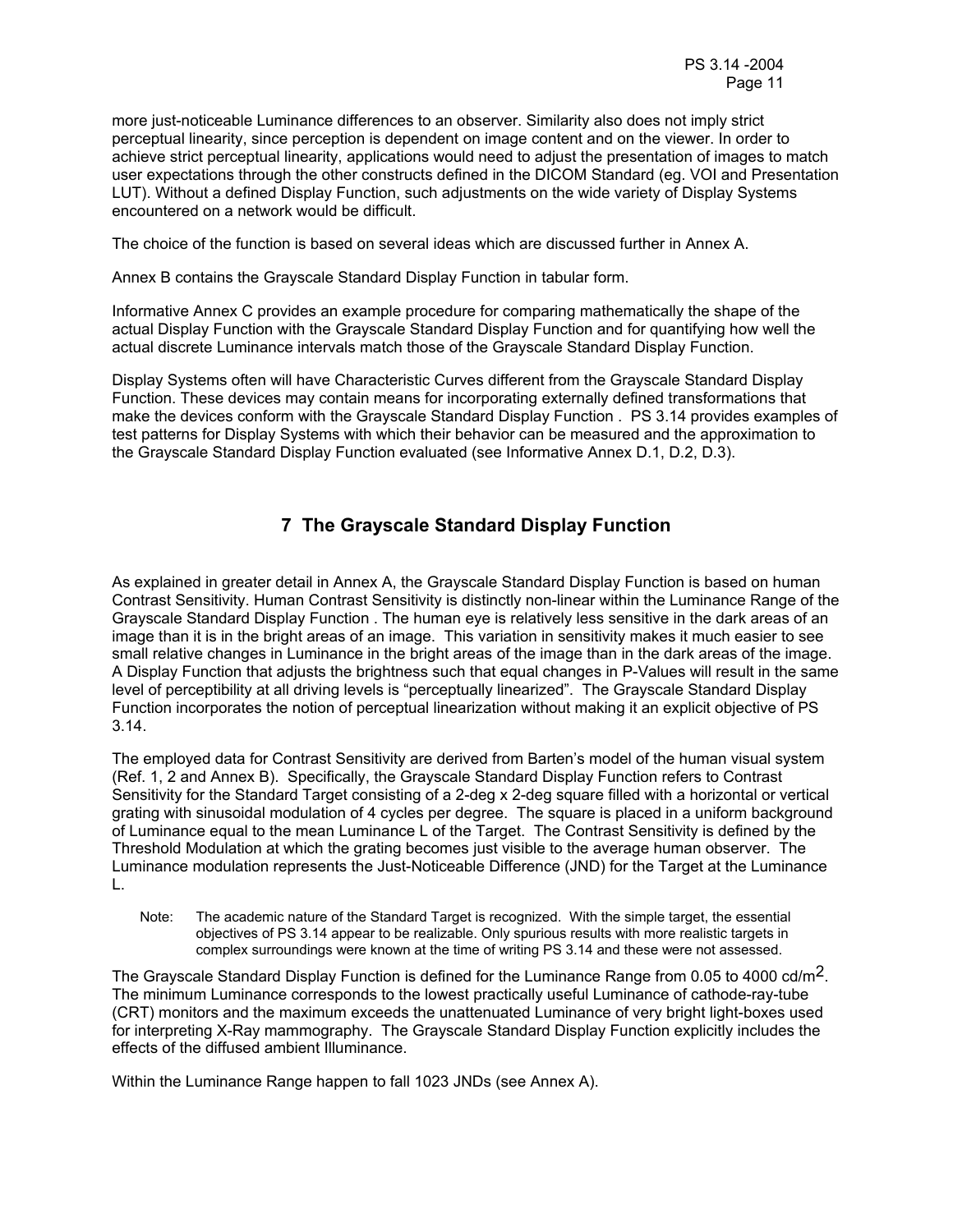#### **7.1 GENERAL FORMULAS**

The Grayscale Standard Display Function is defined by a mathematical interpolation of the 1023 Luminance levels derived from Barten's model. The Grayscale Standard Display Function allows us to calculate luminance, L, in candelas per square meter, as a function of the Just-Noticeable Difference (JND) Index, j:

$$
\log_{10} L(j) = \frac{a + c \cdot Ln(j) + e \cdot (Ln(j))^{2} + g \cdot (Ln(j))^{3} + m \cdot (Ln(j))^{4}}{1 + b \cdot Ln(j) + d \cdot (Ln(j))^{2} + f \cdot (Ln(j))^{3} + h \cdot (Ln(j))^{4} + k \cdot (Ln(j))^{5}}
$$

with Ln referring to the natural logarithm, j the index (1 to 1023) of the Luminance levels L<sub>i</sub> of the JNDs, and a = -1.3011877, b = -2.5840191E-2, c =  $8.0242636E-2$ , d = -1.0320229E-1, e =  $1.3646699E-1$ , f = 2.8745620E-2, g = -2.5468404E-2, h = -3.1978977E-3, k = 1.2992634E-4, m = 1.3635334E-3.

The logarithms to the base 10 of the Luminance  $L_i$  are very well interpolated by this function over the entire Luminance Range. The relative deviation of any log(Luminance)-value from the function is at most 0.3%, and the root-mean-square-error is 0.0003. The continuous representation of the Grayscale Standard Display Function permits a user to compute discrete JNDs for arbitrary start levels and over any desired Luminance Range.

Notes: 1. To apply the above formula to a device with a specific range of L values, it is convenient to also have the inverse of this relationship, which is given by:

$$
j(L) = A + B \cdot Log_{10}(L) + C \cdot (Log_{10}(L))^2 + D \cdot (Log_{10}(L))^3 + E \cdot (Log_{10}(L))^4 +
$$
  
\n
$$
F \cdot (Log_{10}(L))^5 + G \cdot (Log_{10}(L))^6 + H \cdot (Log_{10}(L))^7 + I \cdot (Log_{10}(L))^8
$$
  
\nwhere Log<sub>10</sub> represents logarithm to the base 10, and A = 71.498068, B = 94.593053, C = 41.912053,  
\nD = 9.8247004, E = 0.28175407, F = -1.1878455, G = -0.18014349, H = 0.14710899, I = -  
\n0.017046845.

2. When incorporating the formulas for  $L(i)$  and  $i(L)$  into a computer program, the use of double precision is recommended.

 3. Alternative methods may be used to calculate the JND Index values. One method is use a numerical algorithm such as the Van Vijngaarden-Dekker-Brent method described in *Numerical Recipes in C* (Cambridge University press, 1991). The value j may be calculated from L iteratively given the Grayscale Standard Display Function's formula for L(j). Another method would be to use the Grayscale Standard Display Function's tabulated values of j and L to calculate the j corresponding to an arbitrary L by linearly interpolating between the two nearest tabulated L,j pairs.

4. No specification is intended as to how these formulas are implemented. These could be implemented dynamically, by executing the equation directly, or through discrete values, such as a LUT, etc.

Annex B lists the Luminance levels computed with this equation for the 1023 integer JND Indices and Fig. 7-1 shows a plot of the Grayscale Standard Display Function. The exact value of the Luminance levels, of course, depends on the start level of 0.05 cd/m<sup>2</sup>.

The Characteristic Curve of a Display System represents the Luminance produced by a Display System as a function of DDL and the effect of ambient Illuminance. The Characteristic Curve is measured with Standard Test Patterns (see Annex D). In general, the Display Function describes, for example,

a) the Luminance (including ambient Illuminance) measured as a function of DDL for emissive displays such as a CRT-monitor/digital display controller system,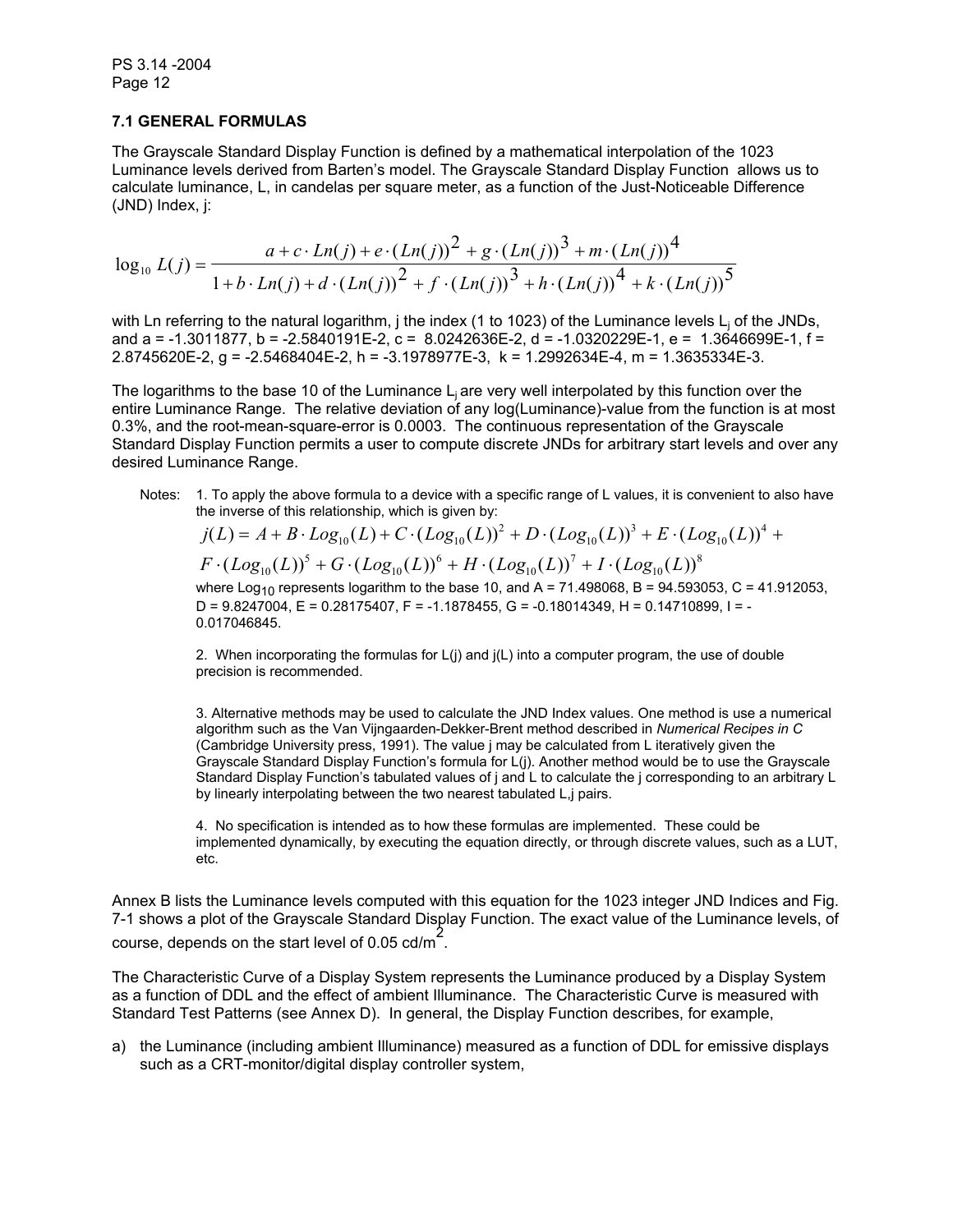- b) the Luminance (including ambient Illuminance) as a function of DDL measured for a transmissive medium hung in front of a light-box after a printer produced an optical density, depending on DDL, on the medium,
- c) the Luminance (including ambient light) as a function of DDL measured for a diffusely reflective medium illuminated by a office lights after a printer produced a reflective density, depending on DDL, on the medium.

By internal or external means, the system may have been configured (or calibrated) such that the Characteristic Curve is consistent with the Grayscale Standard Display Function.

Some Display Systems adapt themselves to ambient light conditions. Such a system may conform to the Grayscale Standard Display Function for one level of ambient Illuminance only, unless it had the capability of adjusting its Display Function without user-intervention so that it remains in conformance with the Grayscale Standard Display Function.

#### **7.2 TRANSMISSIVE HARDCOPY PRINTERS**

For transmissive hardcopy printing, the relationship between luminance, L, and the printed optical density, D, is:

$$
L = L_a + L_0 \cdot 10^{-D}
$$

where:

 $L_0$  is the luminance of the light box with no film present, and

 $L<sub>a</sub>$  is the luminance contribution due to ambient illuminance reflected off the film.

If film is to be printed with a density ranging from  $D_{min}$  to  $D_{max}$ , the final luminance will range between:

$$
L_{\rm min} = L_a + L_0 \cdot 10^{-D_{\rm max}} \ \ , \ L_{\rm max} = L_a + L_0 \cdot 10^{-D_{\rm min}}
$$

and the j values will correspondingly range from  $j_{min} = j(L_{min})$  to  $j_{max} = j(L_{max})$ .

If this span of j values is represented by an N-bit P-Value, ranging from 0 for j<sub>min</sub> to 2<sup>N</sup>-1 for j<sub>max</sub>, the j values will correspond to P-Values as follows:

$$
j(p) = j_{\min} + \frac{p}{2^N - 1} \cdot (j_{\max} - j_{\min})
$$

and the corresponding L values will be  $L(i(p))$ .

Finally, converting the  $L(j(p))$  values to densities results in:

$$
D(p) = -Log_{10}(\frac{L(j(p)) - L_a}{L_0}).
$$

Note: Typical values for the parameters used in transmissive hardcopy printing are  $L_0 = 2000 \text{ cd/m}^2$  $L_a = 10 \text{ cd/m}^2$ .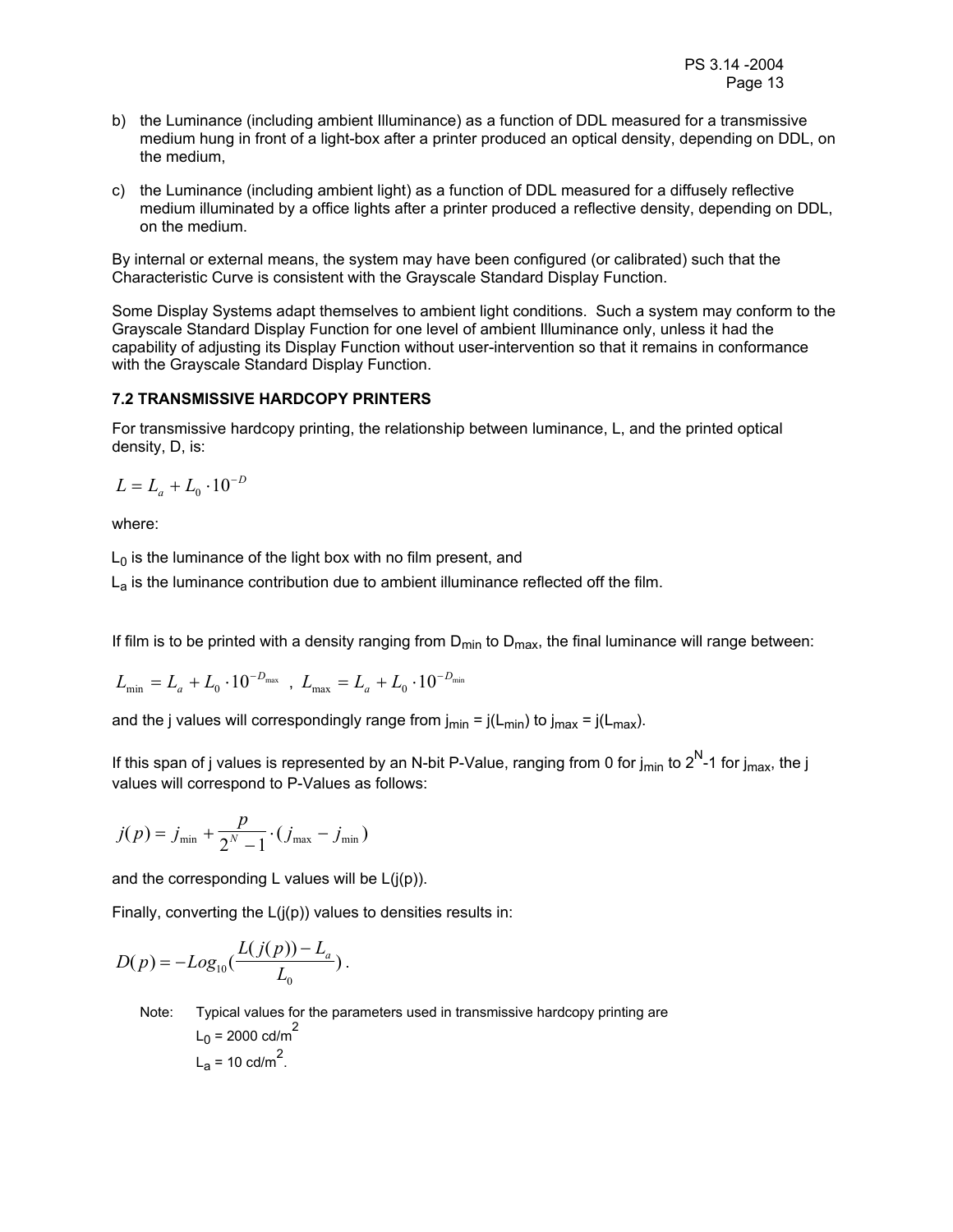#### **7.3 REFLECTIVE HARDCOPY PRINTERS**

For reflective hardcopy printing, the relationship between luminance, L, and the printed optical density, D, is:

$$
L = L_0 \cdot 10^{-D}
$$

where:

 $L_0$  is the maximum luminance obtainable from diffuse reflection of the illumination which is present.

If film is to be printed with a density ranging from  $D_{min}$  to  $D_{max}$ , the final luminance will range between:

$$
L_{\rm min} = L_0 \cdot 10^{-D_{\rm max}} \ \ , \ L_{\rm max} = L_0 \cdot 10^{-D_{\rm min}}
$$

and the j values will correspondingly range from  $j_{min} = j(L_{min})$  to  $j_{max} = j(L_{max})$ .

If this span of j values is represented by an N-bit P-Value, ranging from 0 for j<sub>min</sub> to 2<sup>N</sup>-1 for j<sub>max</sub>, the j values will correspond to P-Values as follows:

$$
j(p) = j_{\min} + \frac{p}{2^N - 1} \cdot (j_{\max} - j_{\min})
$$

and the corresponding L values will be  $L(j(p))$ .

Finally, converting the  $L(j(p))$  values to densities results in

$$
D(p) = -Log_{10}(\frac{L(j(p))}{L_0}).
$$

Note: Typical values for the parameters used in reflective hardcopy printing are  $L_0 = 150 \text{ cd/m}^2$ .

### **8 References**

- 1) Barten, P.G.J., Physical model for the Contrast Sensitivity of the human eye. Proc. SPIE 1666, 57- 72 (1992)
- 2) Barten, P.G.J., Spatio-temporal model for the Contrast Sensitivity of the human eye and its temporal aspects. Proc. SPIE 1913-01 (1993)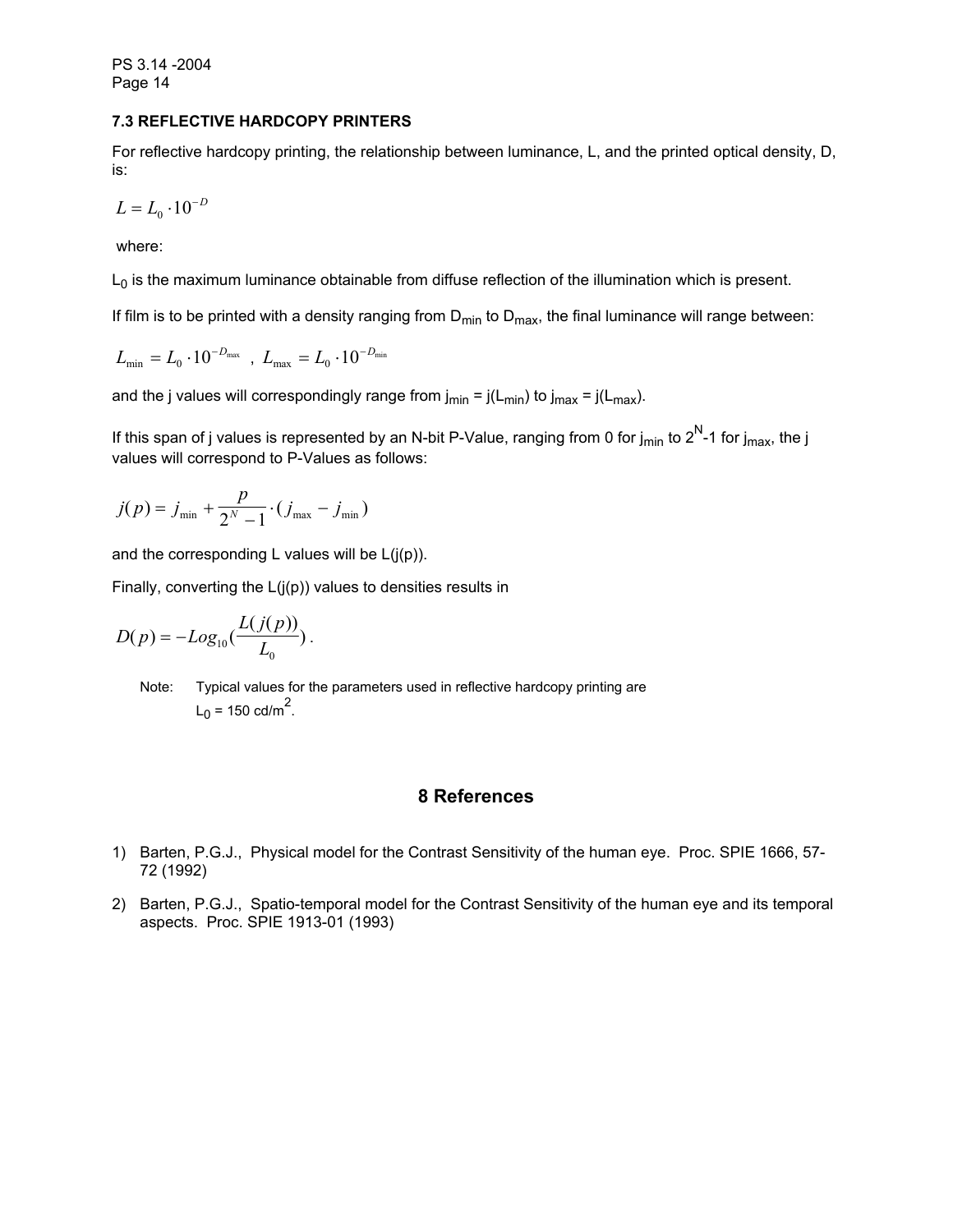

**Fig. 7-1. The Grayscale Standard Display Function presented as logarithm-of-Luminance versus JND-Index**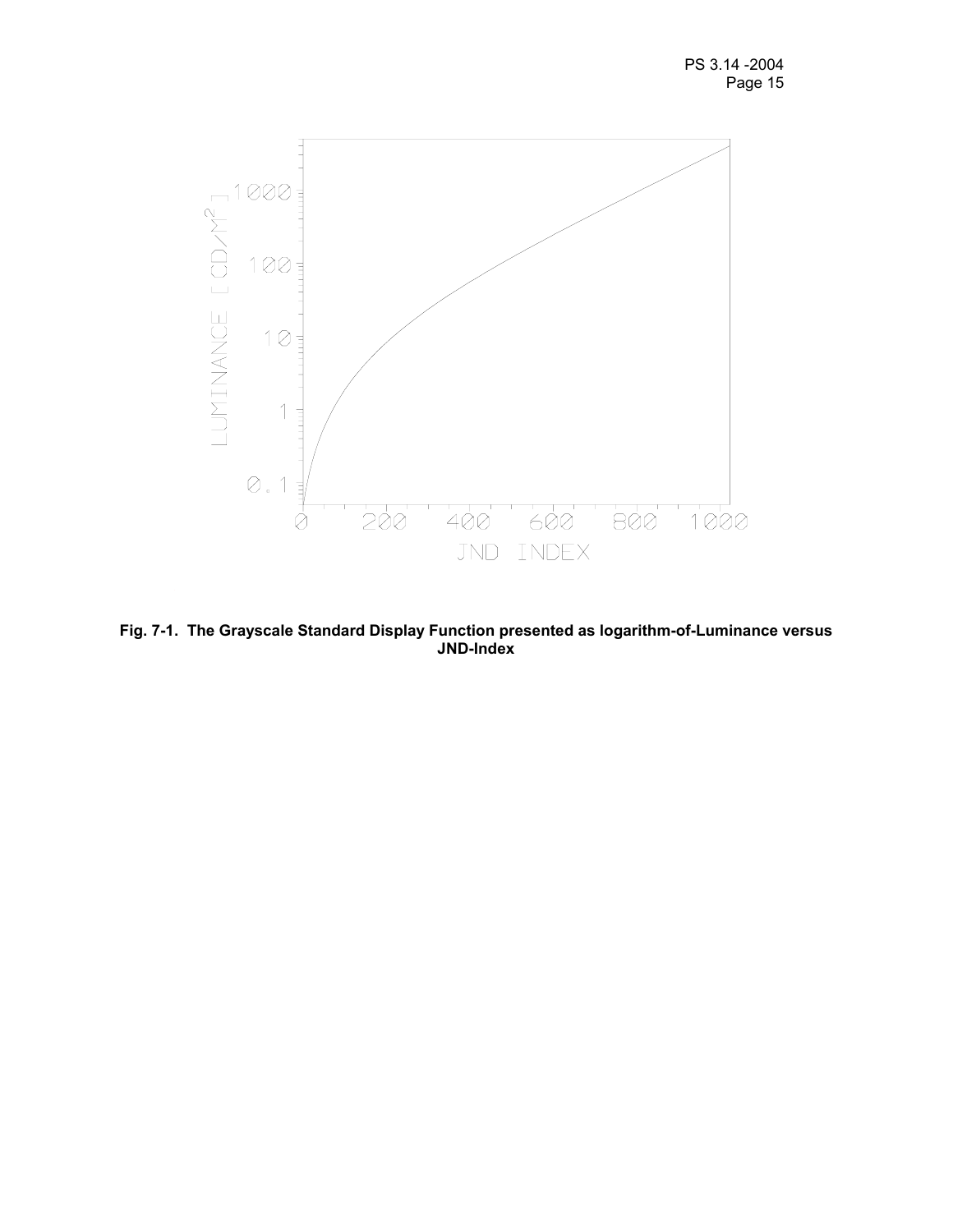### **Annex A (INFORMATIVE) A DERIVATION OF THE GRAYSCALE STANDARD DISPLAY FUNCTION**

#### **A.1. RATIONALE FOR SELECTING THE GRAYSCALE STANDARD DISPLAY FUNCTION**

In choosing the Grayscale Standard Display Function, it was considered mandatory to have only one continuous, monotonically behaving mathematical function for the entire Luminance Range of interest. Correspondingly, for simplicity of implementing the Grayscale Standard Display Function, it was felt to be useful to define it by only one table of data pairs. As a secondary objective, it was considered desirable that the Grayscale Standard Display Function provide similarity in grayscale rendition on Display Systems of different Luminance Range and that good use of the available DDLs of a Display System was facilitated.

Perceptual linearization was thought to be a useful concept for arriving at a Grayscale Standard Display Function for meeting the above secondary objectives; however, it is not considered an objective by itself. Apart from the fact that is probably an elusive goal to perceptually linearize all types of medical images under various viewing conditions by one mathematical function, medical images are mostly presented by application-specific Display Functions that assign contrast non-uniformly according to clinical needs.

Intuitively, one would assume that perceptually linearized images on different Display Systems will be judged to be similar. To achieve perceptual linearization, a model of the human visual system response was required and the Barten model [A1] was chosen.

Early experiments showed that an appealing degree of contrast equalization and similarity could be obtained with a Display Function derived from Bartenís model of human visual system response. The employed images were square patterns, the SMPTE pattern, and the Briggsí pattern [A2].

It was wished to relate DDLs of a Display System to some perceptually linear scale, primarily, to gain efficient utilization of the available input levels. If digitization levels lead to luminance or optical density levels that are perceptually indistinguishable, they are wasted. If they are too far apart, the observer may see contours. Hence, the concept of perceptual linearization was retained, not as a goal for the Grayscale Standard Display Function, but to obtain a concept for a measure of how well these objectives have been met.

Perceptual linearization is realizable, in a strict sense, only for rather simple images like square patterns or gratings in a uniform surrounding. Nevertheless, the concept of a perceptually linearized Display Function derived from experiments with simple test patterns has been successfully applied to complex images as described in the literature [A3-A8]. While it was clearly recognized that perceptual linearization can never be achieved for all details or spatial frequencies and object sizes at once, perceptual linearization for frequencies and object sizes near the peak of human Contrast Sensitivity seemed to do a ìreasonable jobî also in complex images.

Limited (unpublished) experiments have indicated that perceptual linearization for a particular detail in a complex image with a wide Luminance Range and heterogeneous surround required Display Functions which are rather strongly bent in the dark regions of the image and that such Display Functions for a lowluminance and a high-luminance display system would not be part of a continuous, monotonic function. This experience may underly the considerations of the CIELab curve [A9] proposed by other standards groups.

Other experiments and observations with computed radiographs seemed to suggest that similarity could also be obtained between grayscale renditions on Display Systems of different Luminance when the same application-specific function is combined with log-linear Characteristic Curves of the Display Systems. Thus similarity, if not contrast equalization, could be gained by a straight, luminanceindependent shape for the Display Function.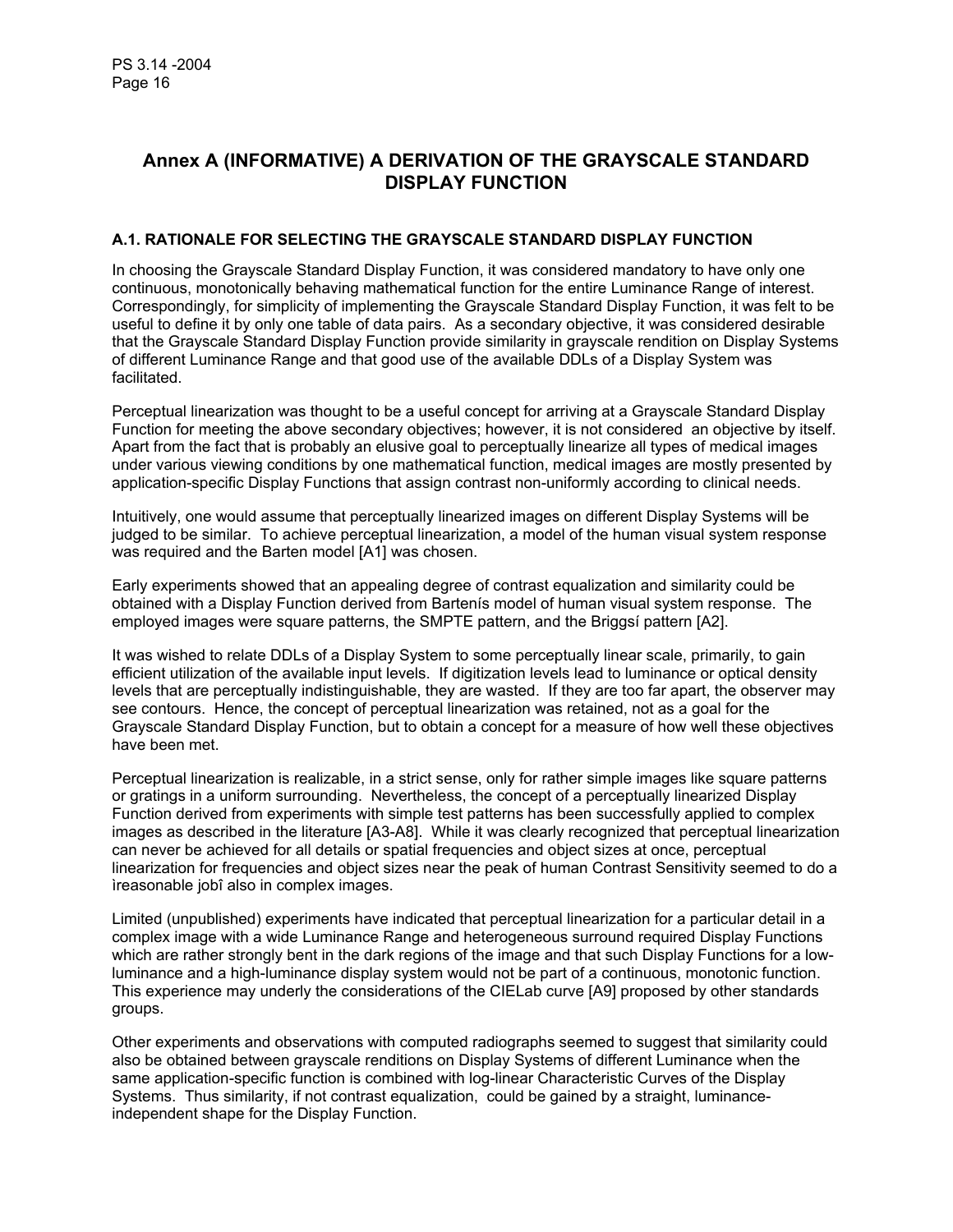While it might have been equally sensible to choose the rather simple log-linear Display Function as a standard, this was not done for the following reason, among others.

For high-resolution Display Systems with high intrinsic video bandwidth, digitization resolution is limited to 8 or 10 bits because of technology and other constraints. The more a Grayscale Standard Display Function deviates from the Characteristic Curve of a Display System, the poorer the utilization of DDLs typically is from a perception point of view. The Characteristic Curve of CRT Display Systems has a convex curvature with respect to a log-linear straight line. It differs much less from Display Functions derived from human vision models and the concept of perceptual linearization than from a log-linear Display Function.

When using application-specific display processes which cause the resultant Display Function to deviate strongly from the Grayscale Standard Display Function, the function conceivably does not provide good similarity. In this case, other functions may yield better similarity.

In summary, a Display Function was derived from Bartenís model of the human visual system to gain a single continuous mathematical function which in its curvature falls between a log-linear response and a Display Function that may yield perceptual linearization in complex scenery with a wide luminance range within the image. Other models of human contrast sensitivity may potentially provide a better function, but were not evaluated. The notion of perceptual linearization was chosen to meet the secondary objectives of the Grayscale Standard Display Function, but not as an explicit goal of the Grayscale Standard Display Function itself. It is recognized that better functions may exist to meet these objectives. It is believed that almost any single mathematically defined Standard Function will greatly improve image presentations on Display Systems in communication networks.

#### **A.2. DETAILS OF THE BARTEN MODEL**

Barten's model considers neural noise, lateral inhibition, photon noise, external noise, limited integration capability, the optical modulation transfer function, orientation, and temporal filtering. Neuron noise represents the upper limit of Contrast Sensitivity at high spatial frequencies. Low spatial frequencies appear to be attenuated by lateral inhibition in the ganglion cells which seems to be caused by the subtraction of a spatially low-pass filtered signal from the original. Photon noise is defined by the fluctuations of the photon flux h, the pupil diameter d, and quantum detection efficiency n of the eye. At low light levels, the Contrast Sensitivity is proportional to the square-root of Luminance according to the de Vries-Rose law. The temporal integration capability in the model used here is simply represented by a time constant of  $T = 0.1$  sec. Temporal filtering effects are not included. Next to the temporal integration capability, the eye also has limited spatial integration capability: There is a maximum angular size  $X_{\text{F}}$  x

 $Y_F$  as well as a maximum number of cycles N<sub>F</sub> over which the eye can integrate information in the presence of various noise sources. The optical modulation transfer function

$$
M_{opt}(u) = e^{-\pi^2 \cdot \sigma^2 \cdot u^2} \qquad \sigma = \sqrt{\sigma_0^2 + (C_{sph} \cdot d^3)^2}
$$
 (A1)

(u, spatial frequency in c/deg) is derived from a Gaussian point-spread function including the optical properties of the eye-lens, stray light from the optical media, diffusion in the retina, and the discrete nature of the receptor elements as well as from the spherical aberration,  $C_{sph}$ , which is the main pupil-

diameter-dependent component.  $\sigma_0$  is the value of  $\sigma$  at small pupil sizes. External noise may stem from Display System noise and image noise. Contrast sensitivity varies approximately sinusoidally with the orientation of the test pattern with equal maximum sensitivity at 0 and 90 deg and minimal sensitivity at 45 deg. The difference in Contrast Sensitivity is only present at high spatial frequencies. The effect is modeled by a variation in integration capability.

The combination of these effects yields the equation for contrast as a function of spatial frequency: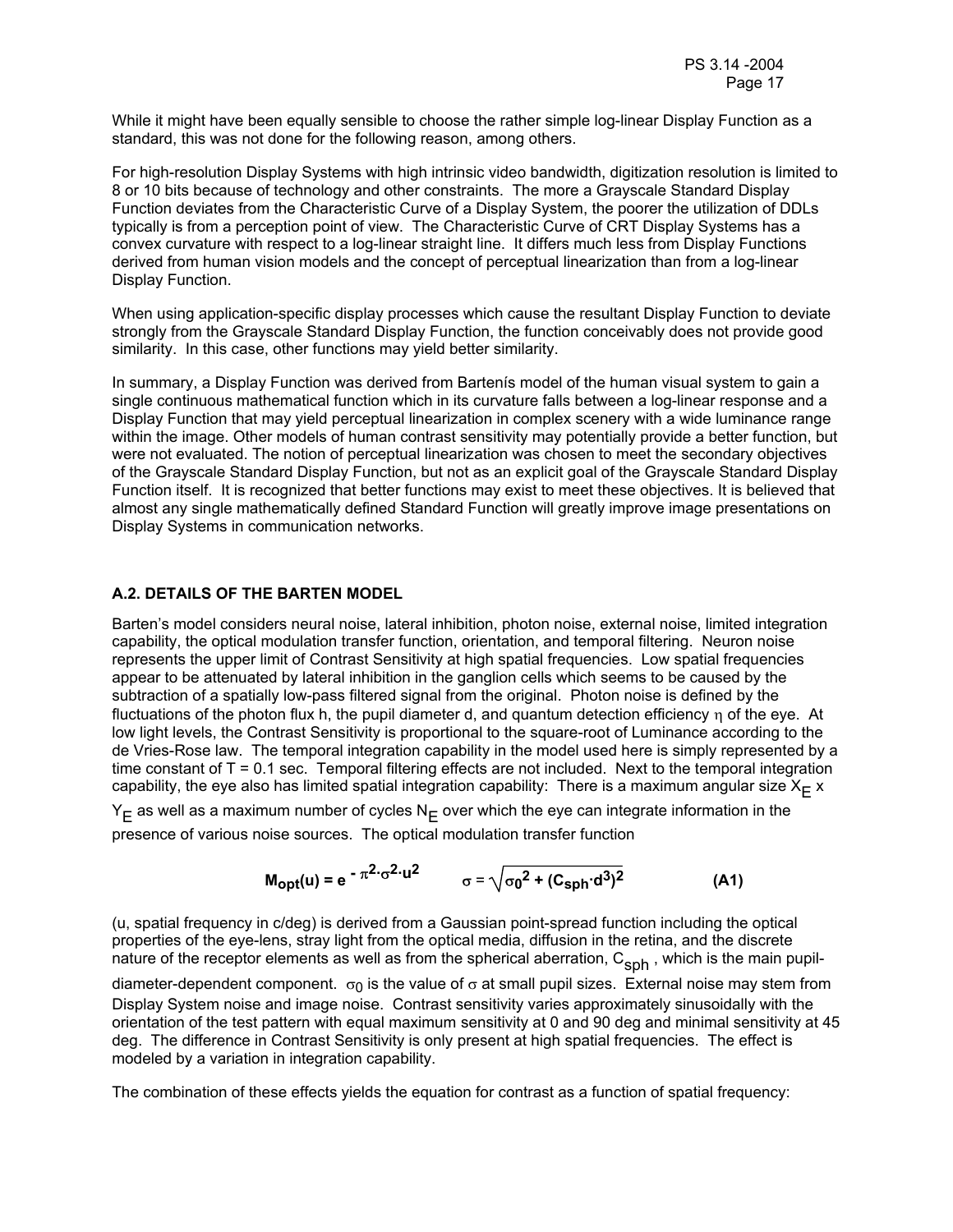$$
S(u) = \frac{1}{k} \sqrt{\frac{T}{2}} \frac{M_{opt}(u)}{\sqrt{\left(\frac{1}{\eta h l_L} + \frac{\Phi_0}{(1 - F(u))^2} + \Phi_{ext}(u)\right) \cdot \left(\frac{1}{X_0^2} + \frac{1}{X_E^2} + \left(\frac{u}{N_E}\right)^2\right)}} (A2)
$$

The effect of noise appears in the first parenthesis within the square-root as a noise contrast related to the variances of photon (first term), filtered neuron (second term), and external noise. The Illuminance, I<sub>L</sub>  $= \pi/4$  d  ${}^2$ L, of the eye is expressed in trolands [td], d is the pupil diameter in mm, and L the Luminance of the Target in  $cd/m^2$ . The pupil diameter is determined by the formula of de Groot and Gebhard:

#### **d = 4.6 - 2.8 . tanh(0.4 . Log10(0.625 . L)) (A3)**

The term (1 - F(u))<sup>2</sup> = 1 - exp(-u <sup>2</sup>/u<sub>0</sub><sup>2</sup>) describes the low frequency attenuation of neuron noise due to lateral inhibition (u<sub>0</sub> = 8 c/deg). Equation (A2) represents the simplified case of square targets,  $X_0 = Y_0$ [deg].  $\Phi_{ext}$  is the contrast variance corresponding to external noise.  $k = 3.3$ ,  $\eta = 0.025$ , h = 357  $\cdot$  3600 photons/td sec deg<sup>2</sup>; the contrast variance corresponding to the neuron noise  $\Phi_0 = 3 \cdot 10^{-8}$  sec deg<sup>2</sup>,  $X_F$  = 12 deg, N<sub>F</sub> = 15 cycles (at 0 and 90 deg and N<sub>E</sub> = 7.5 cycles at 45 deg for frequencies above 2 c/deg),  $\sigma_0$  = 0.0133 deg, C<sub>sph</sub> = 0.0001 deg/mm<sup>3</sup> [A1]. Equation (A2) provides a good fit of experimental data for  $10^{-4} \le L \le 10^3$  cd/m<sup>2</sup>,  $0.5 \le X_0 \le 60$  deg,  $0.2 \le u \le 50$  c/deg.

After inserting all constants, Equation (A2) reduces to

$$
S(L) = \frac{q_1 \cdot M_{opt}(L)}{\sqrt{\frac{q_2}{d^2 L} + q_3}}
$$
 (A4)

with  $q_1 = 0.1183034375$ ,  $q_2 = 3.962774805 \cdot 10^{-5}$ , and  $q_3 = 1.356243499 \cdot 10^{-7}$ .

When viewed from 250 mm distance, the Standard Target has a size of about 8.7 mm x 8.7 mm and the spatial frequency of the grid equals about 0.92 line pairs per millimeter.

The Grayscale Standard Display Function is obtained by computing the Threshold Modulation **S<sub>j</sub> as a** function of mean grating Luminance and then stacking these values on top of each other. The mean Luminance of the next higher level is calculated by adding the peak-to-peak modulation to the mean Luminance **Lj** of the previous level:

$$
L_{j+1} = L_j \cdot \frac{1 + S_j}{1 - S_j}
$$
 (A5)

Thus, in PS 3.14, the peak-to-peak Threshold Modulation is called a just-noticeable Luminance difference.

When a Display System conforms with the Grayscale Standard Display Function, it is perceptually linearized when observing the Standard Target: If a Display System had infinitely fine digitization resolution, equal increments in P-Value would produce equally perceivable contrast steps and, under certain conditions, just-noticeable Luminance differences (displayed one at a time) for the Standard Target (the grating with sinusoidal modulation of 4 c/degree over a 2 degree x 2 degree area, embedded in a uniform background with a Luminance equal to the mean target Luminance).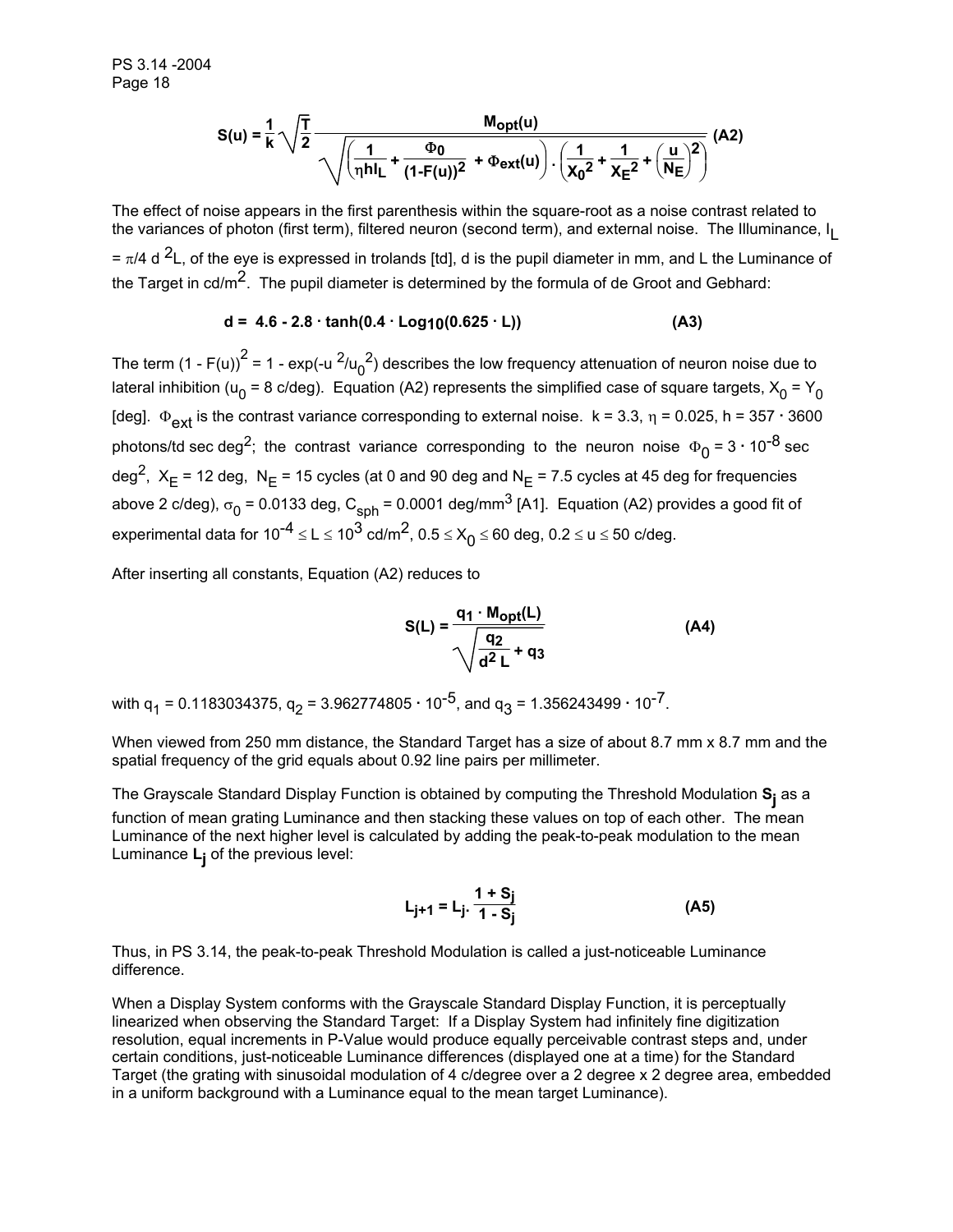The display of the Standard Target at different Luminance levels one at a time is an academic display situation. An image containing different Luminance levels with different targets and Luminance distributions at the same time is in general not perceptually linearized. It is once more emphasized that the concept of perceptual linearization of Display Systems for the Standard Target served as a logical means for deriving a continuous mathematical function and for meeting the secondary goals of the Grayscale Standard Display Function. The function may represent a compromise between perceptual linearization of complex images by strongly-bent Display Functions and gaining similarity of grayscale perception within an image on Display Systems of different Luminance by a log-linear Display Function.

The Characteristic Curve of the Display System is measured and represented by {Luminance, DDL}-pairs  $L_m$  = F(D<sub>m</sub>). A discrete transformation may be performed that maps the previously used DDLs, D<sub>input</sub>, to D<sub>output</sub> according to Equations (A6) and (A7) such that the available ensemble of discrete Luminance levels is used to approximate the Grayscale Standard Display Function  $L = G(j)$ . The transformation is illustrated in Fig. A1. By such an operation, conformance with the Grayscale Standard Display Function may be reached.

$$
D_{\text{output}} = s \cdot F^{-1}[G(j)] \tag{A6}
$$

s is a scale factor for accommodating different input and output digitization resolutions.

The index j (which in general will be a non-integer number) of the Standard Luminance Levels is determined from the starting index  $\mathbf{j}_0$  of the Standard Luminance level at the minimum Luminance of the Display System (including ambient light), the number of Standard JNDs, N<sub>JND</sub>, over the Luminance Range of the Display System, the digitization resolution DR, and the DDLs, D<sub>input</sub>, of the Display System:

$$
I = I_0 + \frac{N_{JND}}{DR} \cdot D_{input} \tag{A7}
$$

A detailed example for executing such a transformation is given in Annex D.

#### **A.3. REFERENCES**

- [A1] P.G.J. Barten: Physical model for the Contrast Sensitivity of the human eye. Proc. SPIE **1666**, 57- 72 (1992) and Spatio-temporal model for the Contrast Sensitivity of the human eye and its temporal aspects. Proc. SPIE **1913**-01 (1993)
- [A2] S.J. Briggs:Digital test target for display evaluation*.* Proc. SPIE **253**, 237-246 (1980)
- [A3] S.J. Briggs: Photometric technique for deriving a "best gamma" for displays*.* Proc. SPIE **199**, Paper 26 (1979) and Opt. Eng. **20,** 651-657 (1981)
- [A4] S.M. Pizer:Intensity mappings: linearization, image-based, user-controlled*.* Proc. SPIE **271**, 21-27 (1981)
- [A5] S.M. Pizer:Intensity mappings to linearize display devices*.* Comp. Graph. Image. Proc. **17**, 262-268 (1981)
- [A6] R.E. Johnston, J.B. Zimmerman, D.C. Rogers, and S.M. Pizer:Perceptual standardization*.* Proc. SPIE **536**, 44-49 (1985)
- [A7] R.C. Cromartie, R.E. Johnston, S.M. Pizer, D.C. Rogers:Standardization of electronic display devices based on human perception*.* University of North Carolina at Chapel Hill, Technical Report 88-002, Dec. 1987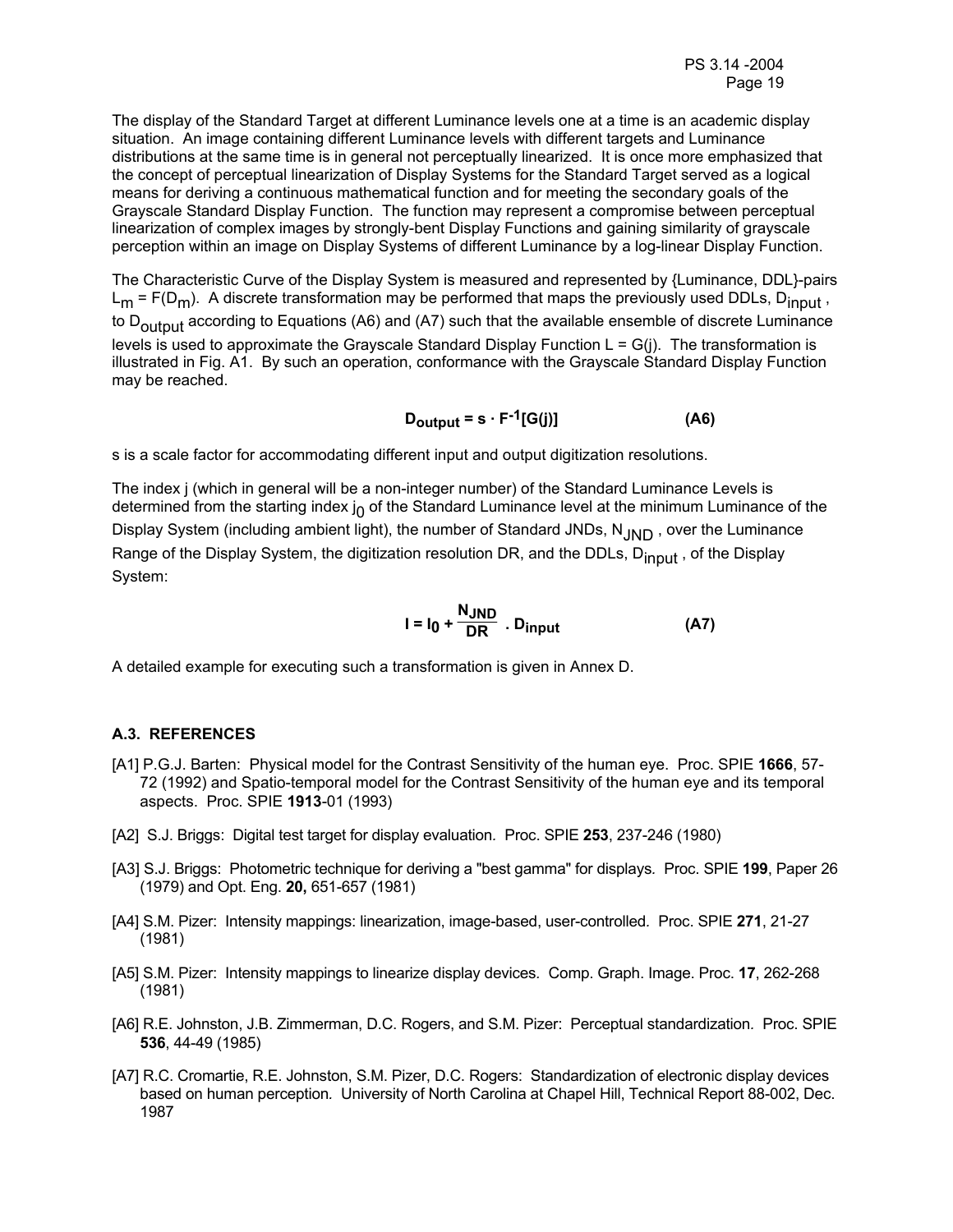[A8] B. M. Hemminger, R.E. Johnston, J.P. Rolland, K.E. Muller:Perceptual linearization of video display monitors for medical image presentation*.* Proc. SPIE **2164**, 222-241 (1994)

[A9] CIE 1976



**Fig. A-1. Illustration for determining the transform that changes the Characteristic Curve of a Display System to a Display Function that approximates the Grayscale Standard Display Function**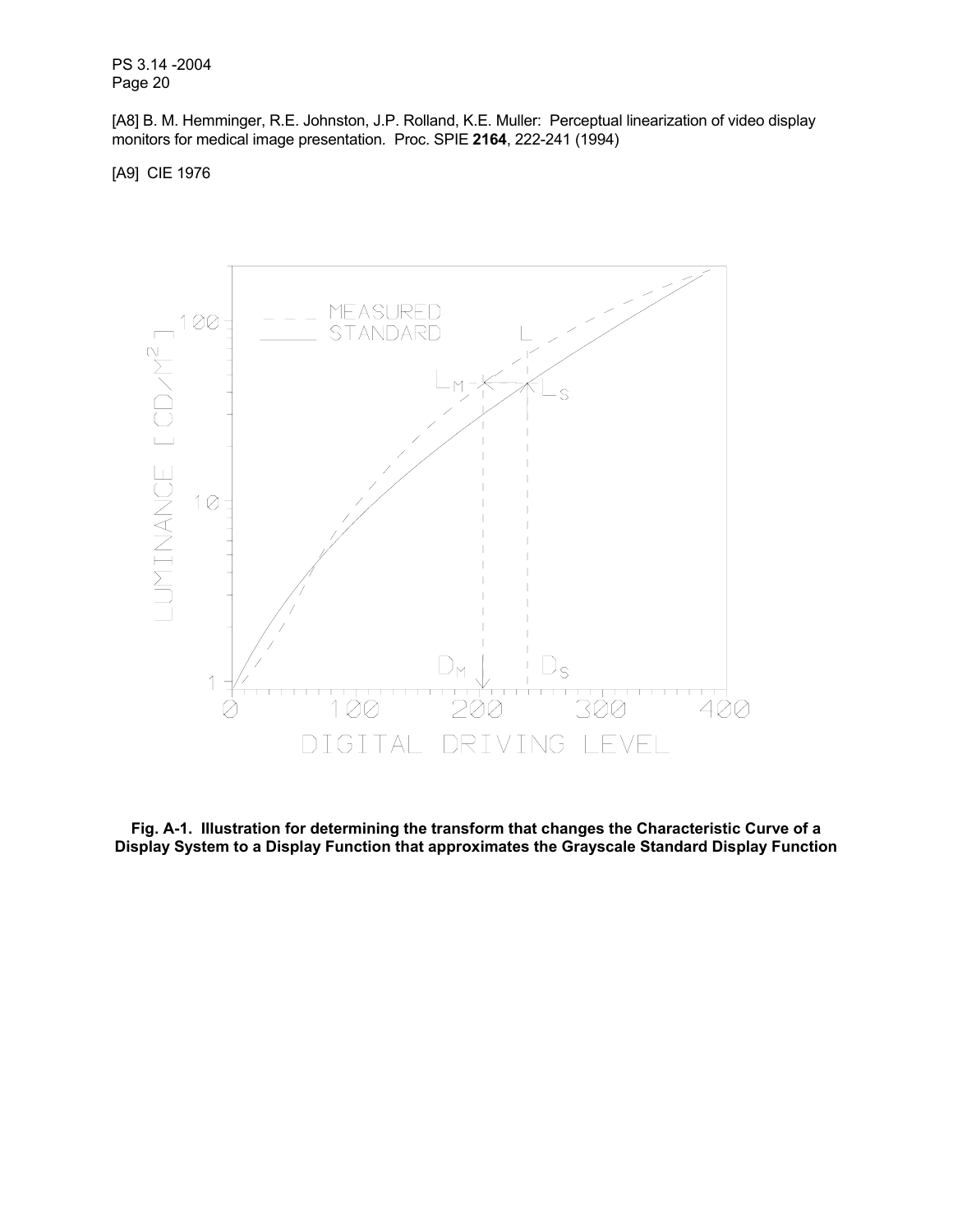### **Annex B (INFORMATIVE) TABLE OF THE GRAYSCALE STANDARD DISPLAY FUNCTION**

The Grayscale Standard Display Function based on the Barten model was introduced in Section 7 and details are presented in Annex A above. This annex presents the Grayscale Standard Display Function as a table of values for Luminance as a function of the Just-Noticeable Difference Index for integer values of the Just-Noticeable Difference Index.

|              |                       |                | Grayscale Standard Display Function:  Luminance versus JND index |                |                       |            |                       |
|--------------|-----------------------|----------------|------------------------------------------------------------------|----------------|-----------------------|------------|-----------------------|
| <b>JND</b>   | L[cd/m <sup>2</sup> ] | <b>JND</b>     | L[cd/m <sup>2</sup> ]                                            | <b>JND</b>     | L[cd/m <sup>2</sup> ] | <b>JND</b> | L[cd/m <sup>2</sup> ] |
| $\mathbf{1}$ | 0.0500                | $\overline{2}$ | 0.0547                                                           | 3              | 0.0594                | 4          | 0.0643                |
| 5            | 0.0696                | 6              | 0.0750                                                           | $\overline{7}$ | 0.0807                | 8          | 0.0866                |
| 9            | 0.0927                | 10             | 0.0991                                                           | 11             | 0.1056                | 12         | 0.1124                |
| 13           | 0.1194                | 14             | 0.1267                                                           | 15             | 0.1342                | 16         | 0.1419                |
| 17           | 0.1498                | 18             | 0.1580                                                           | 19             | 0.1664                | 20         | 0.1750                |
| 21           | 0.1839                | 22             | 0.1931                                                           | 23             | 0.2025                | 24         | 0.2121                |
| 25           | 0.2220                | 26             | 0.2321                                                           | 27             | 0.2425                | 28         | 0.2532                |
| 29           | 0.2641                | 30             | 0.2752                                                           | 31             | 0.2867                | 32         | 0.2984                |
| 33           | 0.3104                | 34             | 0.3226                                                           | 35             | 0.3351                | 36         | 0.3479                |
| 37           | 0.3610                | 38             | 0.3744                                                           | 39             | 0.3880                | 40         | 0.4019                |
| 41           | 0.4161                | 42             | 0.4306                                                           | 43             | 0.4454                | 44         | 0.4605                |
| 45           | 0.4759                | 46             | 0.4916                                                           | 47             | 0.5076                | 48         | 0.5239                |
| 49           | 0.5405                | 50             | 0.5574                                                           | 51             | 0.5746                | 52         | 0.5921                |
| 53           | 0.6100                | 54             | 0.6281                                                           | 55             | 0.6466                | 56         | 0.6654                |
| 57           | 0.6846                | 58             | 0.7040                                                           | 59             | 0.7238                | 60         | 0.7440                |
| 61           | 0.7644                | 62             | 0.7852                                                           | 63             | 0.8064                | 64         | 0.8278                |
| 65           | 0.8497                | 66             | 0.8718                                                           | 67             | 0.8944                | 68         | 0.9172                |
| 69           | 0.9405                | 70             | 0.9640                                                           | 71             | 0.9880                | 72         | 1.0123                |
| 73           | 1.0370                | 74             | 1.0620                                                           | 75             | 1.0874                | 76         | 1.1132                |
| 77           | 1.1394                | 78             | 1.1659                                                           | 79             | 1.1928                | 80         | 1.2201                |
| 81           | 1.2478                | 82             | 1.2759                                                           | 83             | 1.3044                | 84         | 1.3332                |
| 85           | 1.3625                | 86             | 1.3921                                                           | 87             | 1.4222                | 88         | 1.4527                |
| 89           | 1.4835                | 90             | 1.5148                                                           | 91             | 1.5465                | 92         | 1.5786                |
| 93           | 1.6111                | 94             | 1.6441                                                           | 95             | 1.6775                | 96         | 1.7113                |
| 97           | 1.7455                | 98             | 1.7802                                                           | 99             | 1.8153                | 100        | 1.8508                |
| 101          | 1.8868                | 102            | 1.9233                                                           | 103            | 1.9601                | 104        | 1.9975                |
| 105          | 2.0352                | 106            | 2.0735                                                           | 107            | 2.1122                | 108        | 2.1514                |
| 109          | 2.1910                | 110            | 2.2311                                                           | 111            | 2.2717                | 112        | 2.3127                |
| 113          | 2.3543                | 114            | 2.3963                                                           | 115            | 2.4388                | 116        | 2.4817                |

**Table B-1 Grayscale Standard Display Function: Luminance versus JND Index**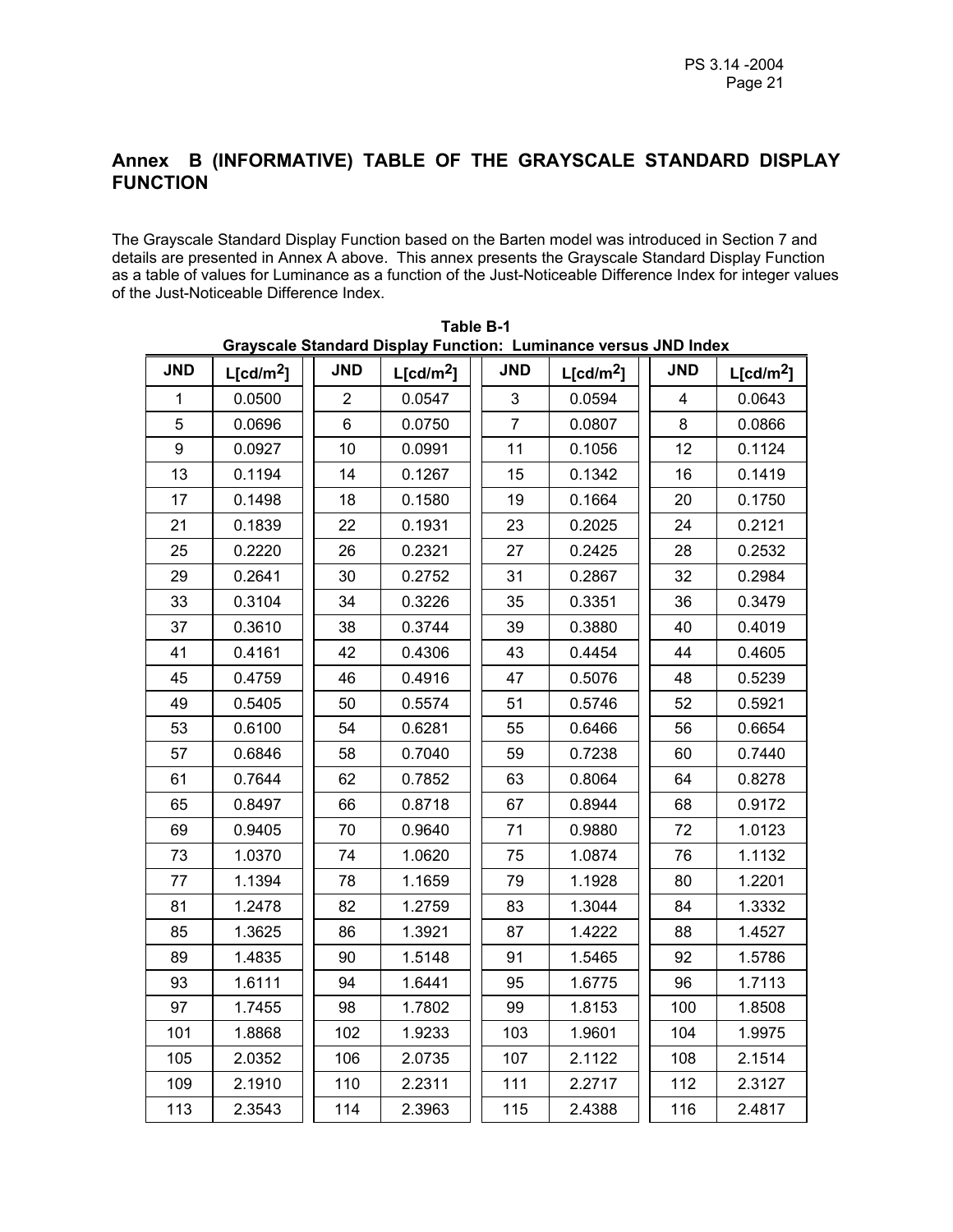| 117 | 2.5252  | 118 | 2.5692  | 119 | 2.6137  | 120 | 2.6587  |
|-----|---------|-----|---------|-----|---------|-----|---------|
| 121 | 2.7041  | 122 | 2.7501  | 123 | 2.7966  | 124 | 2.8436  |
| 125 | 2.8912  | 126 | 2.9392  | 127 | 2.9878  | 128 | 3.0369  |
| 129 | 3.0866  | 130 | 3.1367  | 131 | 3.1875  | 132 | 3.2387  |
| 133 | 3.2905  | 134 | 3.3429  | 135 | 3.3958  | 136 | 3.4493  |
| 137 | 3.5033  | 138 | 3.5579  | 139 | 3.6131  | 140 | 3.6688  |
| 141 | 3.7252  | 142 | 3.7820  | 143 | 3.8395  | 144 | 3.8976  |
| 145 | 3.9563  | 146 | 4.0155  | 147 | 4.0754  | 148 | 4.1358  |
| 149 | 4.1969  | 150 | 4.2586  | 151 | 4.3209  | 152 | 4.3838  |
| 153 | 4.4473  | 154 | 4.5115  | 155 | 4.5763  | 156 | 4.6417  |
| 157 | 4.7078  | 158 | 4.7745  | 159 | 4.8419  | 160 | 4.9099  |
| 161 | 4.9785  | 162 | 5.0479  | 163 | 5.1179  | 164 | 5.1886  |
| 165 | 5.2599  | 166 | 5.3319  | 167 | 5.4046  | 168 | 5.4780  |
| 169 | 5.5521  | 170 | 5.6269  | 171 | 5.7024  | 172 | 5.7786  |
| 173 | 5.8555  | 174 | 5.9331  | 175 | 6.0114  | 176 | 6.0905  |
| 177 | 6.1702  | 178 | 6.2508  | 179 | 6.3320  | 180 | 6.4140  |
| 181 | 6.4968  | 182 | 6.5803  | 183 | 6.6645  | 184 | 6.7496  |
| 185 | 6.8354  | 186 | 6.9219  | 187 | 7.0093  | 188 | 7.0974  |
| 189 | 7.1863  | 190 | 7.2760  | 191 | 7.3665  | 192 | 7.4578  |
| 193 | 7.5500  | 194 | 7.6429  | 195 | 7.7366  | 196 | 7.8312  |
| 197 | 7.9266  | 198 | 8.0229  | 199 | 8.1199  | 200 | 8.2179  |
| 201 | 8.3167  | 202 | 8.4163  | 203 | 8.5168  | 204 | 8.6182  |
| 205 | 8.7204  | 206 | 8.8235  | 207 | 8.9275  | 208 | 9.0324  |
| 209 | 9.1382  | 210 | 9.2449  | 211 | 9.3525  | 212 | 9.4611  |
| 213 | 9.5705  | 214 | 9.6809  | 215 | 9.7922  | 216 | 9.9044  |
| 217 | 10.0176 | 218 | 10.1318 | 219 | 10.2469 | 220 | 10.3629 |
| 221 | 10.4800 | 222 | 10.5980 | 223 | 10.7169 | 224 | 10.8369 |
| 225 | 10.9579 | 226 | 11.0799 | 227 | 11.2028 | 228 | 11.3268 |
| 229 | 11.4518 | 230 | 11.5779 | 231 | 11.7050 | 232 | 11.8331 |
| 233 | 11.9622 | 234 | 12.0925 | 235 | 12.2237 | 236 | 12.3561 |
| 237 | 12.4895 | 238 | 12.6240 | 239 | 12.7596 | 240 | 12.8963 |
| 241 | 13.0341 | 242 | 13.1730 | 243 | 13.3130 | 244 | 13.4542 |
| 245 | 13.5965 | 246 | 13.7399 | 247 | 13.8844 | 248 | 14.0302 |
| 249 | 14.1770 | 250 | 14.3251 | 251 | 14.4743 | 252 | 14.6247 |
| 253 | 14.7763 | 254 | 14.9291 | 255 | 15.0831 | 256 | 15.2384 |
| 257 | 15.3948 | 258 | 15.5525 | 259 | 15.7114 | 260 | 15.8716 |
| 261 | 16.0330 | 262 | 16.1957 | 263 | 16.3596 | 264 | 16.5249 |
| 265 | 16.6914 | 266 | 16.8592 | 267 | 17.0283 | 268 | 17.1987 |
| 269 | 17.3705 | 270 | 17.5436 | 271 | 17.7180 | 272 | 17.8938 |
| 273 | 18.0709 | 274 | 18.2494 | 275 | 18.4293 | 276 | 18.6105 |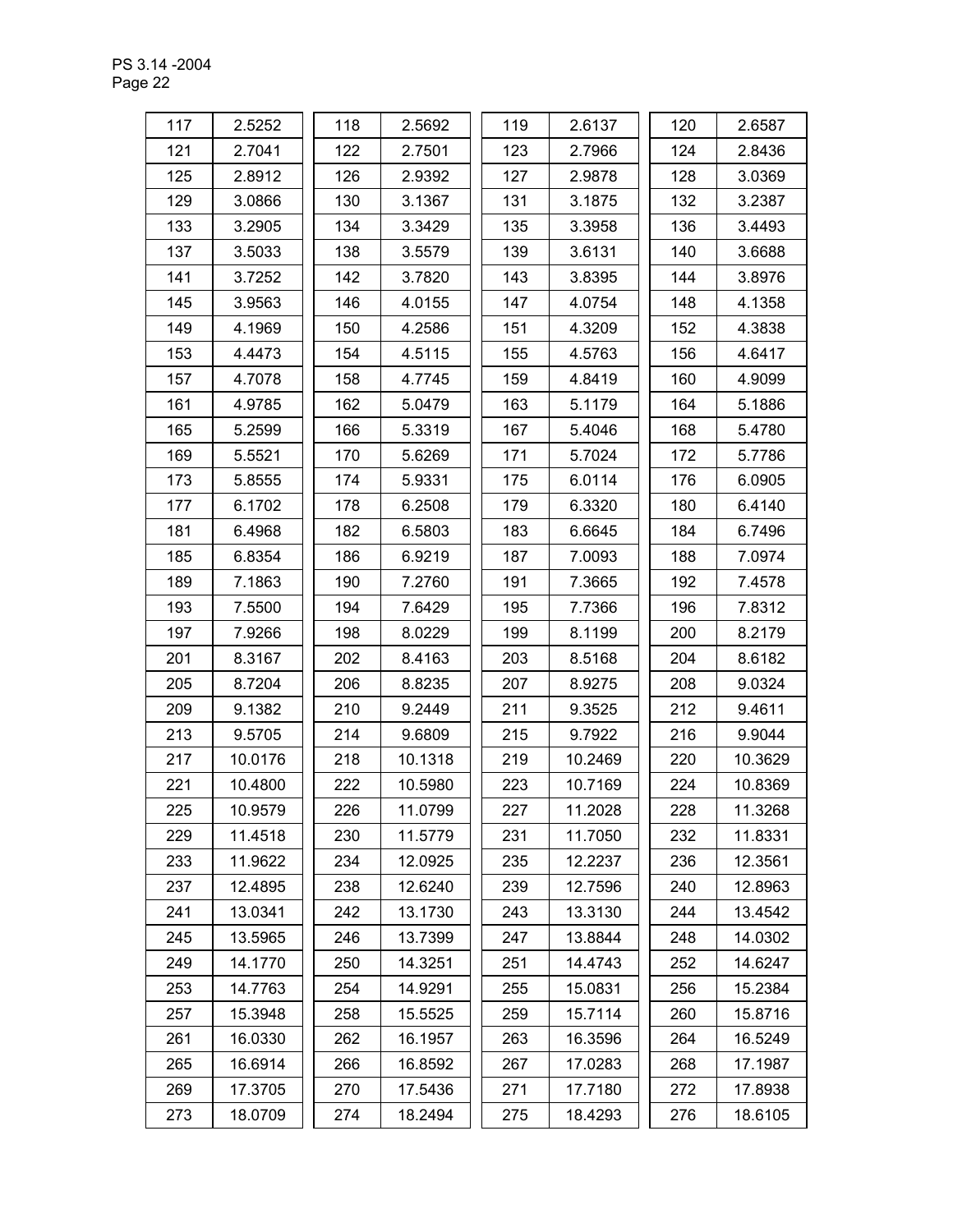| 277 | 18.7931 | 278 | 18.9772 | 279 | 19.1626 | 280 | 19.3495 |
|-----|---------|-----|---------|-----|---------|-----|---------|
| 281 | 19.5378 | 282 | 19.7275 | 283 | 19.9187 | 284 | 20.1113 |
| 285 | 20.3054 | 286 | 20.5009 | 287 | 20.6980 | 288 | 20.8965 |
| 289 | 21.0966 | 290 | 21.2981 | 291 | 21.5012 | 292 | 21.7058 |
| 293 | 21.9120 | 294 | 22.1197 | 295 | 22.3289 | 296 | 22.5398 |
| 297 | 22.7522 | 298 | 22.9662 | 299 | 23.1818 | 300 | 23.3990 |
| 301 | 23.6179 | 302 | 23.8383 | 303 | 24.0605 | 304 | 24.2842 |
| 305 | 24.5097 | 306 | 24.7368 | 307 | 24.9656 | 308 | 25.1961 |
| 309 | 25.4283 | 310 | 25.6622 | 311 | 25.8979 | 312 | 26.1353 |
| 313 | 26.3744 | 314 | 26.6153 | 315 | 26.8580 | 316 | 27.1025 |
| 317 | 27.3488 | 318 | 27.5969 | 319 | 27.8468 | 320 | 28.0985 |
| 321 | 28.3521 | 322 | 28.6075 | 323 | 28.8648 | 324 | 29.1240 |
| 325 | 29.3851 | 326 | 29.6481 | 327 | 29.9130 | 328 | 30.1798 |
| 329 | 30.4486 | 330 | 30.7193 | 331 | 30.9920 | 332 | 31.2667 |
| 333 | 31.5434 | 334 | 31.8220 | 335 | 32.1027 | 336 | 32.3854 |
| 337 | 32.6702 | 338 | 32.9570 | 339 | 33.2459 | 340 | 33.5369 |
| 341 | 33.8300 | 342 | 34.1251 | 343 | 34.4224 | 344 | 34.7219 |
| 345 | 35.0235 | 346 | 35.3272 | 347 | 35.6332 | 348 | 35.9413 |
| 349 | 36.2516 | 350 | 36.5642 | 351 | 36.8790 | 352 | 37.1960 |
| 353 | 37.5153 | 354 | 37.8369 | 355 | 38.1608 | 356 | 38.4870 |
| 357 | 38.8155 | 358 | 39.1463 | 359 | 39.4795 | 360 | 39.8151 |
| 361 | 40.1530 | 362 | 40.4933 | 363 | 40.8361 | 364 | 41.1813 |
| 365 | 41.5289 | 366 | 41.8790 | 367 | 42.2316 | 368 | 42.5866 |
| 369 | 42.9442 | 370 | 43.3043 | 371 | 43.6669 | 372 | 44.0321 |
| 373 | 44.3998 | 374 | 44.7702 | 375 | 45.1431 | 376 | 45.5187 |
| 377 | 45.8969 | 378 | 46.2778 | 379 | 46.6613 | 380 | 47.0475 |
| 381 | 47.4365 | 382 | 47.8281 | 383 | 48.2225 | 384 | 48.6197 |
| 385 | 49.0196 | 386 | 49.4224 | 387 | 49.8279 | 388 | 50.2363 |
| 389 | 50.6475 | 390 | 51.0616 | 391 | 51.4786 | 392 | 51.8985 |
| 393 | 52.3213 | 394 | 52.7470 | 395 | 53.1757 | 396 | 53.6074 |
| 397 | 54.0421 | 398 | 54.4798 | 399 | 54.9205 | 400 | 55.3643 |
| 401 | 55.8112 | 402 | 56.2611 | 403 | 56.7142 | 404 | 57.1704 |
| 405 | 57.6298 | 406 | 58.0923 | 407 | 58.5581 | 408 | 59.0270 |
| 409 | 59.4992 | 410 | 59.9747 | 411 | 60.4534 | 412 | 60.9354 |
| 413 | 61.4208 | 414 | 61.9094 | 415 | 62.4015 | 416 | 62.8969 |
| 417 | 63.3958 | 418 | 63.8980 | 419 | 64.4037 | 420 | 64.9129 |
| 421 | 65.4256 | 422 | 65.9418 | 423 | 66.4615 | 424 | 66.9848 |
| 425 | 67.5117 | 426 | 68.0422 | 427 | 68.5763 | 428 | 69.1140 |
| 429 | 69.6555 | 430 | 70.2006 | 431 | 70.7495 | 432 | 71.3021 |
| 433 | 71.8585 | 434 | 72.4187 | 435 | 72.9827 | 436 | 73.5505 |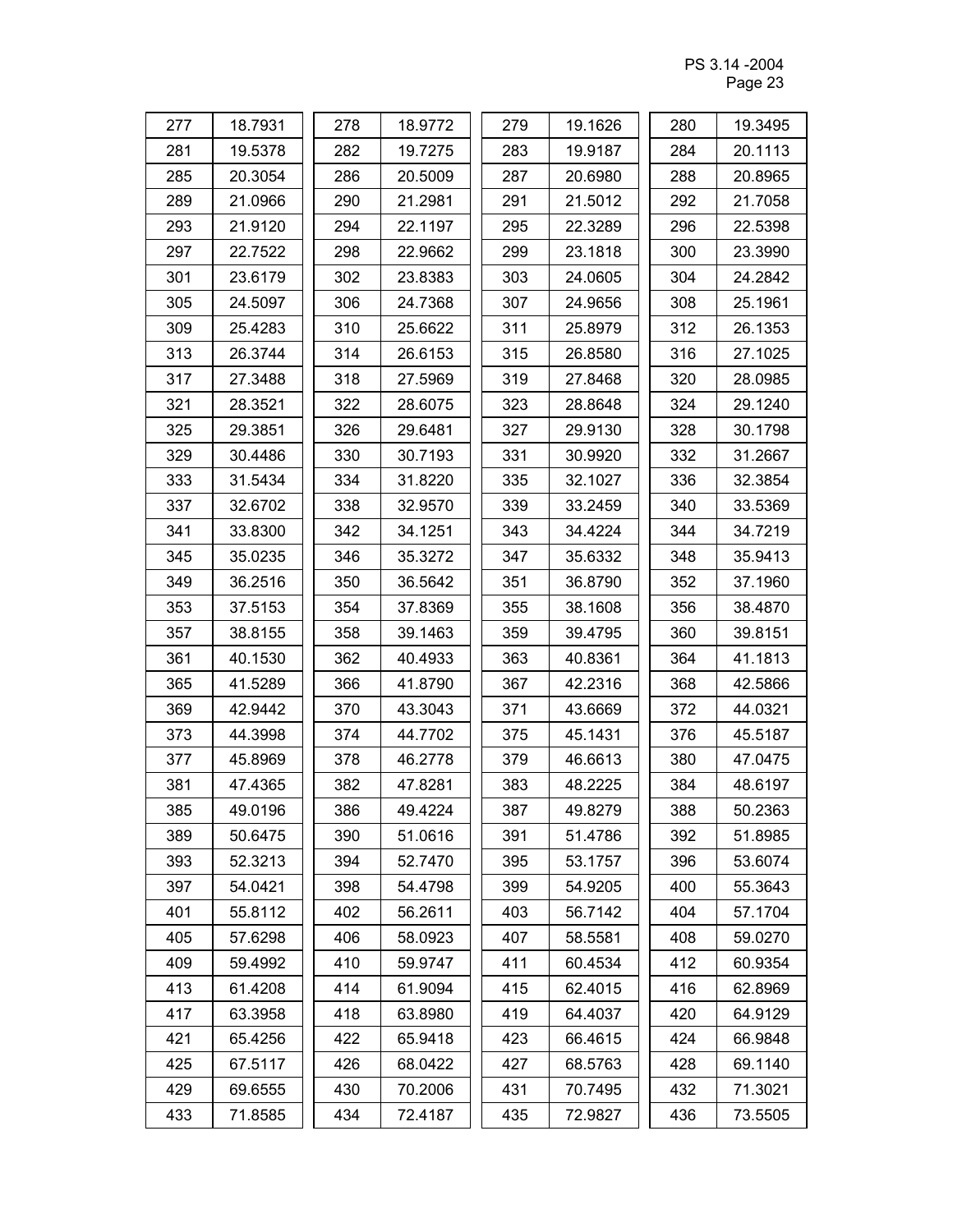| 437 | 74.1222  | 438 | 74.6978  | 439 | 75.2773  | 440 | 75.8608  |
|-----|----------|-----|----------|-----|----------|-----|----------|
| 441 | 76.4482  | 442 | 77.0396  | 443 | 77.6351  | 444 | 78.2346  |
| 445 | 78.8381  | 446 | 79.4458  | 447 | 80.0576  | 448 | 80.6735  |
| 449 | 81.2936  | 450 | 81.9179  | 451 | 82.5464  | 452 | 83.1792  |
| 453 | 83.8163  | 454 | 84.4577  | 455 | 85.1034  | 456 | 85.7535  |
| 457 | 86.4079  | 458 | 87.0668  | 459 | 87.7302  | 460 | 88.3980  |
| 461 | 89.0703  | 462 | 89.7472  | 463 | 90.4286  | 464 | 91.1147  |
| 465 | 91.8053  | 466 | 92.5006  | 467 | 93.2006  | 468 | 93.9053  |
| 469 | 94.6147  | 470 | 95.3289  | 471 | 96.0480  | 472 | 96.7718  |
| 473 | 97.5005  | 474 | 98.2341  | 475 | 98.9726  | 476 | 99.7161  |
| 477 | 100.4646 | 478 | 101.2181 | 479 | 101.9767 | 480 | 102.7403 |
| 481 | 103.5091 | 482 | 104.2830 | 483 | 105.0621 | 484 | 105.8464 |
| 485 | 106.6359 | 486 | 107.4308 | 487 | 108.2309 | 488 | 109.0364 |
| 489 | 109.8473 | 490 | 110.6637 | 491 | 111.4854 | 492 | 112.3127 |
| 493 | 113.1455 | 494 | 113.9838 | 495 | 114.8278 | 496 | 115.6773 |
| 497 | 116.5326 | 498 | 117.3935 | 499 | 118.2602 | 500 | 119.1326 |
| 501 | 120.0109 | 502 | 120.8950 | 503 | 121.7850 | 504 | 122.6809 |
| 505 | 123.5828 | 506 | 124.4907 | 507 | 125.4047 | 508 | 126.3247 |
| 509 | 127.2508 | 510 | 128.1831 | 511 | 129.1215 | 512 | 130.0662 |
| 513 | 131.0172 | 514 | 131.9745 | 515 | 132.9381 | 516 | 133.9082 |
| 517 | 134.8847 | 518 | 135.8676 | 519 | 136.8571 | 520 | 137.8531 |
| 521 | 138.8557 | 522 | 139.8650 | 523 | 140.8810 | 524 | 141.9037 |
| 525 | 142.9331 | 526 | 143.9694 | 527 | 145.0125 | 528 | 146.0625 |
| 529 | 147.1195 | 530 | 148.1835 | 531 | 149.2545 | 532 | 150.3326 |
| 533 | 151.4178 | 534 | 152.5101 | 535 | 153.6097 | 536 | 154.7166 |
| 537 | 155.8307 | 538 | 156.9523 | 539 | 158.0812 | 540 | 159.2175 |
| 541 | 160.3614 | 542 | 161.5128 | 543 | 162.6718 | 544 | 163.8384 |
| 545 | 165.0128 | 546 | 166.1948 | 547 | 167.3847 | 548 | 168.5824 |
| 549 | 169.7880 | 550 | 171.0015 | 551 | 172.2230 | 552 | 173.4526 |
| 553 | 174.6902 | 554 | 175.9360 | 555 | 177.1900 | 556 | 178.4522 |
| 557 | 179.7227 | 558 | 181.0016 | 559 | 182.2889 | 560 | 183.5846 |
| 561 | 184.8889 | 562 | 186.2017 | 563 | 187.5232 | 564 | 188.8533 |
| 565 | 190.1921 | 566 | 191.5398 | 567 | 192.8963 | 568 | 194.2617 |
| 569 | 195.6360 | 570 | 197.0194 | 571 | 198.4119 | 572 | 199.8134 |
| 573 | 201.2242 | 574 | 202.6442 | 575 | 204.0735 | 576 | 205.5122 |
| 577 | 206.9603 | 578 | 208.4179 | 579 | 209.8851 | 580 | 211.3618 |
| 581 | 212.8482 | 582 | 214.3444 | 583 | 215.8503 | 584 | 217.3661 |
| 585 | 218.8919 | 586 | 220.4276 | 587 | 221.9733 | 588 | 223.5292 |
| 589 | 225.0952 | 590 | 226.6715 | 591 | 228.2581 | 592 | 229.8550 |
| 593 | 231.4624 | 594 | 233.0803 | 595 | 234.7088 | 596 | 236.3479 |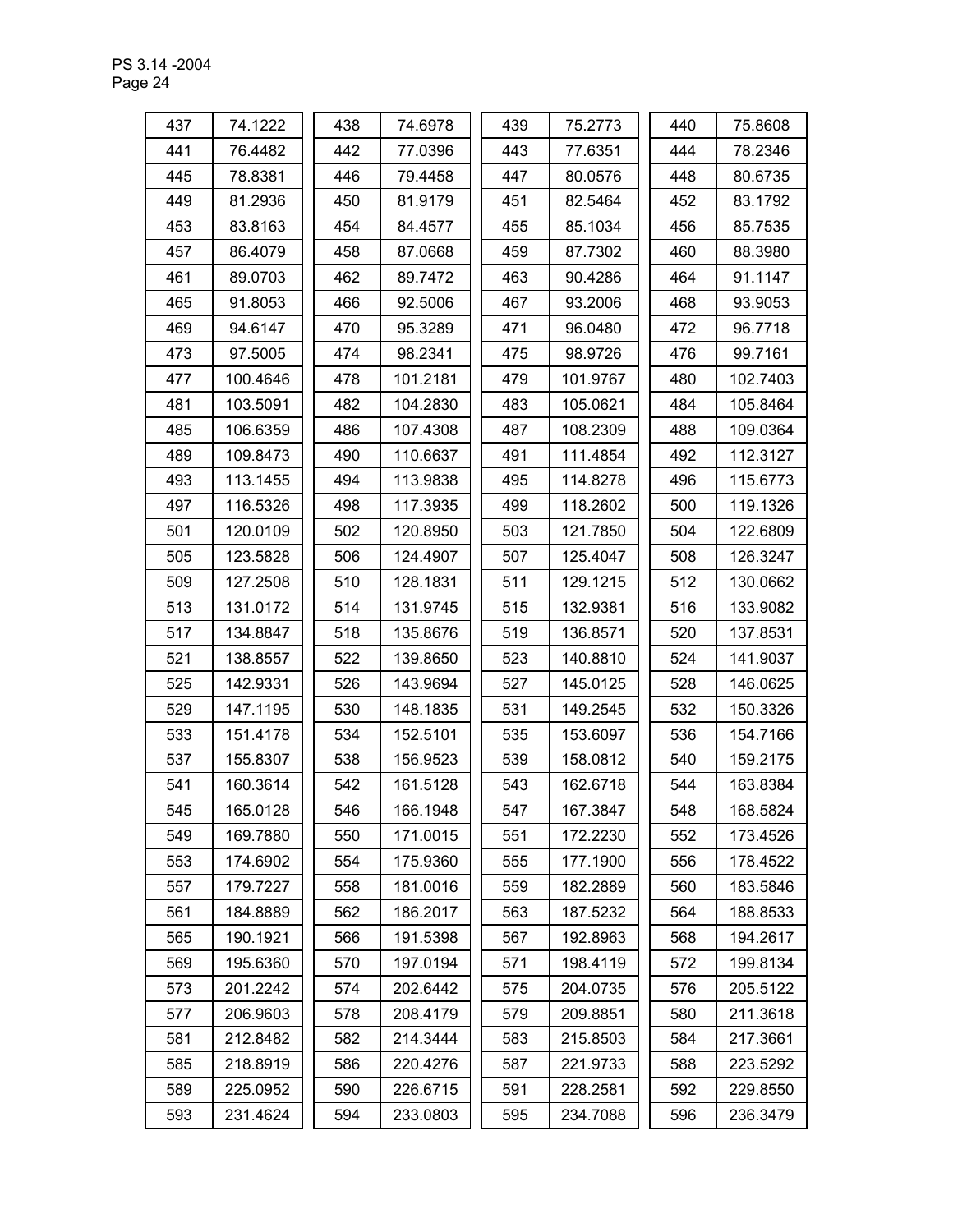PS 3.14 -2004 Page 25 and the contract of the contract of the contract of the contract of the contract of the contract of the contract of the contract of the contract of the contract of the contract of the contract of the contract of th

| 597 | 237.9977 | 598 | 239.6583 | 599 | 241.3297 | 600 | 243.0120 |
|-----|----------|-----|----------|-----|----------|-----|----------|
| 601 | 244.7054 | 602 | 246.4097 | 603 | 248.1252 | 604 | 249.8519 |
| 605 | 251.5899 | 606 | 253.3392 | 607 | 255.0999 | 608 | 256.8721 |
| 609 | 258.6559 | 610 | 260.4512 | 611 | 262.2583 | 612 | 264.0772 |
| 613 | 265.9079 | 614 | 267.7506 | 615 | 269.6052 | 616 | 271.4720 |
| 617 | 273.3509 | 618 | 275.2420 | 619 | 277.1455 | 620 | 279.0614 |
| 621 | 280.9897 | 622 | 282.9306 | 623 | 284.8841 | 624 | 286.8504 |
| 625 | 288.8294 | 626 | 290.8213 | 627 | 292.8262 | 628 | 294.8442 |
| 629 | 296.8752 | 630 | 298.9195 | 631 | 300.9770 | 632 | 303.0480 |
| 633 | 305.1324 | 634 | 307.2304 | 635 | 309.3420 | 636 | 311.4673 |
| 637 | 313.6065 | 638 | 315.7595 | 639 | 317.9266 | 640 | 320.1077 |
| 641 | 322.3030 | 642 | 324.5126 | 643 | 326.7365 | 644 | 328.9749 |
| 645 | 331.2278 | 646 | 333.4953 | 647 | 335.7776 | 648 | 338.0747 |
| 649 | 340.3867 | 650 | 342.7137 | 651 | 345.0558 | 652 | 347.4131 |
| 653 | 349.7858 | 654 | 352.1738 | 655 | 354.5773 | 656 | 356.9964 |
| 657 | 359.4312 | 658 | 361.8818 | 659 | 364.3483 | 660 | 366.8308 |
| 661 | 369.3294 | 662 | 371.8442 | 663 | 374.3754 | 664 | 376.9229 |
| 665 | 379.4869 | 666 | 382.0676 | 667 | 384.6650 | 668 | 387.2793 |
| 669 | 389.9105 | 670 | 392.5587 | 671 | 395.2241 | 672 | 397.9068 |
| 673 | 400.6069 | 674 | 403.3245 | 675 | 406.0596 | 676 | 408.8125 |
| 677 | 411.5833 | 678 | 414.3719 | 679 | 417.1787 | 680 | 420.0036 |
| 681 | 422.8468 | 682 | 425.7085 | 683 | 428.5886 | 684 | 431.4875 |
| 685 | 434.4051 | 686 | 437.3415 | 687 | 440.2970 | 688 | 443.2717 |
| 689 | 446.2655 | 690 | 449.2788 | 691 | 452.3116 | 692 | 455.3640 |
| 693 | 458.4361 | 694 | 461.5282 | 695 | 464.6402 | 696 | 467.7724 |
| 697 | 470.9249 | 698 | 474.0977 | 699 | 477.2911 | 700 | 480.5052 |
| 701 | 483.7400 | 702 | 486.9958 | 703 | 490.2726 | 704 | 493.5706 |
| 705 | 496.8900 | 706 | 500.2308 | 707 | 503.5932 | 708 | 506.9774 |
| 709 | 510.3835 | 710 | 513.8116 | 711 | 517.2619 | 712 | 520.7344 |
| 713 | 524.2294 | 714 | 527.7471 | 715 | 531.2874 | 716 | 534.8507 |
| 717 | 538.4370 | 718 | 542.0465 | 719 | 545.6793 | 720 | 549.3356 |
| 721 | 553.0155 | 722 | 556.7192 | 723 | 560.4469 | 724 | 564.1986 |
| 725 | 567.9746 | 726 | 571.7750 | 727 | 575.6000 | 728 | 579.4497 |
| 729 | 583.3242 | 730 | 587.2238 | 731 | 591.1486 | 732 | 595.0988 |
| 733 | 599.0744 | 734 | 603.0758 | 735 | 607.1030 | 736 | 611.1563 |
| 737 | 615.2357 | 738 | 619.3415 | 739 | 623.4738 | 740 | 627.6328 |
| 741 | 631.8187 | 742 | 636.0316 | 743 | 640.2717 | 744 | 644.5392 |
| 745 | 648.8343 | 746 | 653.1571 | 747 | 657.5079 | 748 | 661.8867 |
| 749 | 666.2939 | 750 | 670.7295 | 751 | 675.1937 | 752 | 679.6868 |
| 753 | 684.2089 | 754 | 688.7602 | 755 | 693.3409 | 756 | 697.9512 |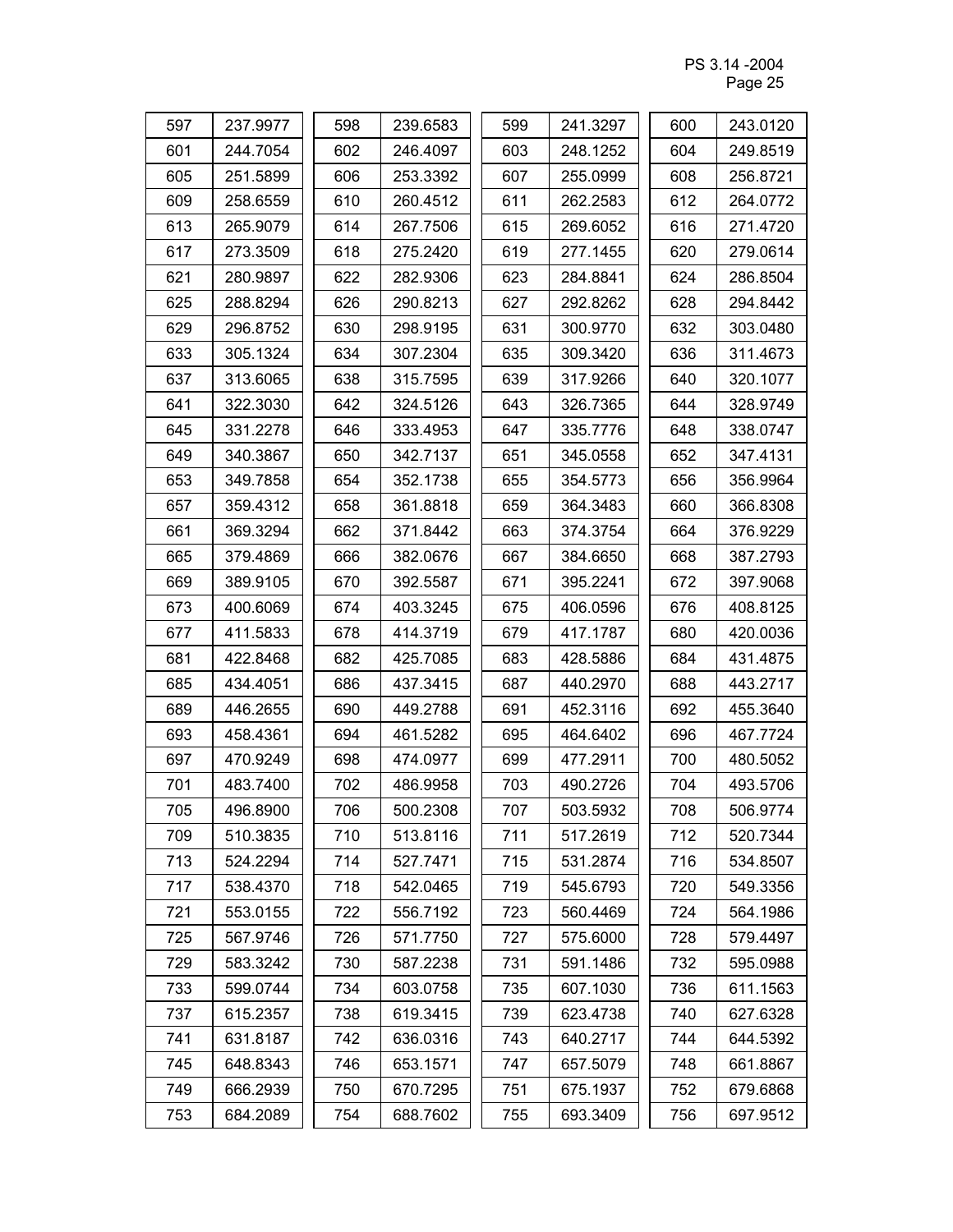| 757 | 702.5913  | 758 | 707.2613  | 759 | 711.9615  | 760 | 716.6921  |
|-----|-----------|-----|-----------|-----|-----------|-----|-----------|
| 761 | 721.4531  | 762 | 726.2450  | 763 | 731.0678  | 764 | 735.9217  |
| 765 | 740.8070  | 766 | 745.7238  | 767 | 750.6723  | 768 | 755.6529  |
| 769 | 760.6655  | 770 | 765.7106  | 771 | 770.7882  | 772 | 775.8986  |
| 773 | 781.0420  | 774 | 786.2187  | 775 | 791.4287  | 776 | 796.6724  |
| 777 | 801.9500  | 778 | 807.2616  | 779 | 812.6075  | 780 | 817.9880  |
| 781 | 823.4031  | 782 | 828.8533  | 783 | 834.3386  | 784 | 839.8594  |
| 785 | 845.4158  | 786 | 851.0081  | 787 | 856.6365  | 788 | 862.3012  |
| 789 | 868.0025  | 790 | 873.7407  | 791 | 879.5158  | 792 | 885.3283  |
| 793 | 891.1783  | 794 | 897.0661  | 795 | 902.9919  | 796 | 908.9559  |
| 797 | 914.9585  | 798 | 920.9998  | 799 | 927.0801  | 800 | 933.1997  |
| 801 | 939.3588  | 802 | 945.5577  | 803 | 951.7966  | 804 | 958.0758  |
| 805 | 964.3956  | 806 | 970.7561  | 807 | 977.1578  | 808 | 983.6008  |
| 809 | 990.0853  | 810 | 996.6118  | 811 | 1003.1800 | 812 | 1009.7910 |
| 813 | 1016.4450 | 814 | 1023.1420 | 815 | 1029.8820 | 816 | 1036.6650 |
| 817 | 1043.4930 | 818 | 1050.3640 | 819 | 1057.2800 | 820 | 1064.2400 |
| 821 | 1071.2460 | 822 | 1078.2960 | 823 | 1085.3920 | 824 | 1092.5340 |
| 825 | 1099.7220 | 826 | 1106.9570 | 827 | 1114.2380 | 828 | 1121.5670 |
| 829 | 1128.9420 | 830 | 1136.3660 | 831 | 1143.8370 | 832 | 1151.3570 |
| 833 | 1158.9250 | 834 | 1166.5420 | 835 | 1174.2080 | 836 | 1181.9240 |
| 837 | 1189.6890 | 838 | 1197.5050 | 839 | 1205.3710 | 840 | 1213.2890 |
| 841 | 1221.2570 | 842 | 1229.2770 | 843 | 1237.3480 | 844 | 1245.4720 |
| 845 | 1253.6480 | 846 | 1261.8770 | 847 | 1270.1600 | 848 | 1278.4950 |
| 849 | 1286.8850 | 850 | 1295.3290 | 851 | 1303.8270 | 852 | 1312.3810 |
| 853 | 1320.9900 | 854 | 1329.6540 | 855 | 1338.3740 | 856 | 1347.1510 |
| 857 | 1355.9840 | 858 | 1364.8750 | 859 | 1373.8230 | 860 | 1382.8290 |
| 861 | 1391.8930 | 862 | 1401.0160 | 863 | 1410.1970 | 864 | 1419.4380 |
| 865 | 1428.7390 | 866 | 1438.1000 | 867 | 1447.5220 | 868 | 1457.0040 |
| 869 | 1466.5480 | 870 | 1476.1530 | 871 | 1485.8210 | 872 | 1495.5510 |
| 873 | 1505.3440 | 874 | 1515.2010 | 875 | 1525.1210 | 876 | 1535.1050 |
| 877 | 1545.1540 | 878 | 1555.2680 | 879 | 1565.4470 | 880 | 1575.6930 |
| 881 | 1586.0040 | 882 | 1596.3820 | 883 | 1606.8280 | 884 | 1617.3410 |
| 885 | 1627.9220 | 886 | 1638.5710 | 887 | 1649.2900 | 888 | 1660.0780 |
| 889 | 1670.9350 | 890 | 1681.8630 | 891 | 1692.8620 | 892 | 1703.9310 |
| 893 | 1715.0730 | 894 | 1726.2860 | 895 | 1737.5730 | 896 | 1748.9320 |
| 897 | 1760.3650 | 898 | 1771.8720 | 899 | 1783.4530 | 900 | 1795.1090 |
| 901 | 1806.8410 | 902 | 1818.6490 | 903 | 1830.5330 | 904 | 1842.4940 |
| 905 | 1854.5330 | 906 | 1866.6500 | 907 | 1878.8450 | 908 | 1891.1190 |
| 909 | 1903.4730 | 910 | 1915.9060 | 911 | 1928.4200 | 912 | 1941.0160 |
| 913 | 1953.6930 | 914 | 1966.4520 | 915 | 1979.2940 | 916 | 1992.2190 |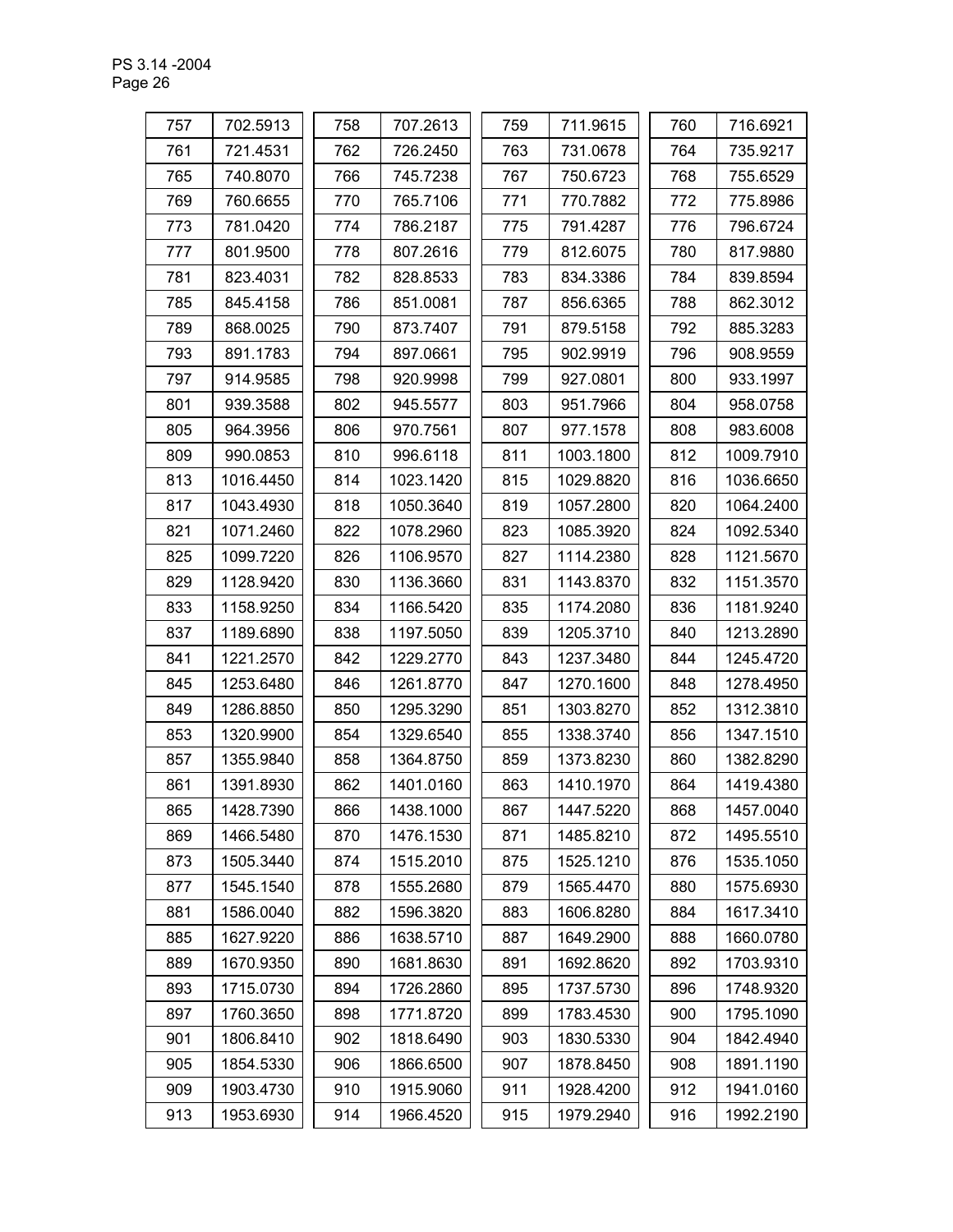PS 3.14 -2004 Page 27 (1999) 2002 12:30 (1999) 2003 12:30 (1999) 2004 12:30 (1999) 2004 12:30 (1999) 2004 12:30 (1999) 2004

| 917  | 2005.2270 | 918  | 2018.3200 | 919  | 2031.4980 | 920  | 2044.7620 |
|------|-----------|------|-----------|------|-----------|------|-----------|
| 921  | 2058.1110 | 922  | 2071.5470 | 923  | 2085.0700 | 924  | 2098.6800 |
| 925  | 2112.3790 | 926  | 2126.1670 | 927  | 2140.0440 | 928  | 2154.0110 |
| 929  | 2168.0690 | 930  | 2182.2170 | 931  | 2196.4580 | 932  | 2210.7910 |
| 933  | 2225.2170 | 934  | 2239.7360 | 935  | 2254.3500 | 936  | 2269.0580 |
| 937  | 2283.8620 | 938  | 2298.7620 | 939  | 2313.7590 | 940  | 2328.8530 |
| 941  | 2344.0450 | 942  | 2359.3350 | 943  | 2374.7250 | 944  | 2390.2140 |
| 945  | 2405.8040 | 946  | 2421.4960 | 947  | 2437.2890 | 948  | 2453.1850 |
| 949  | 2469.1840 | 950  | 2485.2860 | 951  | 2501.4940 | 952  | 2517.8060 |
| 953  | 2534.2250 | 954  | 2550.7500 | 955  | 2567.3820 | 956  | 2584.1230 |
| 957  | 2600.9720 | 958  | 2617.9310 | 959  | 2634.9990 | 960  | 2652.1790 |
| 961  | 2669.4710 | 962  | 2686.8740 | 963  | 2704.3910 | 964  | 2722.0220 |
| 965  | 2739.7670 | 966  | 2757.6270 | 967  | 2775.6040 | 968  | 2793.6970 |
| 969  | 2811.9080 | 970  | 2830.2380 | 971  | 2848.6870 | 972  | 2867.2550 |
| 973  | 2885.9440 | 974  | 2904.7550 | 975  | 2923.6880 | 976  | 2942.7450 |
| 977  | 2961.9250 | 978  | 2981.2300 | 979  | 3000.6600 | 980  | 3020.2170 |
| 981  | 3039.9020 | 982  | 3059.7140 | 983  | 3079.6550 | 984  | 3099.7260 |
| 985  | 3119.9270 | 986  | 3140.2600 | 987  | 3160.7260 | 988  | 3181.3240 |
| 989  | 3202.0570 | 990  | 3222.9240 | 991  | 3243.9280 | 992  | 3265.0680 |
| 993  | 3286.3460 | 994  | 3307.7620 | 995  | 3329.3180 | 996  | 3351.0140 |
| 997  | 3372.8520 | 998  | 3394.8310 | 999  | 3416.9540 | 1000 | 3439.2210 |
| 1001 | 3461.6330 | 1002 | 3484.1910 | 1003 | 3506.8970 | 1004 | 3529.7500 |
| 1005 | 3552.7520 | 1006 | 3575.9030 | 1007 | 3599.2060 | 1008 | 3622.6610 |
| 1009 | 3646.2680 | 1010 | 3670.0300 | 1011 | 3693.9460 | 1012 | 3718.0180 |
| 1013 | 3742.2480 | 1014 | 3766.6350 | 1015 | 3791.1810 | 1016 | 3815.8880 |
| 1017 | 3840.7550 | 1018 | 3865.7850 | 1019 | 3890.9780 | 1020 | 3916.3350 |
| 1021 | 3941.8580 | 1022 | 3967.5470 | 1023 | 3993.4040 |      |           |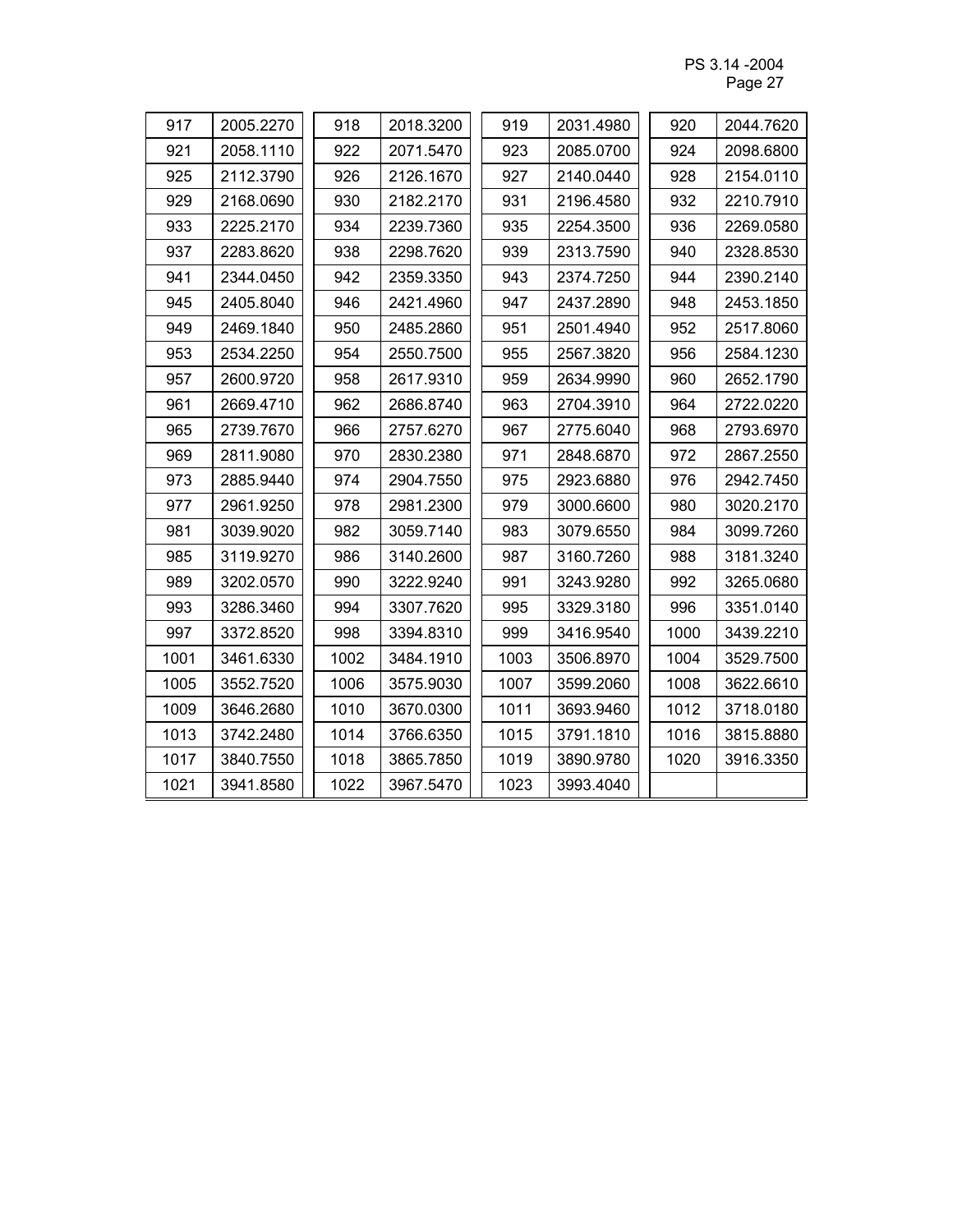### **Annex C (INFORMATIVE) MEASURING THE ACCURACY WITH WHICH A DISPLAY SYSTEM MATCHES THE GRAYSCALE STANDARD DISPLAY FUNCTION**

#### **C.1. GENERAL CONSIDERATIONS REGARDING CONFORMANCE AND METRICS**

To demonstrate conformance with the Grayscale Standard Display Function is a much more complex task than, for example, validating the responses of a totally digital system to DICOM messages.

Display systems ultimately produce analog output, either directly as Luminances or indirectly as optical densities. For some Display Systems, this analog output can be affected by various imperfections in addition to whatever imperfections exist in the Display System's Display Function which is to be validated. For example, there may be spatial non-uniformities in the final presented image (e.g., arising from film, printing, or processing non-uniformities in the case of a hardcopy printer) which are measurable but are at low spatial frequencies which do not ordinarily pose an image quality problem in diagnostic radiology.

It is worth noting that CRTs and light-boxes also introduce their own spatial non-uniformities. These nonuniformities are outside the scope of the Grayscale Standard Display Function and the measurement procedures described here. But because of them, even a test image which is perfectly presented in terms of the Grayscale Standard Display Function will be less than perfectly perceived on a real CRT or a real light-box.

Furthermore, the question "How close (to the Grayscale Standard Display Function) is close enough?" is currently unanswered, since the answer depends on psychophysical studies not yet done to determine what difference in Display Function is "just noticeable" when two nearly identical image presentations (e.g., two nearly identical films placed on equivalent side-by-side light-boxes) are presented to an observer.

Furthermore, the evaluation of a given Display System could be based either on visual tests (e.g., assessing the perceived contrast of many low-contrast targets in one or more test images) or by quantitative analysis based on measured data obtained from instruments (e.g., photometers or densitometers).

Even the quantitative approach could be addressed in different ways. One could, for example, simply superimpose plots of measured and theoretical analog output (i.e., Luminance or optical density) vs. P-Value, perhaps along with "error bars" indicating the expected uncertainty (non-repeatable variations) in the measured output. As a mathematically more elegant alternative, all the measured data points could be used as input to a statistical mathematical analysis which could attempt to determine the underlying Display Function of the Display System, yielding one or more quantitative values (metrics) which define how well the Display System conforms with the Grayscale Standard Display Function.

In what follows in this and the following annexes, an example of the latter type of metric analysis is used, in which measured data is analyzed using a "FIT" test which is intended to validate the shape of the Characteristic Curve and a "LUM" test which is intended to show the degree of scatter from the ideal Grayscale Standard Display Function. This approach has been applied, for example, to quantitatively demonstrate how improvements were successfully made to the Display Function of certain Display Systems.

Before proceeding with the description of the methodology of this specific metric approach, it should be noted that it is offered as one possible approach, not necessarily as the most appropriate approach for evaluating all Display Systems. In particular, the following notes should be considered before selecting or interpreting results from any particular metric approach.

1) There may be practical issues which limit the number of P-Values which can be meaningfully used in the analysis. For example, it may be practical to measure all 256 possible Luminances from a fixed position on the screen of an 8-bit video monitor, but it may be impractical to meaningfully measure all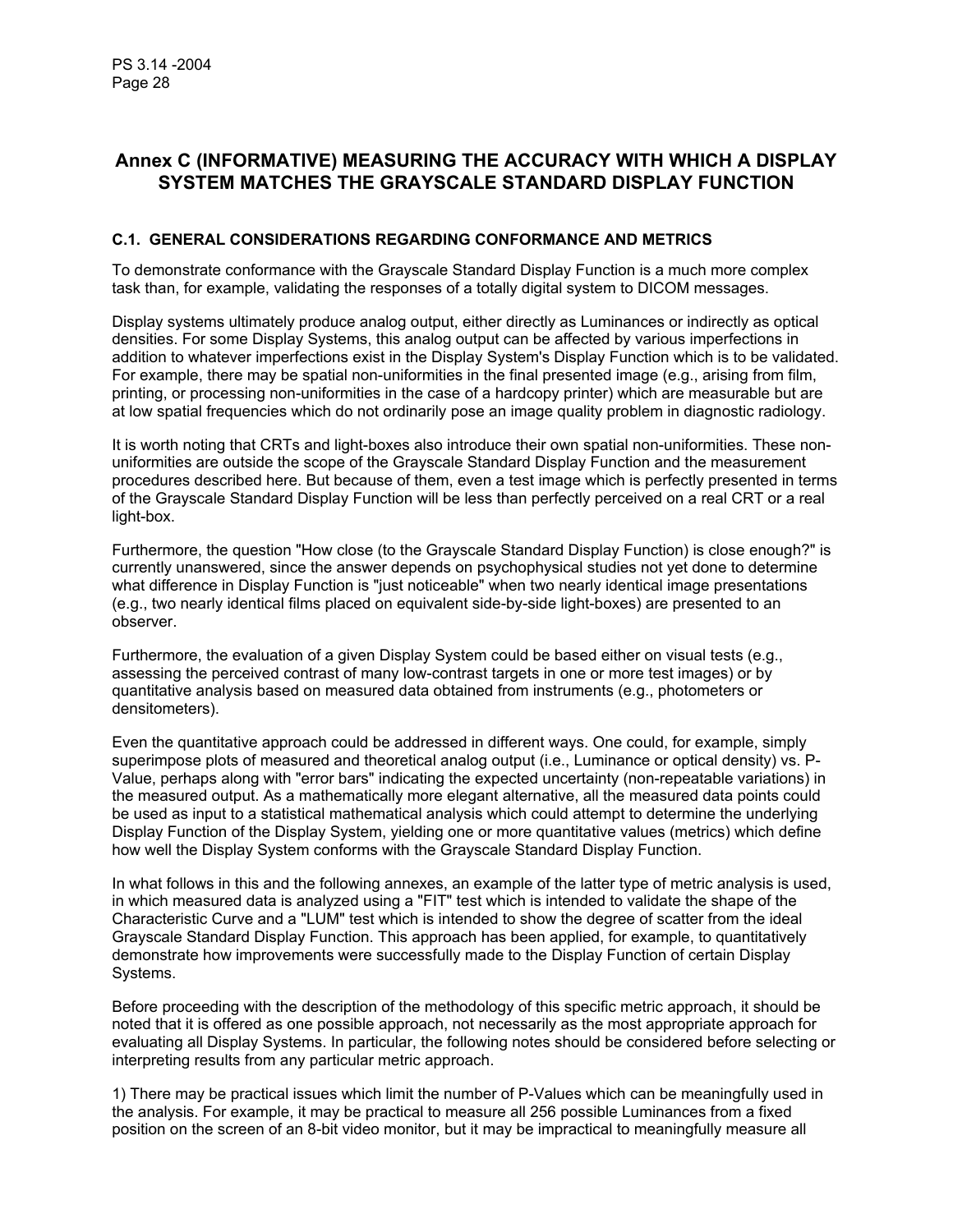4096 densities theoretically printable by a 12-bit film printer. One reason for the impracticality is the limited accuracy of densitometers (or even film digitizers). A second reason is that the film density measurements, unlike the CRT photometer measurements, are obtained from different locations on the display area, so any spatial non-uniformity which is present in the film affects the hardcopy measurement. Current hardcopy printers and densitometers both have absolute optical density accuracy limitations which are significantly worse than the change which would be caused by a change in just the least significant bit of a 12-bit P-Value. In general, selecting a larger number of P-Values allows, in principle, more localized aberrations from the Grayscale Standard Display Function to be "caught", but the signalto-noise ratio (or significance) of each of these will be decreased.

2) If the measurement data for a particular Display System has significant "noise" (as indicated by limited repeatability in the data when multiple sets of measurements are taken), it may be desirable to apply a statistical analysis technique which goes beyond the "FIT" and "LUM" metric by explicitly utilizing the known standard deviations in the input data set, along with the data itself, to prevent the fitting technique from over-reacting to noise. See, for example, the section "General Linear Least Squares" in Reference C1 and the chapter "Least-Squares Fit to a Polynomial" in Reference C2. If measurement noise is not explicitly taken into account in the analysis, the metric's returned root-mean-square error of the data points relative to the fit could be misleadingly high, since it would include the combined effect of errors due to incorrectness in the Display Function and errors due to measurement noise.

3) If possible, the sensitivity and specificity of the metric being considered should be checked against visual tests. For example, a digital test pattern with many low-contrast steps at many ambient Luminances could be printed on a "laboratory standard" Grayscale Standard Display Function printer and also printed on a printer being evaluated. The resultant films could then be placed side-by-side on lightboxes for comparison by a human observer. A good metric technique should detect as sensitively and repeatably as the human observer the existence of deviations (of any shape) from the Grayscale Standard Display Function. For example, if a Display System has a Characteristic Curve which, for even a very short interval of DDL values, is too contrasty, too flat, or (worse yet) non-monotonic, the metric should be able to detect and respond to that anomaly as strongly as the human observer does.

4) Finally, in addition to the experimentally encountered non-repeatabilities in the data from a Display System, there may be reason to consider additional possible causes of variations. For example, varying the ordering of P-Values in a test pattern (temporally for CRTs, spatially for printers) might affect the results. For printers, switching to different media might affect the results. A higher confidence can be placed in the results obtained from any metric if the results are stable in the presence of any or all such changes.

#### **C.2. METHODOLOGY**

### **Step (1)**

The Characteristic Curve of the test Display System should be determined with as many measurements as practical (see Sections D.1, D.2, and D.3). Using the Grayscale Standard Display Function, the fractional number of JNDs are calculated for each Luminance interval between equally spaced P-Value steps. The JNDs/Luminance interval may be calculated directly, or iteratively. For example, if only a few JNDs belong to every Luminance interval, a linear interpolation may be performed. After transformation of the grayscale response of the Display System, the Luminance Levels for every P-Value are Li and the corresponding Standard Luminance Levels are Lj; dj specifies the JNDs /Luminance-Interval on the Grayscale Standard Display Function for the given number of P-Values. Then, the JNDs/Luminance interval for the transformed Display Function are

$$
r = d_j (L_{i+1} - L_i) (L_{j+1} + L_j) / ((L_{i+1} + L_i) (L_{j+1} - L_j))
$$
 (C1)

Additionally, an iterative method can be used to calculate the number of JNDs per Luminance interval, requiring only the Grayscale Standard Display Function that defines a JND step in Luminance given a Luminance value. This is done by simply counting the number of complete JND steps in the Luminance interval, and then the remaining fractional step. Start at the Luminance low end of the interval, and calculate from the Grayscale Standard Display Function the Luminance step required for one JND step.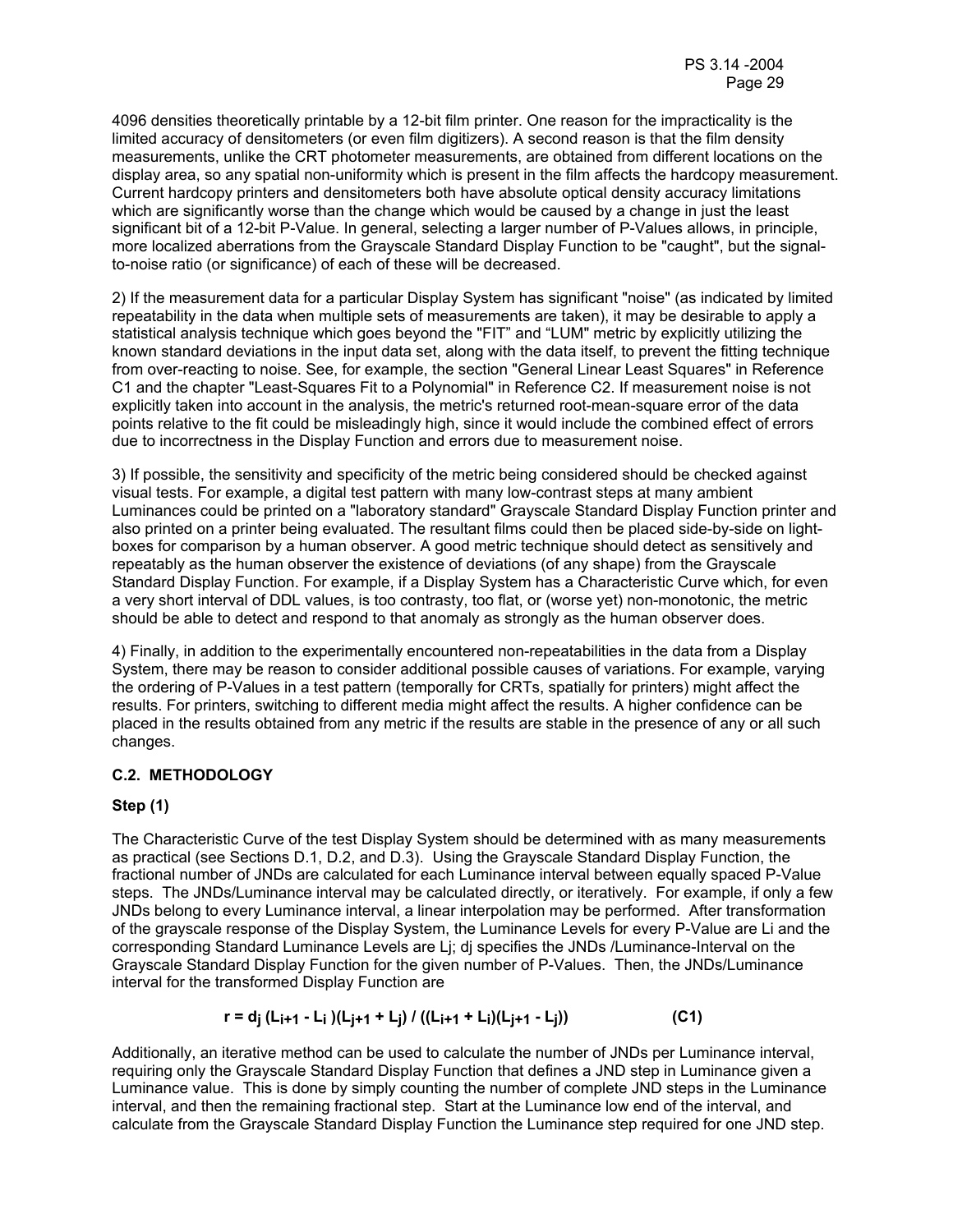Then continue stepping from the low Luminance value to the high Luminance value in single JND steps, until the Luminance value of the upper end of the Luminance Range is passed. Calculate the fraction portion of one JND that this last step represents. the total number of completed integer JND steps plus the fractional portion of the last uncompleted step is the fractional number of JND steps in the Luminance interval.

Plot the number of JNDs per Luminance interval (vertical axis) versus the index of the Luminance interval (horizontal axis). This curve is referred to as the *Luminance intervals vs JNDs* curve. An example of a plot of Luminance intervals vs JNDs is shown in figure C-1. The plot is matched very well by a horizontal line when a linear regression is applied.



**Figure C-1. Illustration for the LUM and FIT conformance measures** 

The JNDs/Luminance interval data are evaluated by two statistical measures [C4]. The first assesses the global match of the test Display Function with the Grayscale Standard Display Function. The second measure locally analyses the approximation of the Grayscale Standard Display Function to the test Display Function.

#### **Step (2)**

Two related measures of a regression analysis are applied after normal multiple linear regression assumptions are verified for the data [C3].The first measure, named the *FIT* test, attempts to match the Luminance-Intervals-vs-JNDs curve of the test Luminance distribution with different order polynomial fits. The Grayscale Standard Display Function is characterized by exactly one JND per Luminance interval over the entire Luminance Range. Therefore, ideally, the data of JNDs/Luminance intervals vs index of the Luminance interval are best fit by a horizontal line of a constant number of JNDs/Luminance interval, indicating that both the local and global means of JNDs/Luminance interval are constant over the given Luminance Range. If the curve is better matched by a higher-order curve, the distribution is not closely approximating the Grayscale Standard Display Function. The regression analysis should test comparisons through third-order curves.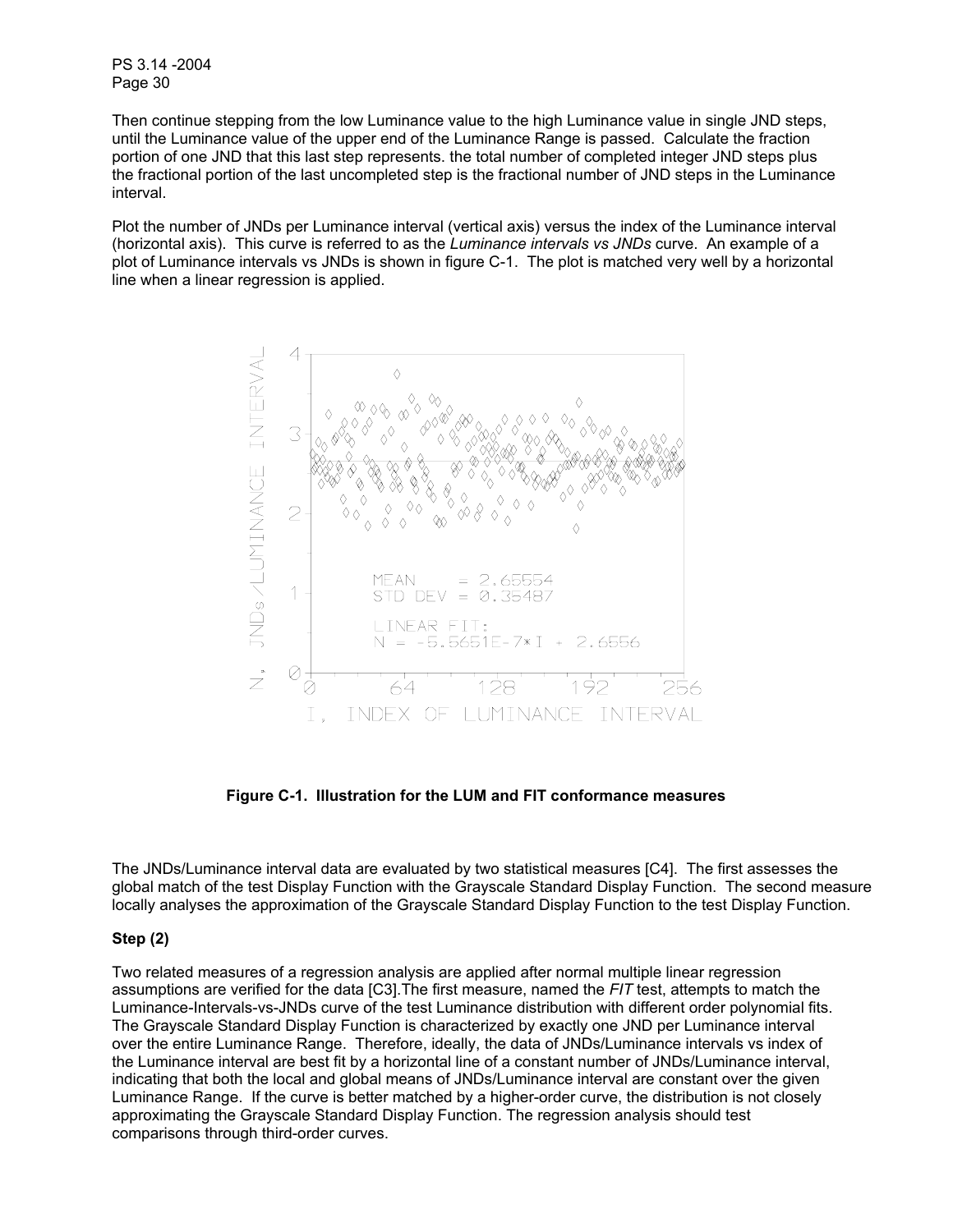The second measure, the Luminance uniformity metric (LUM) , analyzes whether the size of Luminance steps are uniform in perceptual size (i.e. JNDs) across the Luminance Range. This is measured by the Root Mean Square Error (RMSE) of the curve fit by a horizontal line of the JNDs/Luminance interval. The smaller the RMSE of the JNDs/Luminance interval, the more closely the test Display Function approximates the Grayscale Standard Display Function on a microscopic scale.

Both the FIT and LUM measures can be conveniently calculated on standard statistical packages.

Assuming the test Luminance distribution passes the FIT test, then the measure of quality of the distribution is determined by the single quantitative measurement (LUM) of the standard deviation of the JNDs/Luminance interval from their mean. Clinical practice is expected to determine the tolerances for the FIT and LUM values.

An important factor in reaching a close approximation of a test Display Function to the Grayscale Standard Display Function is the number of discrete output levels of the Display System. For instance, the LUM measure can be improved by using only a subset of the available DDLs while maintaining the full available output digitization resolution at the cost of decreasing contrast resolution.

While the LUM is influenced by the choice of the number of discrete output gray levels in the Grayscale Standard Display Function, the appropriate number of output levels is determined by the clinical application, including possible gray scale image processing that may occur independently of the Grayscale Standard Display Function standardization. Thus, PS 3.14 does not prescribe a certain number of gray levels of output. However, in general, the larger the number of distinguishable gray levels available, the higher the possible image quality because the contrast resolution is increased. It is recommended that the number of necessary output driving levels for the transformed Display Function be determined prior to standardization of the Display System (based on clinical applications of the Display System), so that this information can be used when calculating the transformation in order to avoid using gray scale distributions with fewer output levels than needed.

#### **C.3. REFERENCES**

- [C1] Press, William H, et al., Numerical Recipes in C, Cambridge University Press, 1988, Section "General Linear Least Squares"
- [C2] Bevington, Phillip R., Data Reduction and Error Analysis for the Physical Sciences, McGraw-Hill, 1969, the chapter "Least-Squares Fit to a Polynomial" .
- [C3] Kleinbaum DG, Kupper LL, Muller KE, Applied Regression Analysis and Other Multivariable Methods, Duxbury Press, 2nd Edition, pp 45-49, 1987.

[C4] Hemminger, B., Muller, K., "Performance Metric for evaluating conformance of medical image displays with the ACR/NEMA display function standard", SPIE Medical Imaging 1997, editor Yongmin Kim, vol 3031-25, 1997.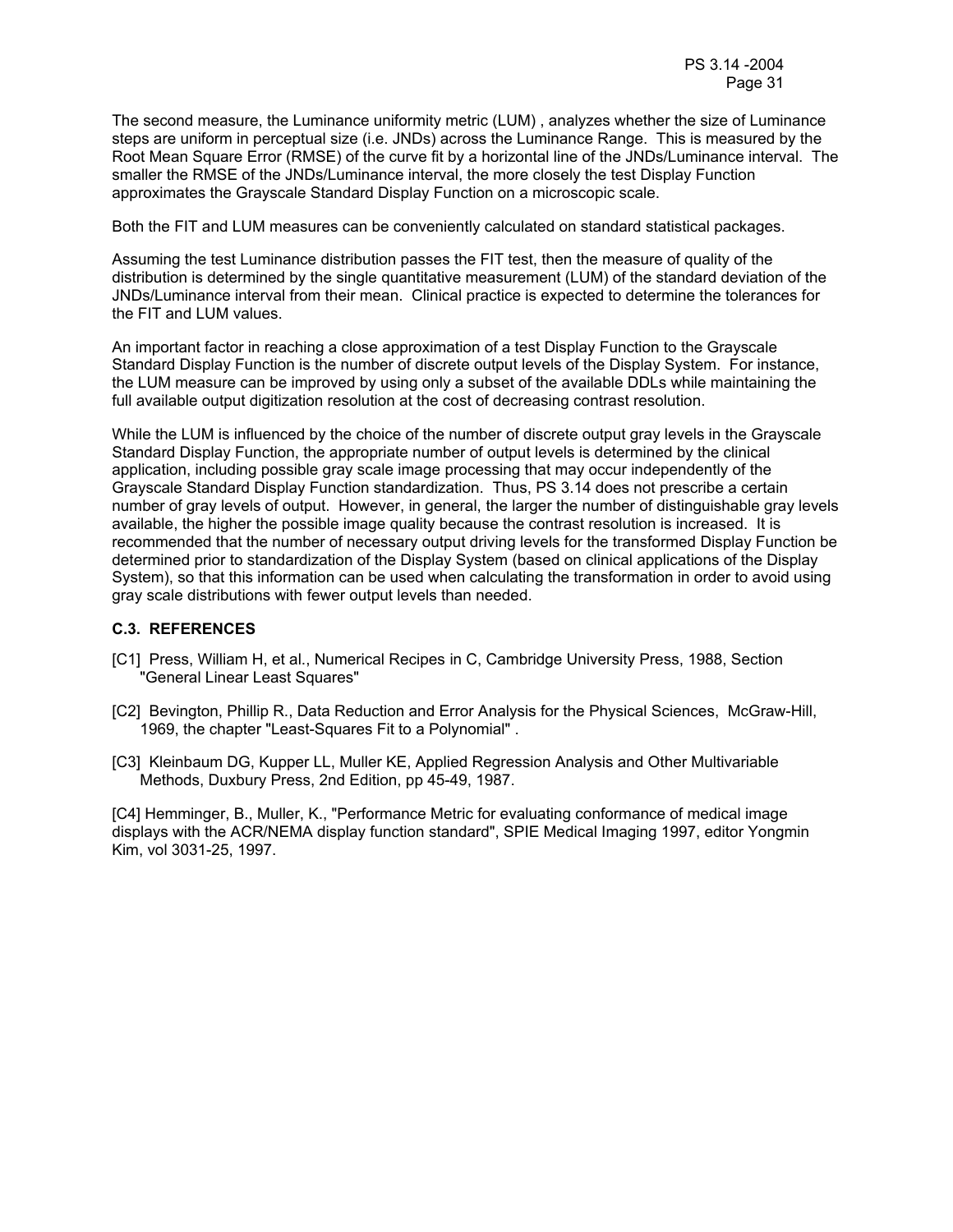### **Annex D (INFORMATIVE) ILLUSTRATIONS FOR ACHIEVING CONFORMANCE WITH THE GRAYSCALE STANDARD DISPLAY FUNCTION**

The following sections illustrate how conformance with the Grayscale Standard Display Function may be achieved for emissive (soft-copy) Display Systems as well as systems producing image presentations (hard-copies) on transmissive and reflective media. Each section contains four sub-sections on 1) a procedure for measuring the system Characteristic Curve, 2) the application of the Grayscale Standard Display Function to the Luminance Range of the Display System, 3) the implementation of the Grayscale Standard Display Function, and 4) the application of the conformance metrics as proposed in Annex C.

It is emphasized that there are different ways to configure a Display System or to change its performance so that it conforms to the Grayscale Standard Display Function. In fact, conceivably, a Display System may calibrate itself automatically to maintain conformance with the Standard. Hence, the following three illustrations are truly only examples.

Luminance of any Display System, hard-copy or softcopy, may be measured with a photometer. The photometer should have the following characteristics:

- be accurate to within 3% or less of the absolute Luminance level across its full range of operation;
- have a relative accuracy of at least two times the least significant digit at any Luminance level in its range of operation;
- maintain this accuracy at Luminance levels that are one-tenth of the minimum measured Luminance of the Display System;
- have an acceptance angle that is small enough to incorporate only the measurement field without overlapping the surrounding background.
- Note: The photometer may be of the type that attaches directly to the display face (with a suction cup) or of the type that is held away from the display face. If of the latter type, the photometer should be well baffled to exclude extraneous light sources, including light from the background area of the test pattern.

For a film Display System the photometer may be appropriately used to measure the background Illuminance and the Luminance of the light-box on which the film will be displayed. The Luminance characteristics of the film Display System may be measured directly with the photometer or indirectly using measured optical density of the film and the values for the measured background Illuminance and the light-box Luminance.

#### **D.1 EMISSIVE DISPLAY SYSTEMS**

#### **D.1.1 Measuring the system Characteristic Curve**

Before the characteristic Luminance response of the emissive Display System is measured, it is allowed to warm up as recommended by the manufacturer and is adjusted such that it conforms to the manufacturer's performance specifications. In particular, adjustment procedures for setting the black and white levels of the display should be obtained from the Display System manufacturer. The goal is to maximize the dynamic Luminance Range of the display without introducing artifacts, resulting in the highest possible number of Just-Noticeable Differences (JNDs).

Note: A simple test that the system is set up properly can be performed by viewing the 5% and 95% squares in the SMPTE pattern. The perceived contrast between the 5% square and its 0% surrounding should be equal to the perceived contrast between the 95% square and a white square.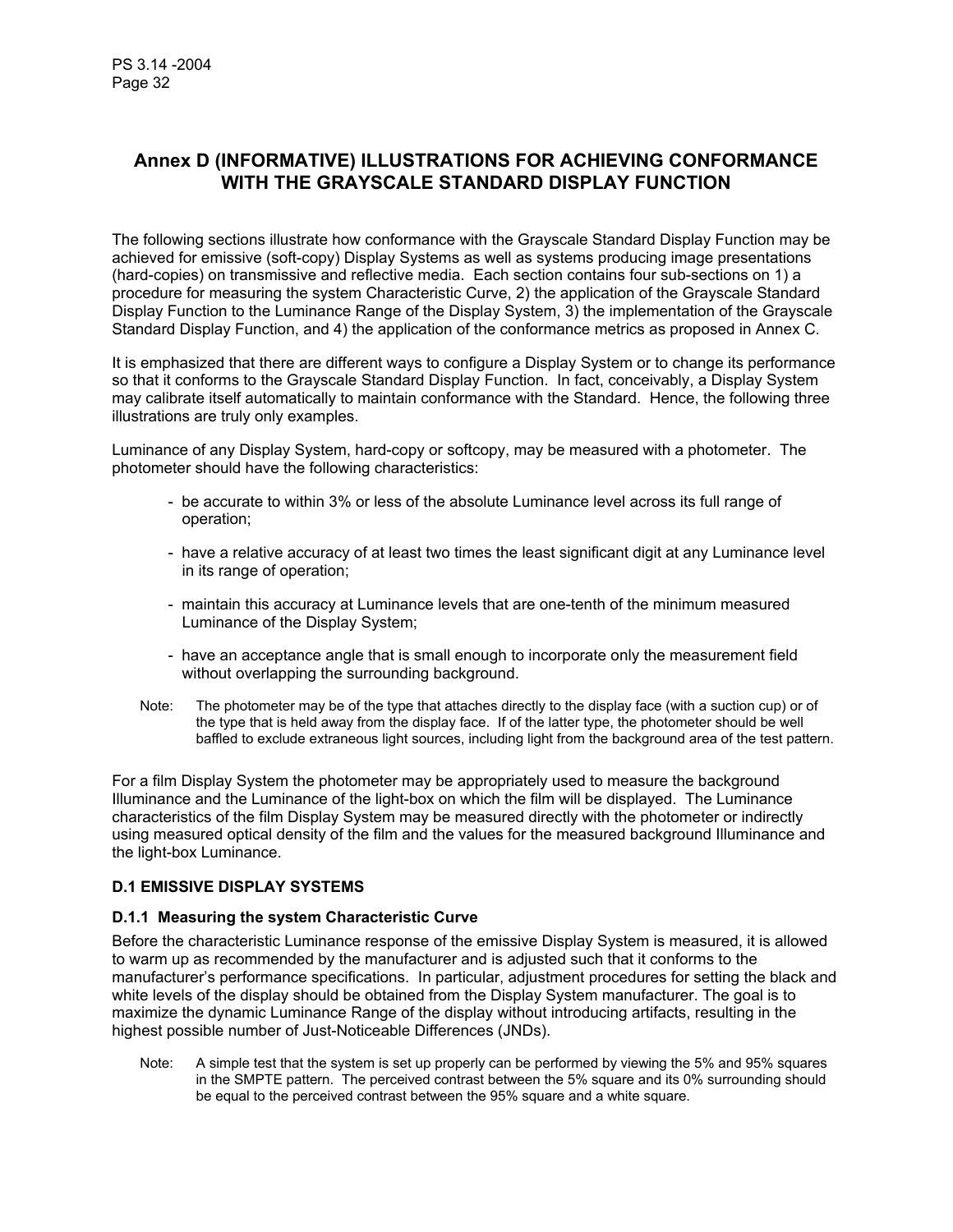Measurement of the Characteristic Curve of the Display System may be accomplished using a test pattern (Fig. D.1-1) consisting of:

a square measurement field comprising 10% of the total number of pixels displayed by the system positioned in the center of the display;

- a full-screen uniform background of 20% of maximum Luminance surrounding the target.
- Note: With a measurement field of 10% of the total number of displayed pixels and a surrounding set to 20% of maximum Luminance, internal light scatter in the monitor causes the Luminance Range to be typically comparable to that found in radiographs, such as a thorax radiograph, when displayed on the CRT monitor.



#### **Figure D.1-1. The test pattern will be a variable intensity square in the center of a low Luminance background area.**

Notes: 1. For example, on a 5-megapixel Display System with a matrix of 2048 by 2560 pixels, the target would be a square with 724 pixels on each side.

 2. Ideally, the test pattern should fill the entire screen. Under certain windowed operating environments, it may be difficult to eliminate certain user-interface objects from the display, in particular, menu bars at the top of the screen. In this case, the background should fill as much of the screen as possible.

The Characteristic Curve of the Display System may be determined by

- turning off all ambient lighting (necessary only when a suction cup photometer is used or when a handheld photometer casts a shadow on the display screen);
- displaying the above test pattern;
- setting the DDL for the measurement field to a sequence of different values, starting with 0 and increasing at each step until the maximum DDL is reached;
- using a photometer to measure and record the Luminance of the measurement field at each command value.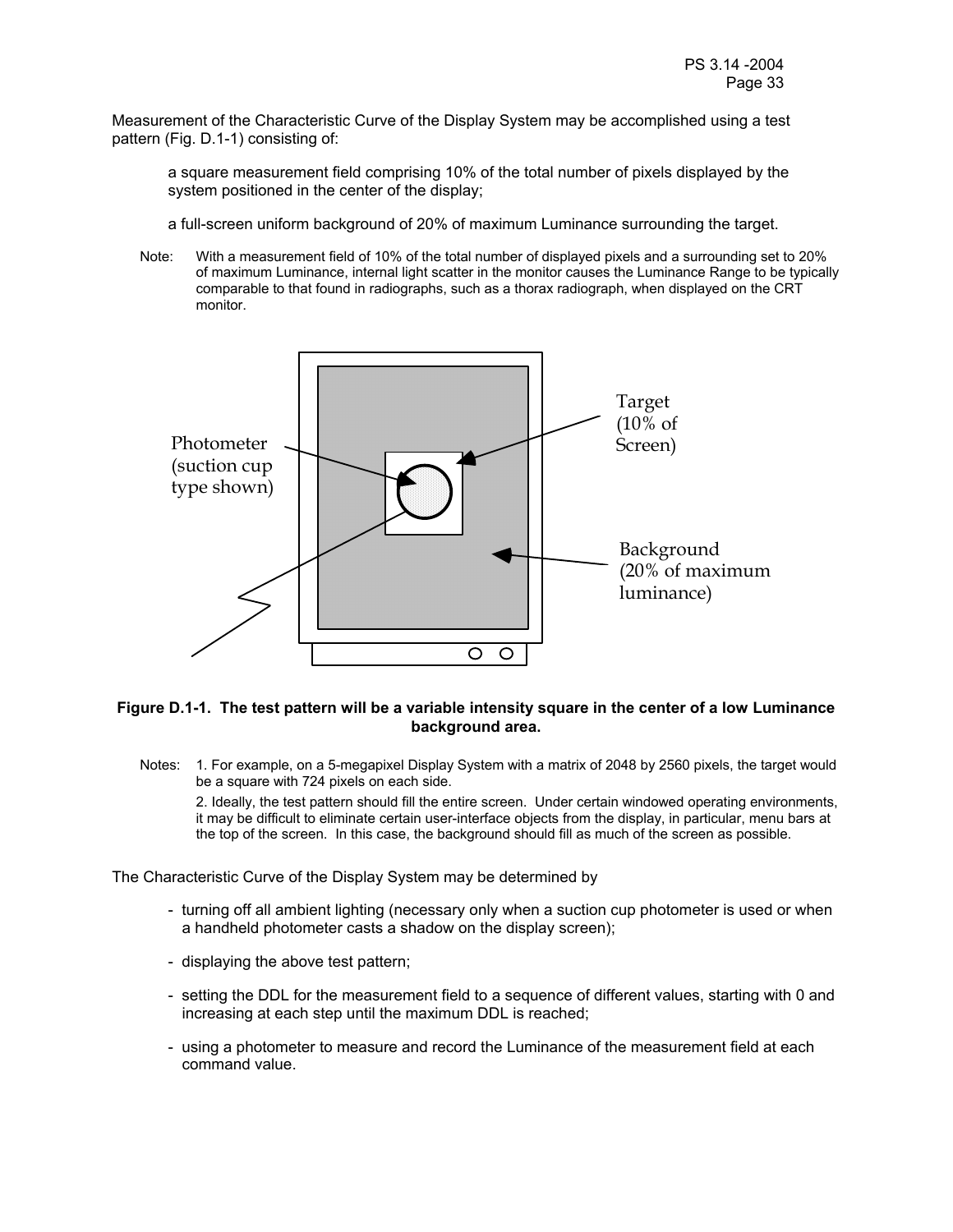As discussed in Annex C, the number and distribution of DDLs at which measurements are taken must be sufficient to accurately model the Characteristic Curve of the Display System over the entire Luminance Range.

Notes: 1. If a handheld photometer is used, it should be placed at a distance from the display screen so that Luminance is measured in the center of the measurement field, without overlapping the surrounding background. This distance can be calculated using the acceptance angle specification provided by the photometer manufacturer.

 2. The exact number and distribution of DDLs should be based both on the characteristics of the Display System and on the mathematical technique used to interpolate the Characteristic Curve of the system. It is recommended that at least 64 different command values be used in the procedure.

 3. Successive Luminance measurements should be spaced in time such that the Display System always reaches a steady state. It may be particularly important to allow the system to settle before taking the initial measurement at DDL 0.

As stated in the normative section, the effect of ambient light on the apparent Characteristic Curve must always be included when configuring a Display System to conform with the Grayscale Standard Display Function.

If a handheld photometer that does not cast a shadow on the display screen is used to measure the Characteristic Curve, then the Luminance produced by the display plus the effect of ambient light may be measured simultaneously.

When a suction cup photometer is used to take the Luminance measurements or when a handheld photometer casts a shadow on the display screen, all ambient lighting should be turned off while measuring the Characteristic Curve. The effect of ambient light is determined separately: The Display System is turned off, the ambient light is turned on, and the Luminance produced by scattering of ambient light at the display screen is measured by placing the photometer at a distance from the display screen so that its acceptance angle includes a major portion of the screen and that the measurement is not affected by direct illumination from areas outside the display screen. The Luminance related to ambient light is added to the previously measured Luminance levels produced by the Display System to determine the effective Characteristic Curve of the system.

Note: Changes in ambient lighting conditions may require recalibration of the display subsystem in order to maintain conformance to this standard.

In the following, an example for measurements and transformation of a Display Function is presented. The Display System for this example is a CRT monitor with display controller. It is assumed that the display controller allows a transformation of the DDLs with 8-bit input precision and 10-bit output precision.

The Luminance is measured with a photometer with a narrow  $(1^0)$  acceptance angle. The ambient light level was adjusted as low as possible. No localized highlights were visible.

- 1) The maximum Luminance was measured when setting the DDL for the measurement field to the value that yielded the highest Luminance and the DDL of the surrounding to the middle DDL range. From this measurement, the Luminance - 20% of the maximum Luminance - for the surrounding of the measurement field was calculated.
- 2) The ambient light was turned off. With the photometer centered on the measurement field of the test pattern of Fig. D.1-1, the Luminance was measured when varying the input level D<sub>m</sub> in increments of 1 from 0 to 255. The transformation operator of the hypothetical display controller linearly mapped 8 bits on the input to 10 bits on the output. The measured data represent the Characteristic Curve *L = F(Dm)* for the given operating conditions and this test pattern.
- 3) Next, the CRT was turned off and the ambient light turned on. The photometer was placed on the center axis of the CRT sufficiently far away so that it did not cast a shadow on the CRT face and its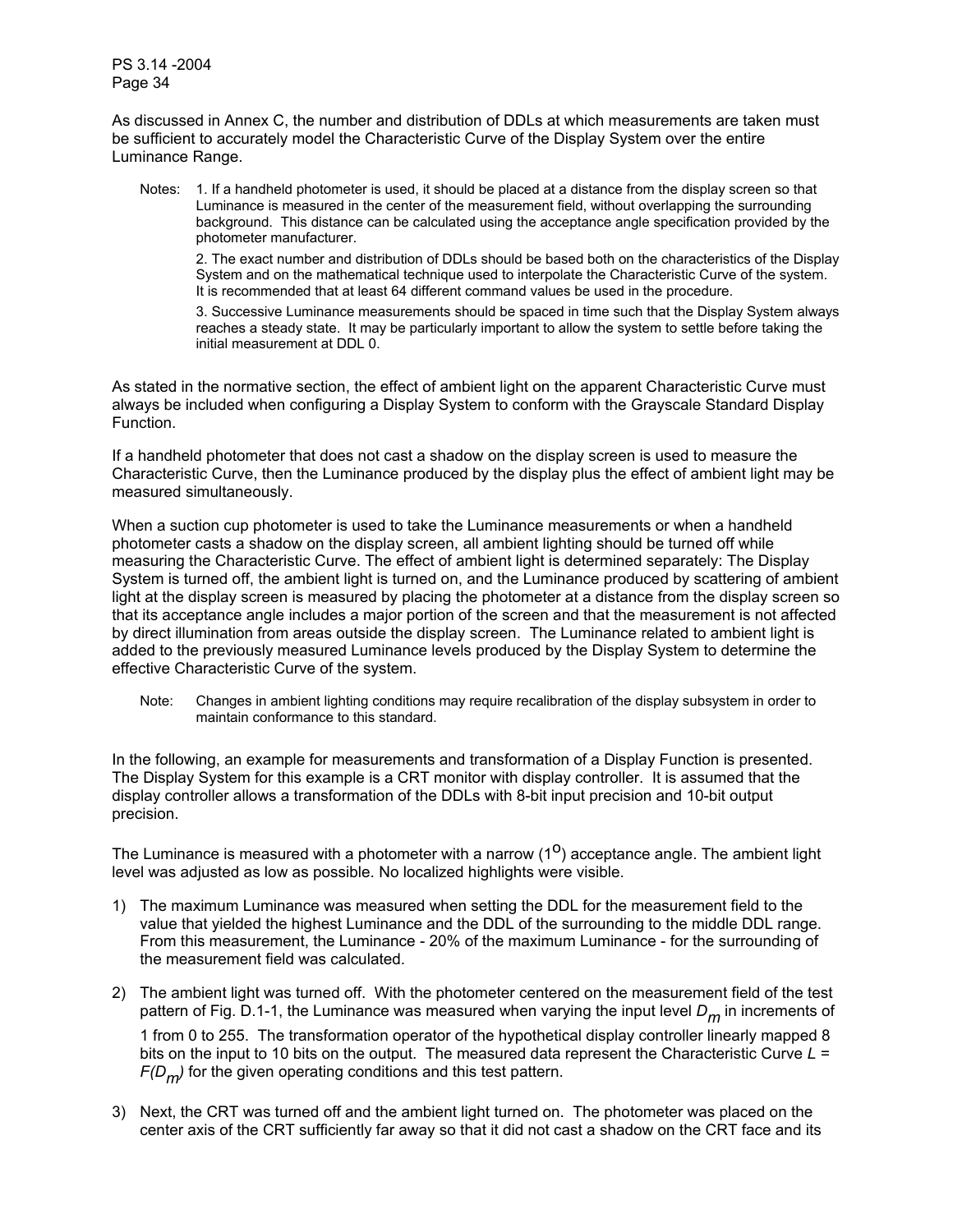aperture intercepted light scattered from a major portion of the CRT face. The measured Luminance of 0.3  $cd/m<sup>2</sup>$  produced by the ambient light on the CRT face was added to the measured Luminance values of the Characteristic Curve without ambient light. The result is listed in Table D.1-1 and plotted in Fig. D.1-2.



**Figure D.1-2. Measured Characteristic Curve with Ambient Light of an emissive Display System**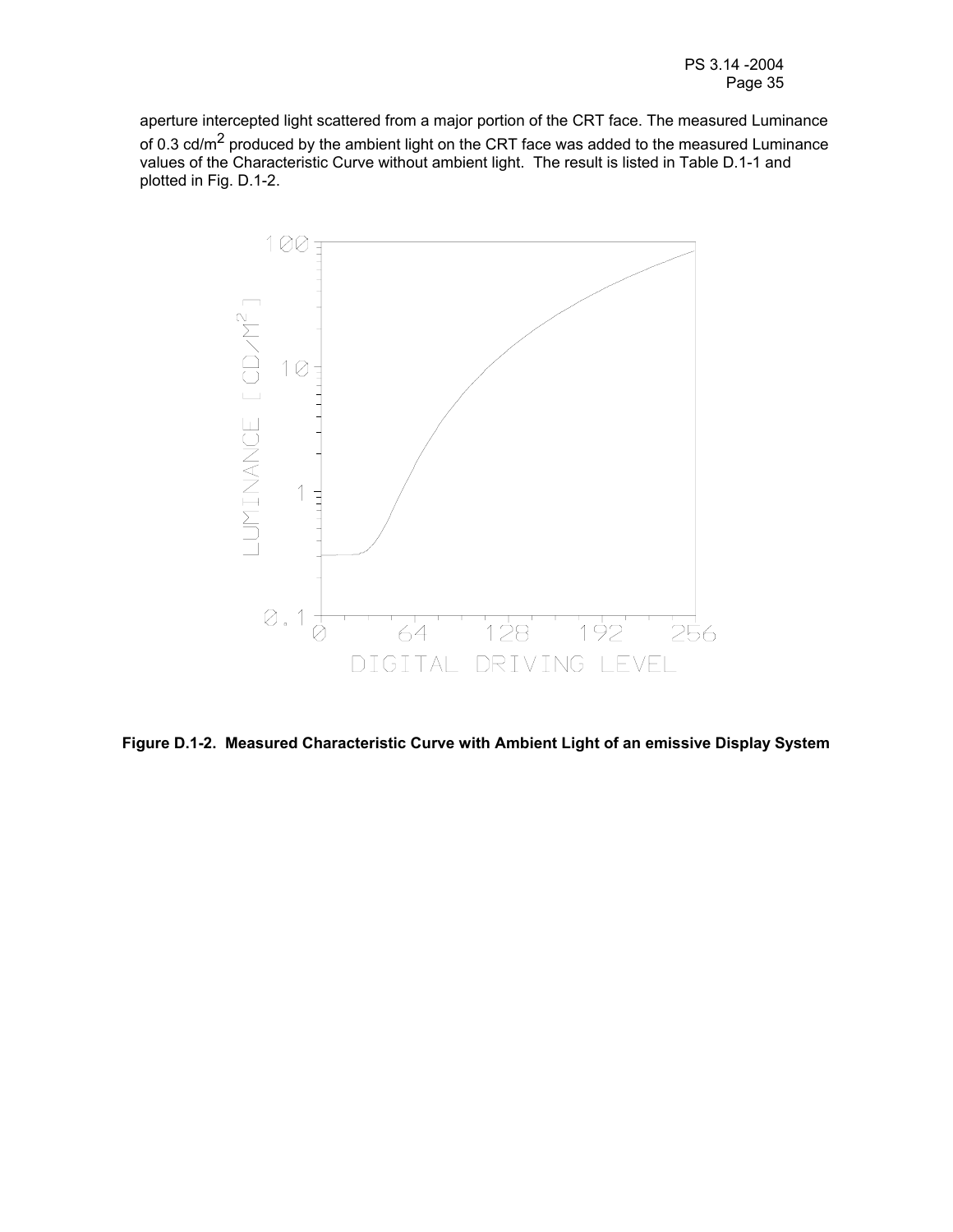|            |           |             |           |                | mcasarca Unaracteristic Uarve piùs Annoient Lignit |                |           |
|------------|-----------|-------------|-----------|----------------|----------------------------------------------------|----------------|-----------|
| <b>DDL</b> | Luminance | <b>DDL</b>  | Luminance | DDL.           | Luminance                                          | <b>DDL</b>     | Luminance |
| 0          | 0.305     | $\mathbf 1$ | 0.305     | $\overline{2}$ | 0.305                                              | 3              | 0.305     |
| 4          | 0.305     | 5           | 0.305     | 6              | 0.305                                              | $\overline{7}$ | 0.305     |
| 8          | 0.305     | 9           | 0.305     | 10             | 0.305                                              | 11             | 0.307     |
| 12         | 0.307     | 13          | 0.307     | 14             | 0.307                                              | 15             | 0.307     |
| 16         | 0.307     | 17          | 0.307     | 18             | 0.307                                              | 19             | 0.307     |
| 20         | 0.307     | 21          | 0.307     | 22             | 0.310                                              | 23             | 0.310     |
| 24         | 0.310     | 25          | 0.310     | 26             | 0.310                                              | 27             | 0.320     |
| 28         | 0.320     | 29          | 0.320     | 30             | 0.330                                              | 31             | 0.330     |
| 32         | 0.340     | 33          | 0.350     | 34             | 0.360                                              | 35             | 0.370     |
| 36         | 0.380     | 37          | 0.392     | 38             | 0.410                                              | 39             | 0.424     |
| 40         | 0.442     | 41          | 0.464     | 42             | 0.486                                              | 43             | 0.512     |
| 44         | 0.534     | 45          | 0.562     | 46             | 0.594                                              | 47             | 0.626     |
| 48         | 0.674     | 49          | 0.710     | 50             | 0.750                                              | 51             | 0.796     |
| 52         | 0.842     | 53          | 0.888     | 54             | 0.938                                              | 55             | 0.994     |
| 56         | 1.048     | 57          | 1.108     | 58             | 1.168                                              | 59             | 1.232     |
| 60         | 1.294     | 61          | 1.366     | 62             | 1.438                                              | 63             | 1.512     |
| 64         | 1.620     | 65          | 1.702     | 66             | 1.788                                              | 67             | 1.876     |
| 68         | 1.960     | 69          | 2.056     | 70             | 2.154                                              | 71             | 2.248     |
| 72         | 2.350     | 73          | 2.456     | 74             | 2.564                                              | 75             | 2.670     |
| 76         | 2.790     | 77          | 2.908     | 78             | 3.022                                              | 79             | 3.146     |
| 80         | 3.328     | 81          | 3.460     | 82             | 3.584                                              | 83             | 3.732     |
| 84         | 3.870     | 85          | 4.006     | 86             | 4.156                                              | 87             | 4.310     |
| 88         | 4.456     | 89          | 4.608     | 90             | 4.766                                              | 91             | 4.944     |
| 92         | 5.104     | 93          | 5.268     | 94             | 5.444                                              | 95             | 5.630     |
| 96         | 5.864     | 97          | 6.050     | 98             | 6.238                                              | 99             | 6.438     |
| 100        | 6.610     | 101         | 6.820     | 102            | 7.024                                              | 103            | 7.224     |
| 104        | 7.428     | 105         | 7.644     | 106            | 7.872                                              | 107            | 8.066     |
| 108        | 8.298     | 109         | 8.528     | 110            | 8.752                                              | 111            | 8.982     |
| 112        | 9.330     | 113         | 9.574     | 114            | 9.796                                              | 115            | 10.060    |
| 116        | 10.314    | 117         | 10.560    | 118            | 10.820                                             | 119            | 11.080    |
| 120        | 11.340    | 121         | 11.620    | 122            | 11.880                                             | 123            | 12.180    |
| 124        | 12.460    | 125         | 12.700    | 126            | 13.020                                             | 127            | 13.300    |
| 128        | 13.720    | 129         | 14.020    | 130            | 14.360                                             | 131            | 14.640    |
| 132        | 14.940    | 133         | 15.300    | 134            | 15.600                                             | 135            | 15.900    |
| 136        | 16.240    | 137         | 16.560    | 138            | 16.920                                             | 139            | 17.220    |
| 140        | 17.600    | 141         | 17.940    | 142            | 18.240                                             | 143            | 18.640    |
| 144        | 19.120    | 145         | 19.460    | 146            | 19.800                                             | 147            | 20.260    |
| 148        | 20.560    | 149         | 20.920    | 150            | 21.360                                             | 151            | 21.760    |

**Table D.1-1 Measured Characteristic Curve plus Ambient Light**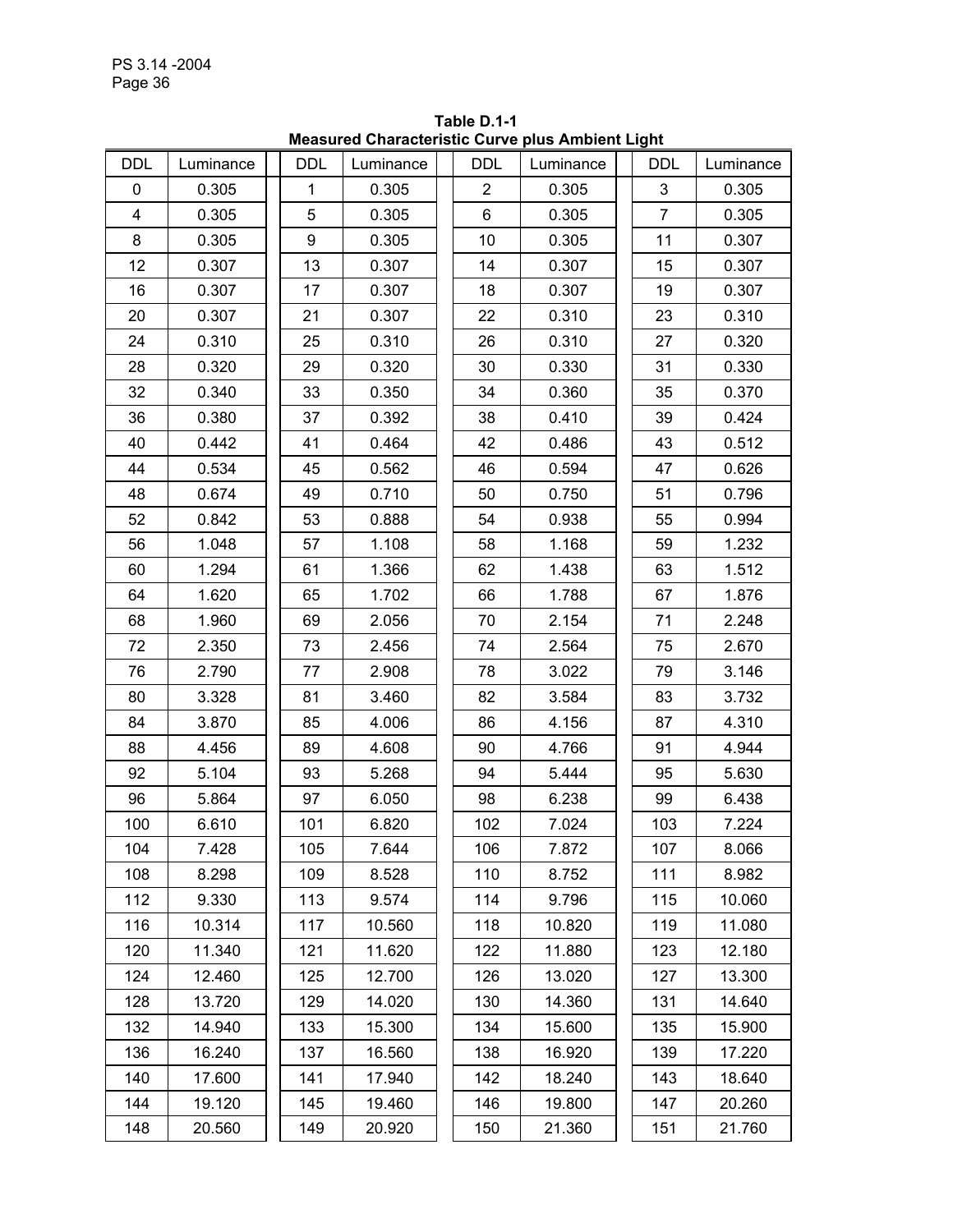| 152 | 22.060 | 153 | 22.520 | 154 | 22.960 | 155 | 23.300 |
|-----|--------|-----|--------|-----|--------|-----|--------|
| 156 | 23.700 | 157 | 24.080 | 158 | 24.600 | 159 | 24.980 |
| 160 | 25.520 | 161 | 26.040 | 162 | 26.480 | 163 | 26.700 |
| 164 | 27.380 | 165 | 27.620 | 166 | 28.040 | 167 | 28.580 |
| 168 | 28.980 | 169 | 29.400 | 170 | 29.840 | 171 | 30.540 |
| 172 | 30.800 | 173 | 31.380 | 174 | 31.880 | 175 | 32.400 |
| 176 | 33.060 | 177 | 33.400 | 178 | 34.040 | 179 | 34.400 |
| 180 | 34.840 | 181 | 35.360 | 182 | 35.900 | 183 | 36.400 |
| 184 | 37.060 | 185 | 37.400 | 186 | 38.300 | 187 | 38.420 |
| 188 | 39.160 | 189 | 39.760 | 190 | 39.980 | 191 | 40.840 |
| 192 | 41.540 | 193 | 41.900 | 194 | 42.800 | 195 | 43.060 |
| 196 | 43.620 | 197 | 44.520 | 198 | 44.620 | 199 | 45.500 |
| 200 | 46.100 | 201 | 46.380 | 202 | 47.400 | 203 | 47.600 |
| 204 | 48.320 | 205 | 49.060 | 206 | 49.380 | 207 | 50.320 |
| 208 | 50.920 | 209 | 51.600 | 210 | 52.420 | 211 | 52.680 |
| 212 | 53.520 | 213 | 54.220 | 214 | 54.620 | 215 | 55.420 |
| 216 | 56.100 | 217 | 56.600 | 218 | 57.400 | 219 | 57.820 |
| 220 | 58.660 | 221 | 59.320 | 222 | 59.800 | 223 | 60.720 |
| 224 | 61.520 | 225 | 62.240 | 226 | 63.040 | 227 | 63.480 |
| 228 | 64.460 | 229 | 65.020 | 230 | 65.500 | 231 | 66.500 |
| 232 | 66.960 | 233 | 67.840 | 234 | 68.600 | 235 | 68.980 |
| 236 | 70.040 | 237 | 70.520 | 238 | 71.420 | 239 | 72.180 |
| 240 | 72.900 | 241 | 73.980 | 242 | 74.580 | 243 | 75.320 |
| 244 | 76.200 | 245 | 76.540 | 246 | 77.720 | 247 | 78.220 |
| 248 | 79.200 | 249 | 79.880 | 250 | 80.420 | 251 | 81.560 |
| 252 | 81.960 | 253 | 83.140 | 254 | 83.720 | 255 | 84.340 |

### **D.1.2 Application of the Standard Formula**

The section of the Grayscale Standard Display Function for the Luminance Range of the CRT monitor Display System is shown in Figure D.1-3. Minimum and maximum Luminance levels correspond to JND indices of *JND<sub>min</sub>* = 32.54 and *JND<sub>max</sub>* = 453.85, respectively. Thus, there are theoretically about 420 just-noticeable Luminance differences for the Standard Target (see Normative Section 6). Obviously, with 8-bit input digitization resolution, at best 256 noticeable Luminance increments can be realized.

### **D.1.3 Implementation of the Standard**

The measured Characteristic Curve is interpolated for the available output levels  $D_{\text{output}}$  in this case, yielding 1024 Luminance levels  $L_{I,m}$ . The Grayscale Standard Display Function is also interpolated between JND<sub>min</sub> and JND<sub>max</sub> (*(JND* = [*JND<sub>max</sub> - JND<sub>min</sub>]*/1023 = [453.85 - 32.54]/1023) yielding 1024 Standard Luminance levels *L<sub>ISTD</sub>*. Interpolations can be performed by a variety of techniques. Here, a cubic spline technique was employed.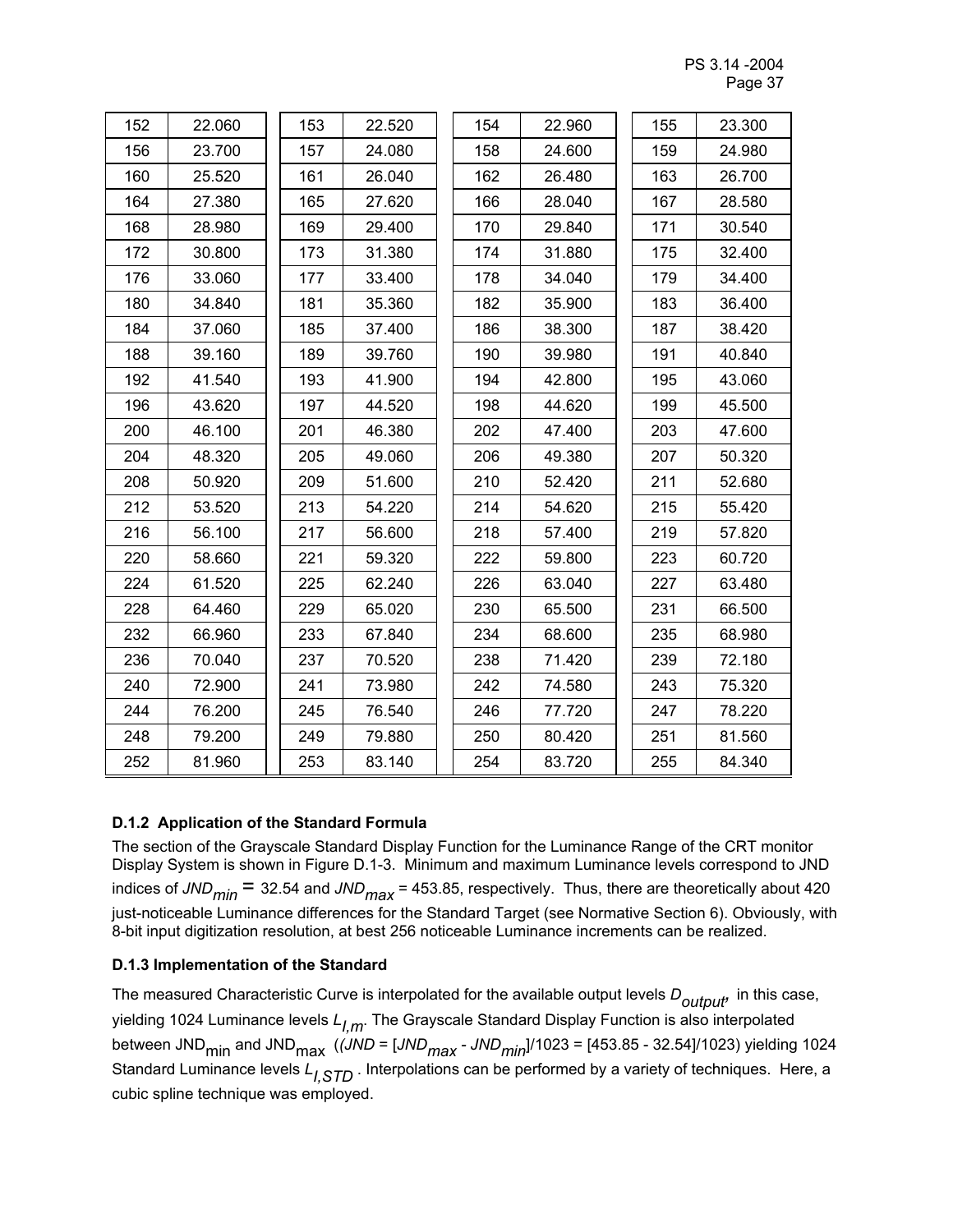For every  $L_{LSTD}$ , the closest  $L_{J,m}$  is determined. The data pair *I*,*J* defines the transformation between *D<sub>input</sub>* and  $D_{output}$  (Table D.1-2) by which the Luminance response of the Display System is made to approximate the Grayscale Standard Display Function.

| Input                   | Output      | Input        | Output | Input          | Output | Input          | Output |
|-------------------------|-------------|--------------|--------|----------------|--------|----------------|--------|
| 0                       | $\mathbf 0$ | $\mathbf{1}$ | 118    | $\overline{2}$ | 131    | 3              | 140    |
| $\overline{\mathbf{4}}$ | 148         | 5            | 153    | 6              | 160    | $\overline{7}$ | 164    |
| 8                       | 169         | 9            | 173    | 10             | 178    | 11             | 182    |
| 12                      | 185         | 13           | 189    | 14             | 191    | 15             | 194    |
| 16                      | 198         | 17           | 201    | 18             | 204    | 19             | 207    |
| 20                      | 210         | 21           | 214    | 22             | 217    | 23             | 219    |
| 24                      | 222         | 25           | 225    | 26             | 228    | 27             | 231    |
| 28                      | 234         | 29           | 237    | 30             | 240    | 31             | 243    |
| 32                      | 245         | 33           | 248    | 34             | 251    | 35             | 253    |
| 36                      | 255         | 37           | 257    | 38             | 260    | 39             | 263    |
| 40                      | 265         | 41           | 268    | 42             | 271    | 43             | 274    |
| 44                      | 276         | 45           | 279    | 46             | 282    | 47             | 284    |
| 48                      | 287         | 49           | 290    | 50             | 292    | 51             | 295    |
| 52                      | 298         | 53           | 301    | 54             | 303    | 55             | 306    |
| 56                      | 308         | 57           | 311    | 58             | 314    | 59             | 317    |
| 60                      | 319         | 61           | 320    | 62             | 323    | 63             | 326    |
| 64                      | 329         | 65           | 331    | 66             | 334    | 67             | 336    |
| 68                      | 339         | 69           | 342    | 70             | 345    | 71             | 347    |
| 72                      | 350         | 73           | 353    | 74             | 356    | 75             | 359    |
| 76                      | 361         | 77           | 364    | 78             | 367    | 79             | 370    |
| 80                      | 372         | 81           | 375    | 82             | 378    | 83             | 381    |
| 84                      | 383         | 85           | 385    | 86             | 388    | 87             | 391    |
| 88                      | 393         | 89           | 396    | 90             | 399    | 91             | 402    |
| 92                      | 405         | 93           | 407    | 94             | 410    | 95             | 413    |
| 96                      | 416         | 97           | 419    | 98             | 422    | 99             | 425    |
| 100                     | 428         | 101          | 431    | 102            | 434    | 103            | 437    |
| 104                     | 440         | 105          | 443    | 106            | 445    | 107            | 448    |
| 108                     | 450         | 109          | 452    | 110            | 456    | 111            | 459    |
| 112                     | 462         | 113          | 465    | 114            | 468    | 115            | 471    |
| 116                     | 474         | 117          | 477    | 118            | 480    | 119            | 483    |
| 120                     | 486         | 121          | 490    | 122            | 492    | 123            | 495    |
| 124                     | 499         | 125          | 502    | 126            | 505    | 127            | 509    |
| 128                     | 511         | 129          | 513    | 130            | 516    | 131            | 519    |

**Table D.1-2 Look-Up Table for Calibrating Display System**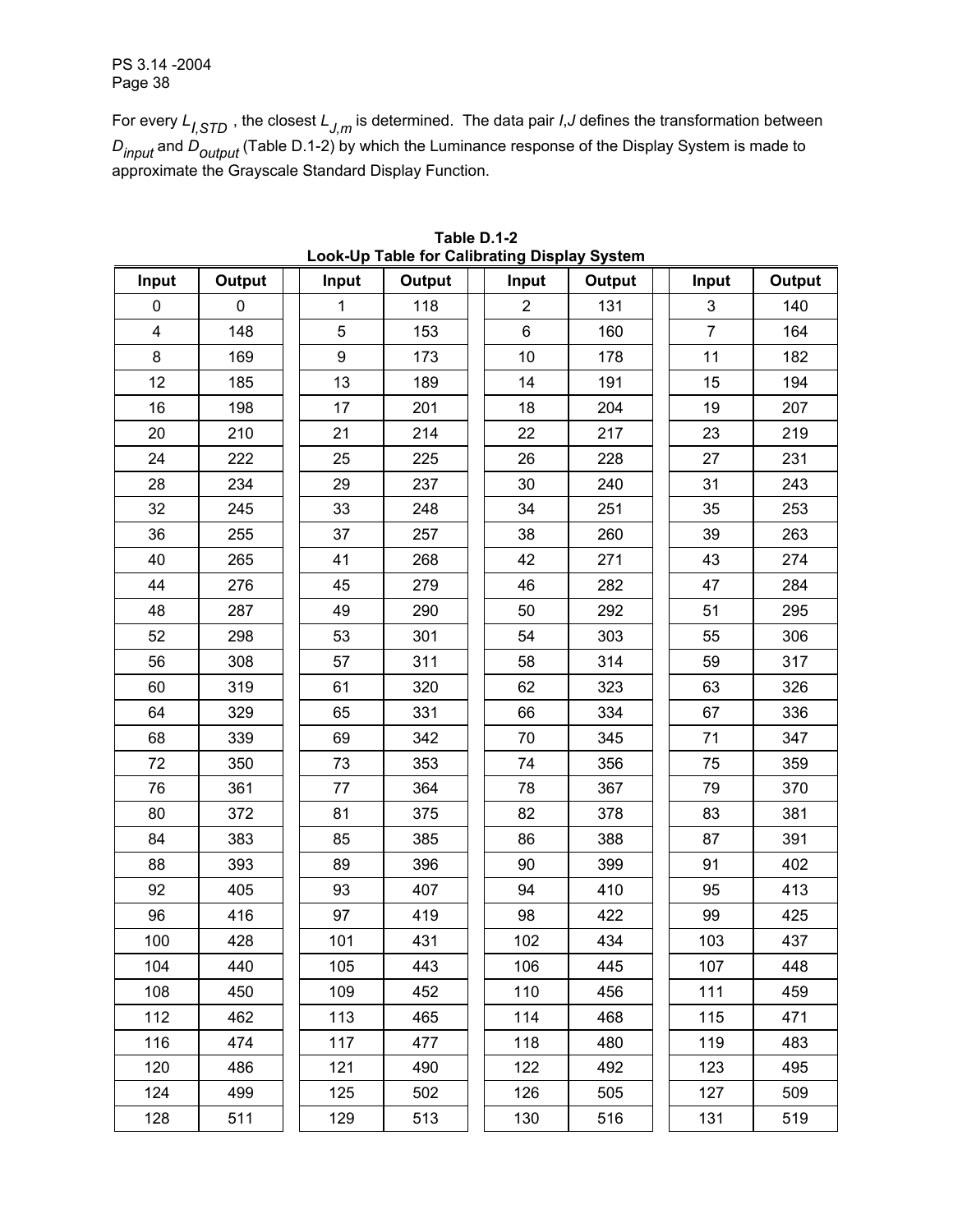PS 3.14 -2004 Page 39 - Page 39 - Page 39 - Page 39 - Page 39 - Page 39 - Page 39 - Page 39 - Page 39 - Page 39

| 132 | 522  | 133 | 526  | 134 | 529  | 135 | 532  |
|-----|------|-----|------|-----|------|-----|------|
| 136 | 535  | 137 | 539  | 138 | 542  | 139 | 545  |
| 140 | 549  | 141 | 552  | 142 | 555  | 143 | 559  |
| 144 | 562  | 145 | 565  | 146 | 569  | 147 | 572  |
| 148 | 575  | 149 | 578  | 150 | 581  | 151 | 585  |
| 152 | 588  | 153 | 591  | 154 | 595  | 155 | 599  |
| 156 | 602  | 157 | 605  | 158 | 609  | 159 | 613  |
| 160 | 616  | 161 | 619  | 162 | 623  | 163 | 627  |
| 164 | 631  | 165 | 633  | 166 | 637  | 167 | 640  |
| 168 | 643  | 169 | 646  | 170 | 650  | 171 | 655  |
| 172 | 657  | 173 | 663  | 174 | 666  | 175 | 669  |
| 176 | 674  | 177 | 678  | 178 | 682  | 179 | 684  |
| 180 | 688  | 181 | 693  | 182 | 696  | 183 | 700  |
| 184 | 703  | 185 | 706  | 186 | 711  | 187 | 714  |
| 188 | 719  | 189 | 723  | 190 | 727  | 191 | 731  |
| 192 | 735  | 193 | 738  | 194 | 743  | 195 | 745  |
| 196 | 752  | 197 | 754  | 198 | 758  | 199 | 764  |
| 200 | 766  | 201 | 769  | 202 | 775  | 203 | 777  |
| 204 | 783  | 205 | 787  | 206 | 789  | 207 | 796  |
| 208 | 799  | 209 | 805  | 210 | 808  | 211 | 811  |
| 212 | 818  | 213 | 821  | 214 | 827  | 215 | 830  |
| 216 | 834  | 217 | 838  | 218 | 841  | 219 | 848  |
| 220 | 851  | 221 | 856  | 222 | 861  | 223 | 864  |
| 224 | 870  | 225 | 874  | 226 | 880  | 227 | 883  |
| 228 | 889  | 229 | 893  | 230 | 897  | 231 | 901  |
| 232 | 905  | 233 | 911  | 234 | 915  | 235 | 922  |
| 236 | 925  | 237 | 931  | 238 | 935  | 239 | 941  |
| 240 | 945  | 241 | 951  | 242 | 955  | 243 | 960  |
| 244 | 964  | 245 | 969  | 246 | 975  | 247 | 979  |
| 248 | 985  | 249 | 991  | 250 | 995  | 251 | 1002 |
| 252 | 1006 | 253 | 1012 | 254 | 1016 | 255 | 1023 |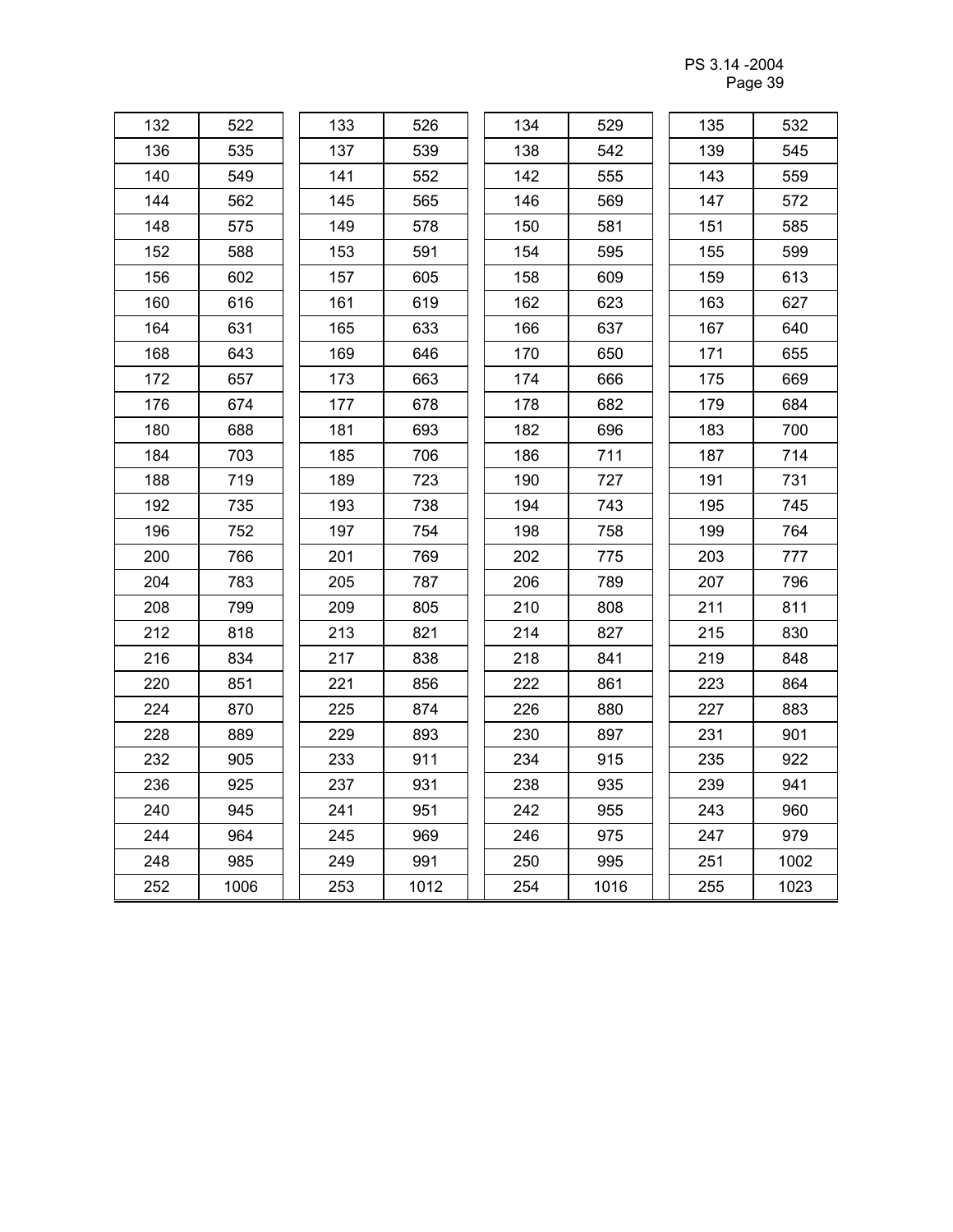#### **D.1.4 Measures of Conformance**

The FIT and the LUM metrics proposed in Annex C are applied to determine the macroscopic and microscopic approximation of the  $L_{J,m}$  to the  $L_{I,STD}$ . Figure D.1-3 shows the perceptually linearized Display Function superimposed on the Grayscale Standard Display Function and Figure D.1-4 summarizes the results of the two metrics. A good global fit was achieved as demonstrated by the nearly horizontal-line fit as best fit obtained with the FIT metric. The RMSE is acceptable. All 255 P-Value intervals lead to JNDs on the transformed Display Function for the Standard Target.



**Figure D.1-3. Measured and interpolated Characteristic Curve, Grayscale Standard Display Function and transformed Display Function of an emissive Display System. The transformed Display Function for this Display System matches the Grayscale Standard Display Function and the two curves are superimposed and indistinguishable.**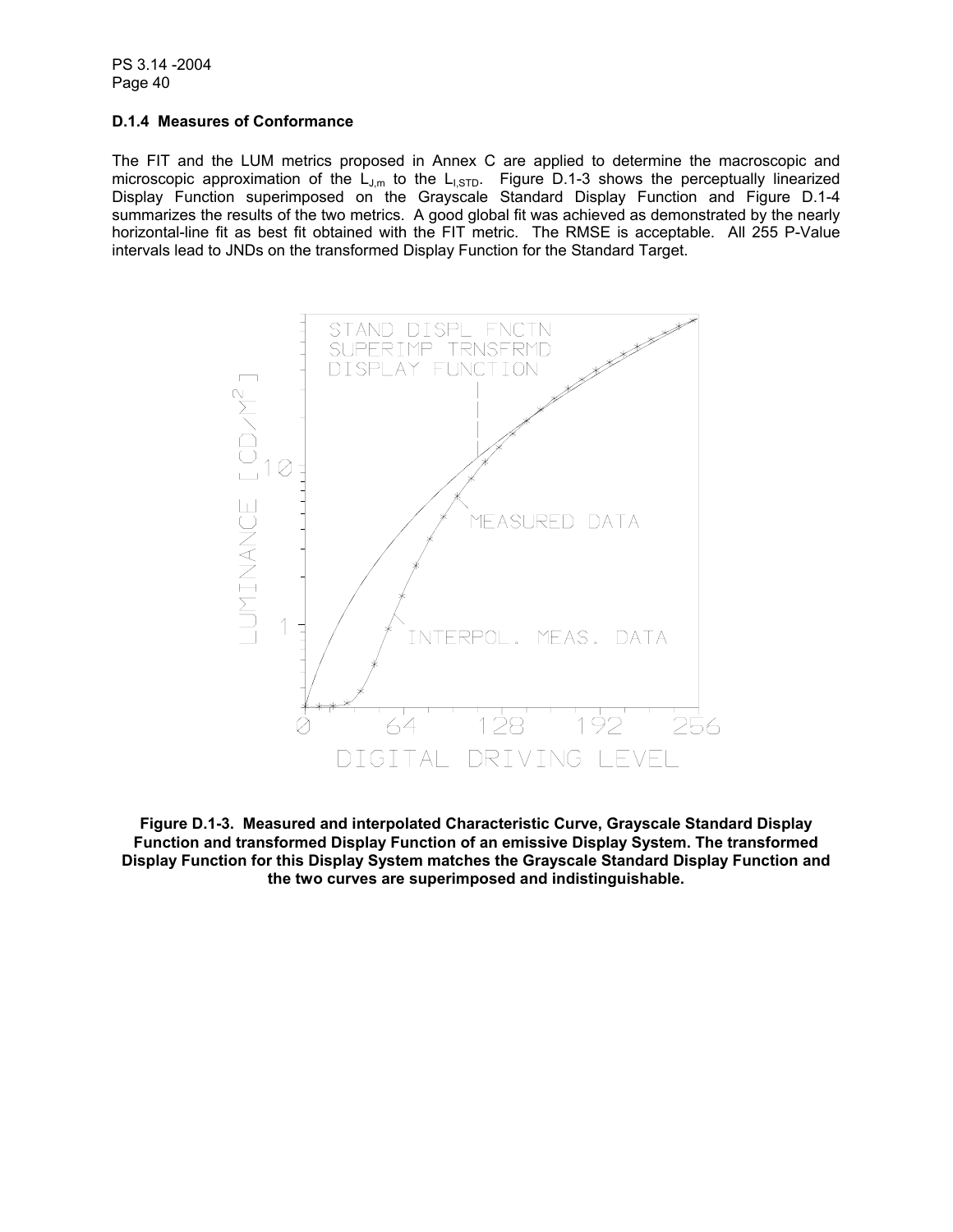

#### **Figure D.1-4. LUM and FIT measures of conformance for a the transformed Display Function of an emissive Display System**

#### **D.2 TRANSPARENT HARDCOPY DEVICES**

#### **D.2.1 Measuring the system Characteristic Curve**

A transparent hardcopy device is exemplified by a laser printer (including processor) which prints (exposes and processes) one or more images on a sheet of transparent film (typically a 14" x 17" film). This film is eventually placed over a high Luminance light-box in a darkened room for viewing.

The Characteristic Curve for such a transparent hardcopy device is obtained by printing a test image consisting of a pattern of n bars, each bar having a specific numeric value (DDL). The optical density of each printed bar is then measured, using a transmission densitometer, for each of the printed bars.

To accurately define a printer's Characteristic Curve, it is desirable that n be as large as possible (to capture as many points as possible on the Characteristic Curve). However, the limitations on absolute quantitative repeatability imposed by the printer, processor, or media technologies may dictate that a much smaller value of n be used (to prevent a conformance metric which is sensitive to differences from becoming unstable and meaningless, as the density differences between adjacent bars become "in the noise" as the number of bars becomes large).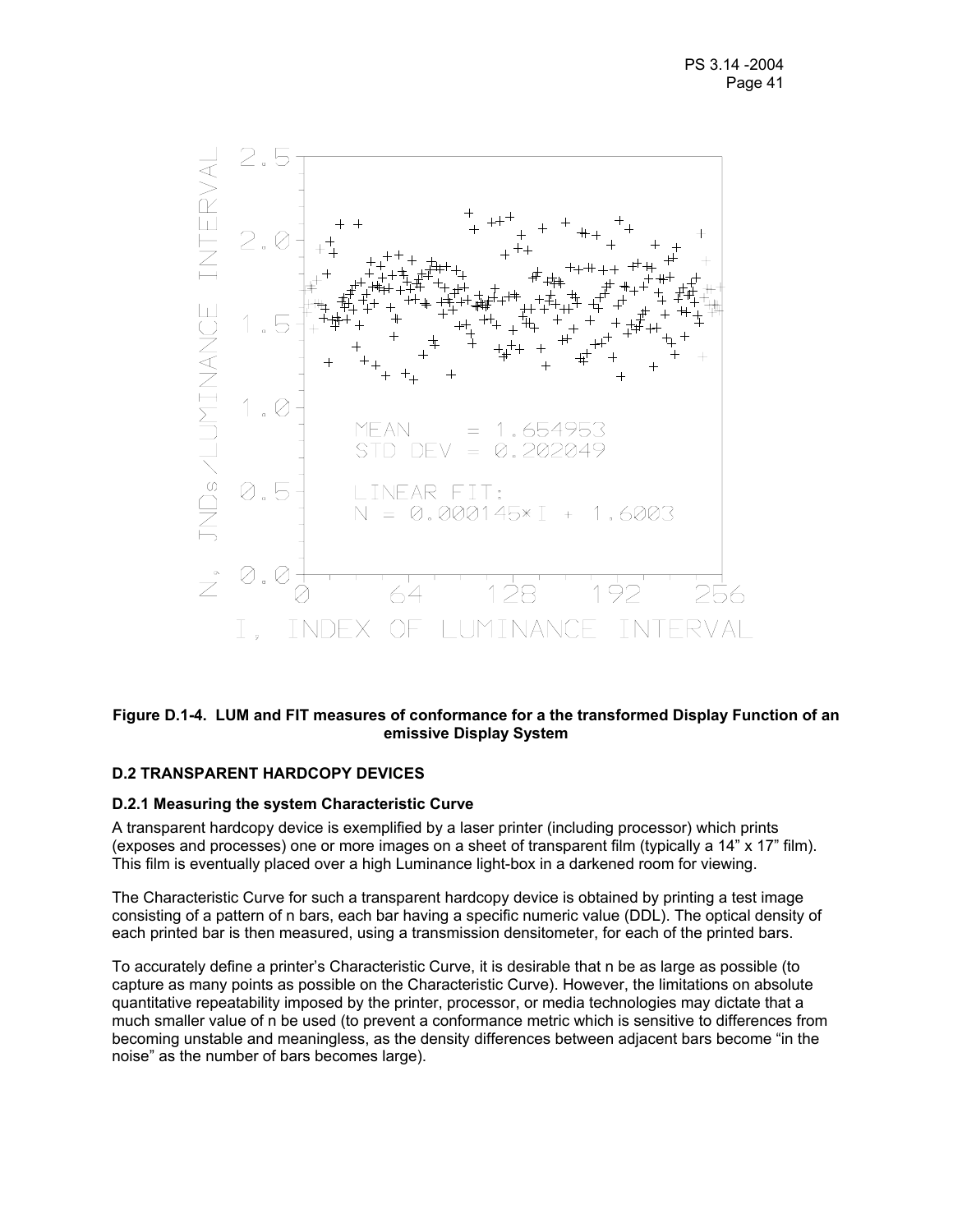One example of a test image is a pattern of 32 approximately equal-height bars, spanning the usable printable region of the film, having 32 approximately equi-spaced DDLs as follows:

| Density Step 0  |  |
|-----------------|--|
| Density Step 1  |  |
| Density Step 2  |  |
| Density Step 3  |  |
| Density Step 4  |  |
| Density Step 5  |  |
| Density Step 6  |  |
| Density Step 7  |  |
| Density Step 8  |  |
| Density Step 9  |  |
| Density Step 10 |  |
| Density Step 11 |  |
| Density Step 12 |  |
| Density Step 13 |  |
| Density Step 14 |  |
| Density Step 15 |  |
| Density Step 16 |  |
| Density Step 17 |  |
| Density Step 18 |  |
| Density Step 19 |  |
| Density Step 20 |  |
| Density Step 21 |  |
| Density Step 22 |  |
| Density Step 23 |  |
| Density Step 24 |  |
| Density Step 25 |  |
| Density Step 26 |  |
| Density Step 27 |  |
| Density Step 28 |  |
| Density Step 29 |  |
| Density Step 30 |  |
| Density Step 31 |  |

#### **Figure D.2-1. Layout of a Test Pattern for Transparent Hardcopy Media**

To define a test pattern with n DDLs for a printer with an N-bit input, the DDL of step # i can be set to

$$
DDLi = (2N-1) \frac{i}{n-1}
$$
 (D.2-1)

rounded to the nearest integer.

The tabulated values of DDL<sub>i</sub> and the corresponding measured optical densities OD<sub>i</sub> constitute a Characteristic Curve of the printer.

#### **D.2.2 Application of the Grayscale Standard Display Function**

The films which are produced by transparent hardcopy printers are often brought to a variety of locations, where they may be viewed on different light-boxes and under a variety of viewing conditions. Accordingly, the approach of PS 3.14 is to define, for hardcopy transparent printers, what densities (rather than Luminances) should be produced, and to provide here a method of applying the Grayscale Standard Display Function to the transparent hardcopy case, based on parameters which are typical of the expected range of light-box Luminances and other viewing parameters.

The specific parameters which are used in the following example are as follows:

 $L_0$  (Luminance of light-box with no film present): 2000 cd/m<sup>2</sup>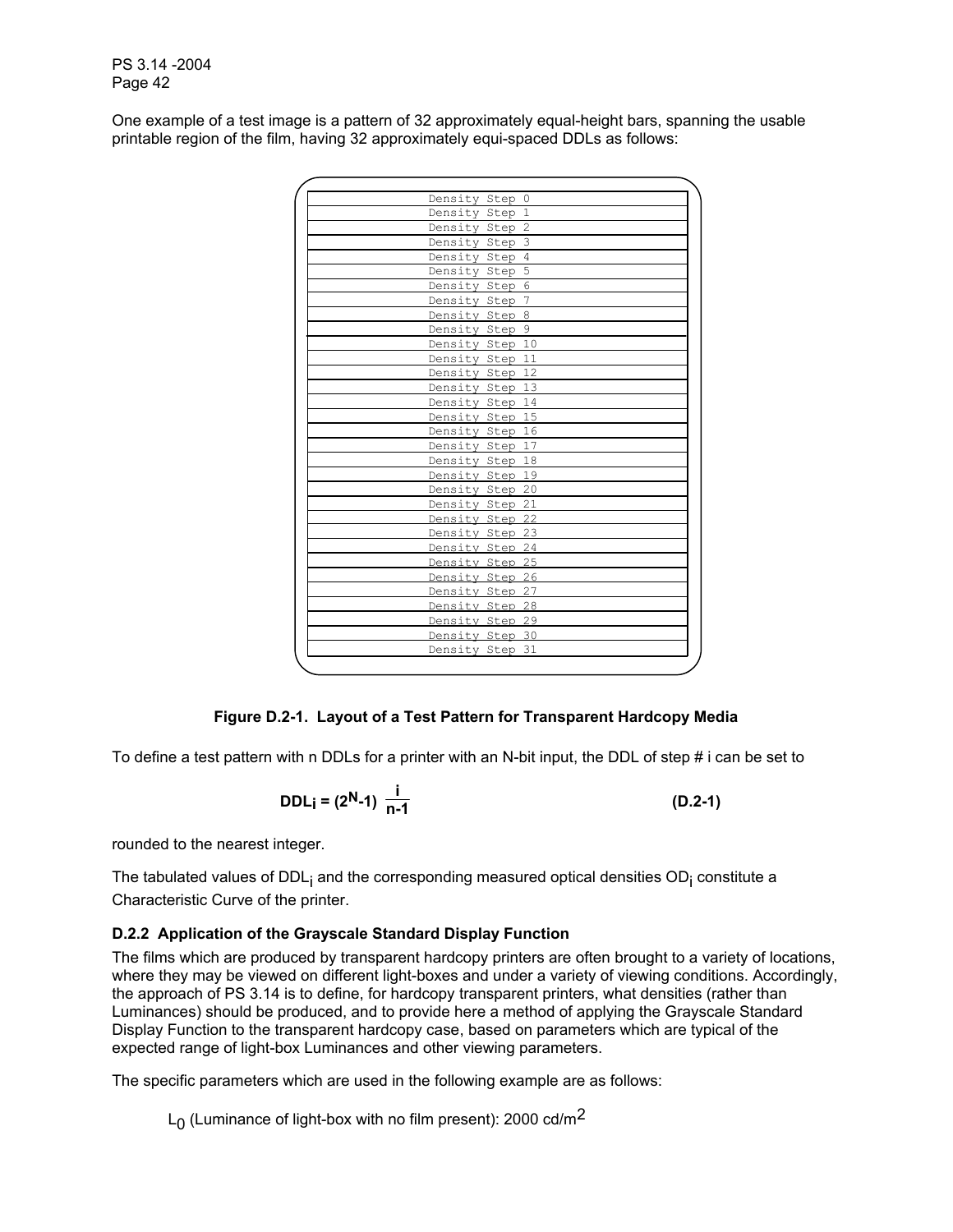$L_a$  (ambient room light reflected by film): 10 cd/m<sup>2</sup>

D<sub>min</sub> (minimum optical density obtainable on film): 0.20

D<sub>max</sub> (maximum optical density desirable on film): 3.00.

The process of constructing a table of desired OD values from the Grayscale Standard Display Function begins with defining the Luminance Range and the corresponding range of the Just-Noticeable Difference Index, j. The minimum and maximum Luminance values are given respectively by

| $L_{\text{min}}$ = $L_{\text{a}}$ + $L_{\text{o}}$ 10 <sup>-Dmax</sup> = 12.0 cd/m <sup>2</sup> | $(D.2-2)$ |
|-------------------------------------------------------------------------------------------------|-----------|
| $L_{\text{max}}$ = $L_a$ + $L_o$ 10 <sup>-Dmin</sup> = 1271.9 cd/m <sup>2</sup>                 | $(D.2-3)$ |

Next, calculate the corresponding Just-Noticeable Difference Index values, j<sub>min</sub> and j<sub>max</sub>. For the current example, we obtain

$$
j_{\min} = 233.32 \tag{D.2-4}
$$

$$
j_{\text{max}} = 848.75
$$
 (D.2-5)

This gives us the range of j-values which the printer should cover. The printer should map its minimum input (P-Value = 0) to j<sub>min</sub> and the corresponding L<sub>min</sub>. It should map its maximum input (P-Value =  $2^{N-1}$ where N is the number of input bits) to  $j_{max}$  and the corresponding  $L_{max}$ . At any intermediate input it should map its input proportionately:

j (PV) = jmin + (jmax-jmin) 
$$
\frac{PV}{2^N - 1}
$$
 (D.2-6)

and target values for the Luminance given by the Standard's formula: L(j(P-Value)). This "targeting" consists of producing an optical density OD for this P-Value which will give the desired Luminance L(j(P-Value)) under the conditions of  $L_0$  and  $L_a$  previously defined. The required density can thus be calculated as follows: .

$$
OD(PV) = -\log_{10} \frac{(L(j(PV)) - L_a)}{L_0}
$$
 (D.2-7)

#### **D.2.3 Implementation of the Grayscale Standard Display Function**

Carrying this example into the even more specific case of a printer with an 8-bit input leads to the following table, which defines the OD's to be generated for each of the 256 possible P-Values.

| P-Value | Optical<br>Density<br>(OD) | P-Value | Optical<br>Density<br>(OD) | P-Value | Optical<br>Density<br>(OD) | P-Value | Optical<br>Density<br>(OD) |
|---------|----------------------------|---------|----------------------------|---------|----------------------------|---------|----------------------------|
| 0       | 3.000                      |         | 2.936                      | 2       | 2.880                      | 3       | 2.828                      |
| 4       | 2.782                      | 5       | 2.739                      | 6       | 2.700                      |         | 2.662                      |
| 8       | 2.628                      | 9       | 2.595                      | 10      | 2.564                      | 11      | 2.534                      |
| 12      | 2.506                      | 13      | 2.479                      | 14      | 2.454                      | 15      | 2.429                      |

**Table D.2-1 Optical Densities for Each P-Value for an 8-Bit Printer**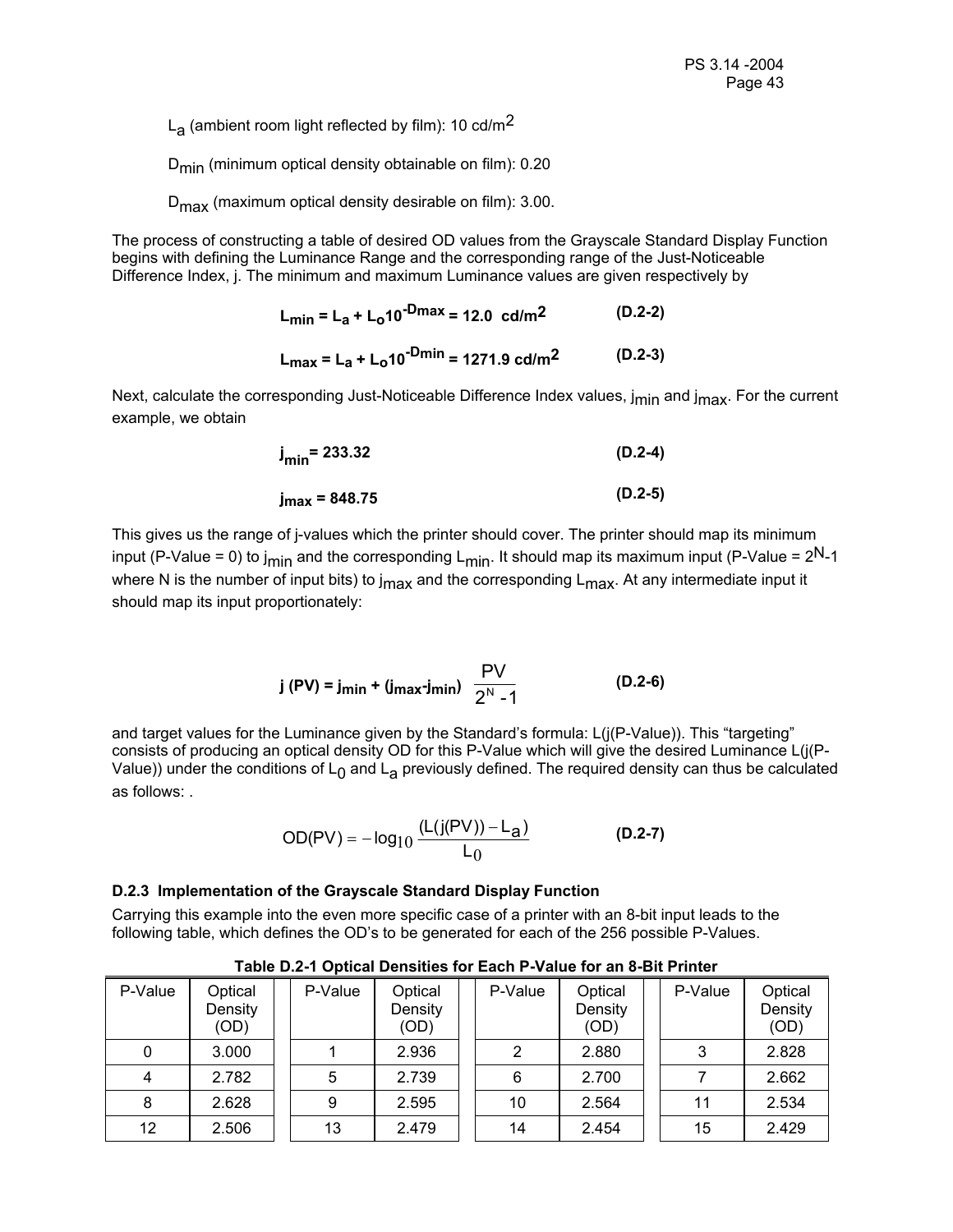| 16  | 2.405 | 17  | 2.382 | 18  | 2.360 | 19  | 2.338 |
|-----|-------|-----|-------|-----|-------|-----|-------|
| 20  | 2.317 | 21  | 2.297 | 22  | 2.277 | 23  | 2.258 |
| 24  | 2.239 | 25  | 2.221 | 26  | 2.203 | 27  | 2.185 |
| 28  | 2.168 | 29  | 2.152 | 30  | 2.135 | 31  | 2.119 |
| 32  | 2.103 | 33  | 2.088 | 34  | 2.073 | 35  | 2.058 |
| 36  | 2.043 | 37  | 2.028 | 38  | 2.014 | 39  | 2.000 |
| 40  | 1.986 | 41  | 1.973 | 42  | 1.959 | 43  | 1.946 |
| 44  | 1.933 | 45  | 1.920 | 46  | 1.907 | 47  | 1.894 |
| 48  | 1.882 | 49  | 1.870 | 50  | 1.857 | 51  | 1.845 |
| 52  | 1.833 | 53  | 1.821 | 54  | 1.810 | 55  | 1.798 |
| 56  | 1.787 | 57  | 1.775 | 58  | 1.764 | 59  | 1.753 |
| 60  | 1.742 | 61  | 1.731 | 62  | 1.720 | 63  | 1.709 |
| 64  | 1.698 | 65  | 1.688 | 66  | 1.677 | 67  | 1.667 |
| 68  | 1.656 | 69  | 1.646 | 70  | 1.636 | 71  | 1.626 |
| 72  | 1.616 | 73  | 1.605 | 74  | 1.595 | 75  | 1.586 |
| 76  | 1.576 | 77  | 1.566 | 78  | 1.556 | 79  | 1.547 |
| 80  | 1.537 | 81  | 1.527 | 82  | 1.518 | 83  | 1.508 |
| 84  | 1.499 | 85  | 1.490 | 86  | 1.480 | 87  | 1.471 |
| 88  | 1.462 | 89  | 1.453 | 90  | 1.444 | 91  | 1.434 |
| 92  | 1.425 | 93  | 1.416 | 94  | 1.407 | 95  | 1.398 |
| 96  | 1.390 | 97  | 1.381 | 98  | 1.372 | 99  | 1.363 |
| 100 | 1.354 | 101 | 1.346 | 102 | 1.337 | 103 | 1.328 |
| 104 | 1.320 | 105 | 1.311 | 106 | 1.303 | 107 | 1.294 |
| 108 | 1.286 | 109 | 1.277 | 110 | 1.269 | 111 | 1.260 |
| 112 | 1.252 | 113 | 1.244 | 114 | 1.235 | 115 | 1.227 |
| 116 | 1.219 | 117 | 1.211 | 118 | 1.202 | 119 | 1.194 |
| 120 | 1.186 | 121 | 1.178 | 122 | 1.170 | 123 | 1.162 |
| 124 | 1.154 | 125 | 1.146 | 126 | 1.138 | 127 | 1.130 |
| 128 | 1.122 | 129 | 1.114 | 130 | 1.106 | 131 | 1.098 |
| 132 | 1.090 | 133 | 1.082 | 134 | 1.074 | 135 | 1.066 |
| 136 | 1.058 | 137 | 1.051 | 138 | 1.043 | 139 | 1.035 |
| 140 | 1.027 | 141 | 1.020 | 142 | 1.012 | 143 | 1.004 |
| 144 | 0.996 | 145 | 0.989 | 146 | 0.981 | 147 | 0.973 |
| 148 | 0.966 | 149 | 0.958 | 150 | 0.951 | 151 | 0.943 |
| 152 | 0.935 | 153 | 0.928 | 154 | 0.920 | 155 | 0.913 |
| 156 | 0.905 | 157 | 0.898 | 158 | 0.890 | 159 | 0.883 |
| 160 | 0.875 | 161 | 0.868 | 162 | 0.860 | 163 | 0.853 |
| 164 | 0.845 | 165 | 0.838 | 166 | 0.831 | 167 | 0.823 |
| 168 | 0.816 | 169 | 0.808 | 170 | 0.801 | 171 | 0.794 |
| 172 | 0.786 | 173 | 0.779 | 174 | 0.772 | 175 | 0.764 |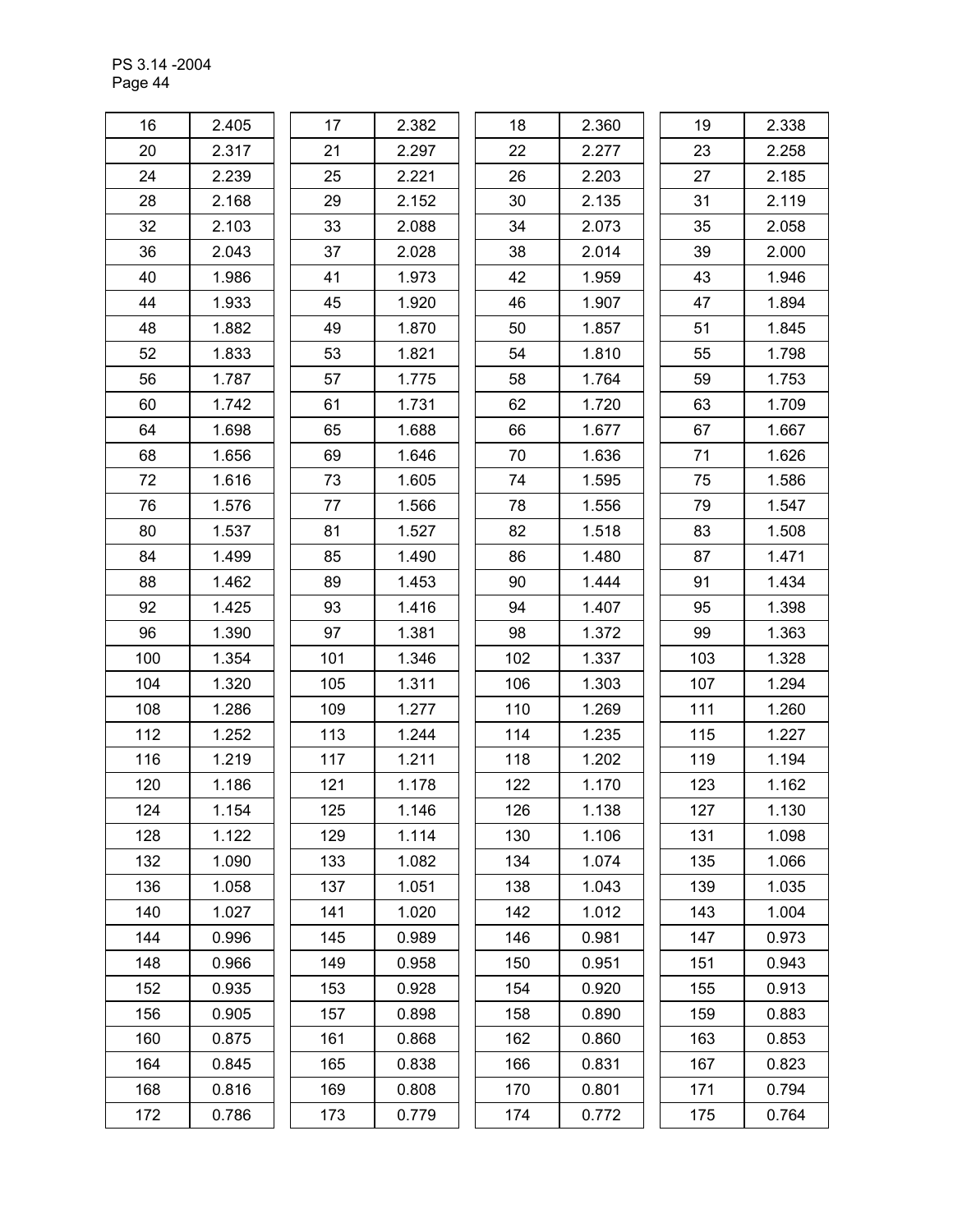PS 3.14 -2004 Page 45 and the state of the state of the state of the state of the state of the state of the state of the state of the state of the state of the state of the state of the state of the state of the state of the state of th

| 176 | 0.757 | 177 | 0.750 | 178 | 0.742 | 179 | 0.735 |
|-----|-------|-----|-------|-----|-------|-----|-------|
| 180 | 0.728 | 181 | 0.721 | 182 | 0.713 | 183 | 0.706 |
| 184 | 0.699 | 185 | 0.692 | 186 | 0.684 | 187 | 0.677 |
| 188 | 0.670 | 189 | 0.663 | 190 | 0.656 | 191 | 0.648 |
| 192 | 0.641 | 193 | 0.634 | 194 | 0.627 | 195 | 0.620 |
| 196 | 0.613 | 197 | 0.606 | 198 | 0.598 | 199 | 0.591 |
| 200 | 0.584 | 201 | 0.577 | 202 | 0.570 | 203 | 0.563 |
| 204 | 0.556 | 205 | 0.549 | 206 | 0.542 | 207 | 0.534 |
| 208 | 0.527 | 209 | 0.520 | 210 | 0.513 | 211 | 0.506 |
| 212 | 0.499 | 213 | 0.492 | 214 | 0.485 | 215 | 0.478 |
| 216 | 0.471 | 217 | 0.464 | 218 | 0.457 | 219 | 0.450 |
| 220 | 0.443 | 221 | 0.436 | 222 | 0.429 | 223 | 0.422 |
| 224 | 0.415 | 225 | 0.408 | 226 | 0.401 | 227 | 0.394 |
| 228 | 0.387 | 229 | 0.380 | 230 | 0.373 | 231 | 0.366 |
| 232 | 0.359 | 233 | 0.352 | 234 | 0.345 | 235 | 0.338 |
| 236 | 0.331 | 237 | 0.324 | 238 | 0.317 | 239 | 0.311 |
| 240 | 0.304 | 241 | 0.297 | 242 | 0.290 | 243 | 0.283 |
| 244 | 0.276 | 245 | 0.269 | 246 | 0.262 | 247 | 0.255 |
| 248 | 0.248 | 249 | 0.241 | 250 | 0.234 | 251 | 0.228 |
| 252 | 0.221 | 253 | 0.214 | 254 | 0.207 | 255 | 0.200 |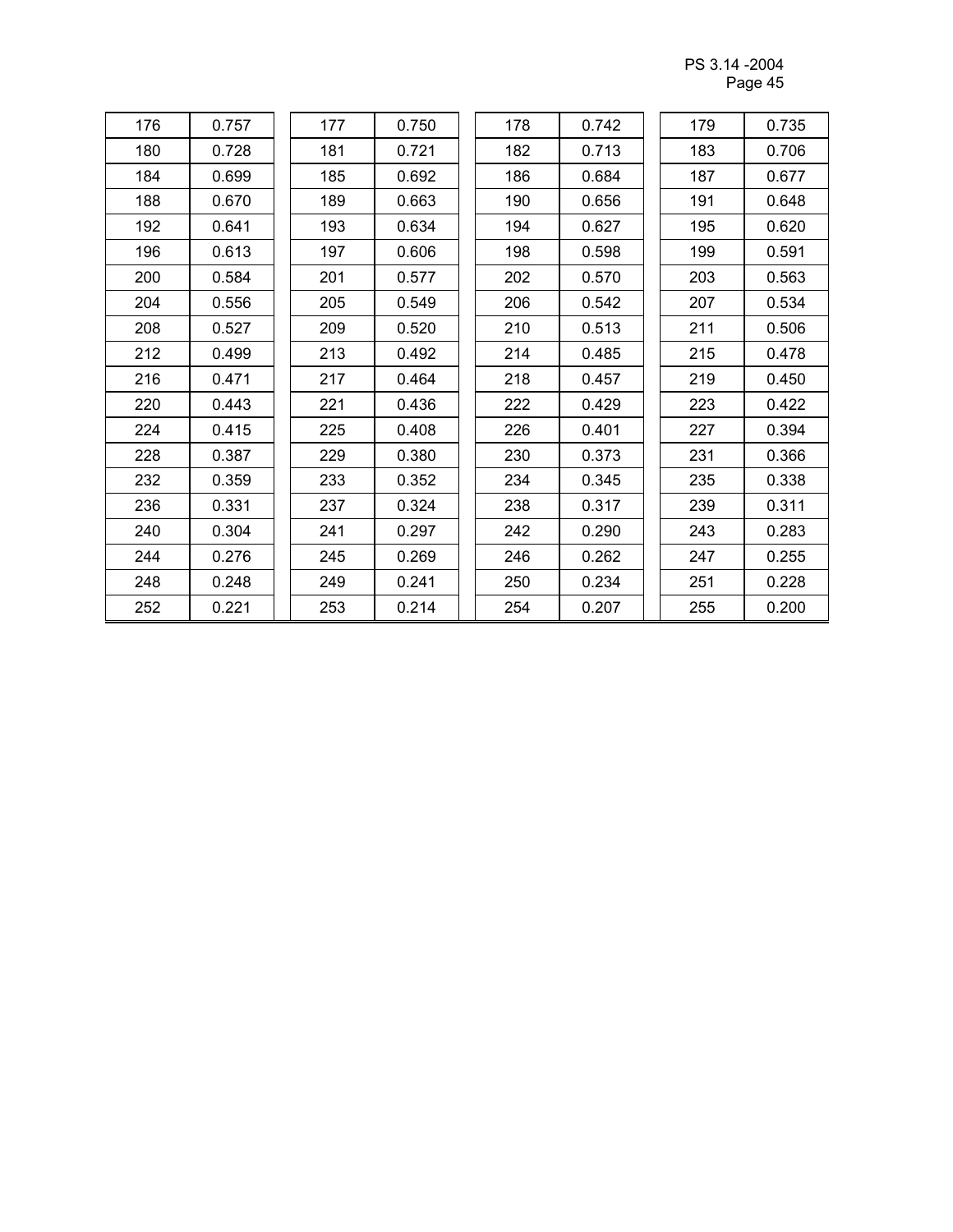Plotting these values gives the curve of Figure D.2-3.



**Figure D.2-3. Plot of OD vs P-Value for an 8-Bit Printer**

#### **D.2.4. Measures of Conformance**

As an example, a bar pattern with 32 optical densities was printed on transmissive media (film). Beforehand, the printer had been set up to print over a density range from 0.2 (Dmin) to 3.0 (Dmax) and had been pre-configured by the manufacturer to use the Grayscale Standard Display Function, converted by the manufacturer into the table of target density values vs. P-Values described earlier.

The test pattern which was used for this was an 8-bit image consisting essentially of 32 horizontal bars. The 32 P-Values used for the bars were as follows: 0, 8, 16, 25, 33, 41, 49, 58, 66, 74, 82, 90,99, 107, 115, 123, 132, 140, 148, 156, 165, 173, 181, 189, 197, 206, 214,222, 230, 239, 247, 255.

For a given film, the 32 bars' optical densities were measured (near the middle of the film), converted to Luminances (using the standard parameters of light-box Luminance and reflected ambient light described earlier), and converted to Just-Noticeable Difference Indices by mathematically computing  $i(L)$  from  $L(i)$ , where  $L(i)$  is the Grayscale Standard Display Function of Luminance L as a function of the Just-Noticeable Difference Index j. For each of the 31 intervals between consecutive measured values, a calculated value of "JNDs per increment in P-Values" was obtained by dividing the difference in Just-Noticeable Difference Index by the difference in P-Values for that interval. (In these calculations, density, L, and j are all floating-point variables. No rounding to integer values is done, so no truncation error is introduced.)

In this example, the film's data could be reasonably well fit by a horizontal straight line. That is, the calculated "JNDs per increment in P-Values was essentially constant at 2.4. A mathematical fit yielded a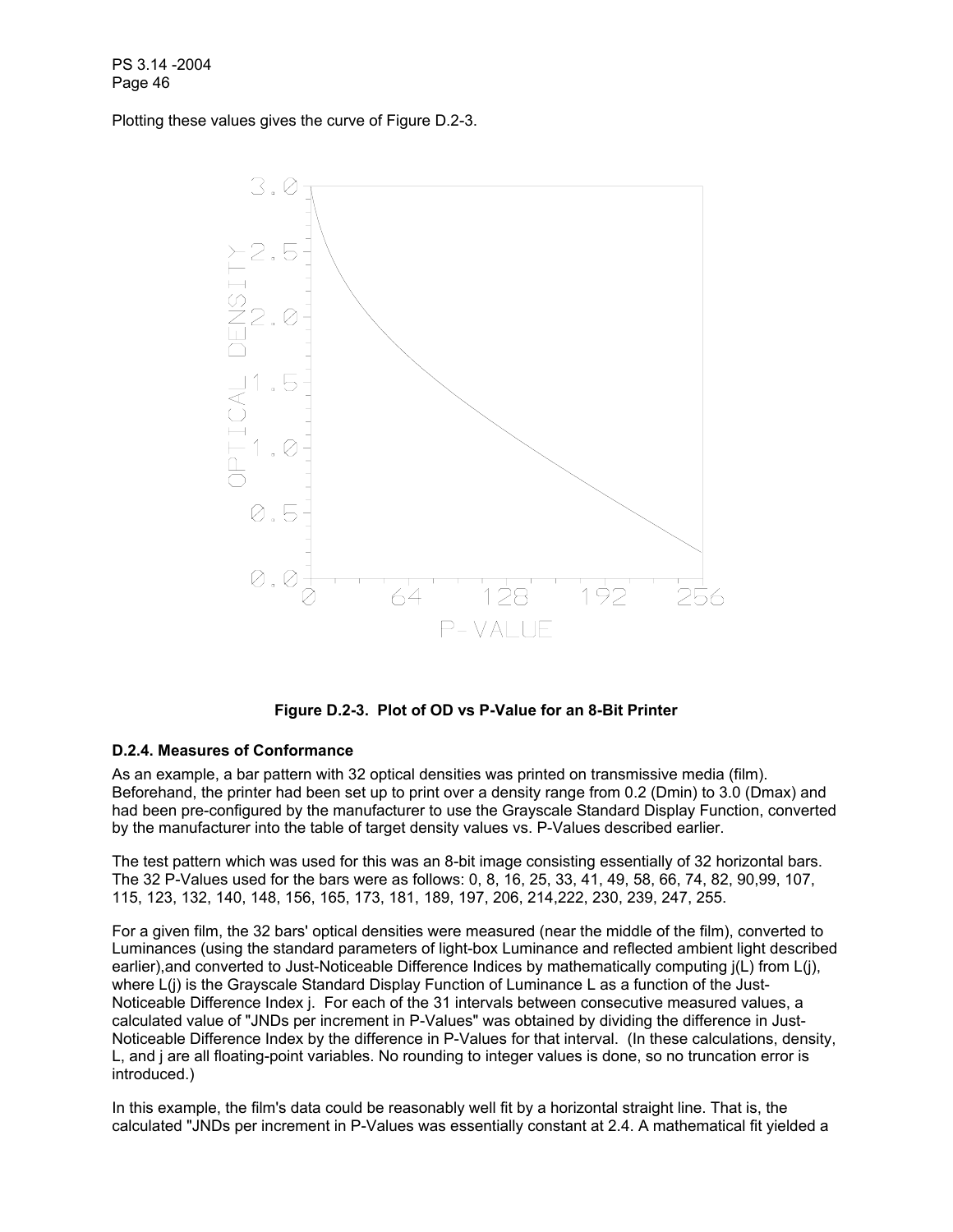slight non-zero slope (specifically, dropping from 2.5 to 2.3 as the P-Value went from 0 to 255), but the 0.2 total difference was considerably smaller than the noise which was present in the 31 individual values of "JNDs per increment in P-Value" so is of doubtful significance. (The "noise" referred to here consists of the random, non-repeatable variations which are seen if a new set of measured data (e.g., from a second print of the same test pattern) is compared with a previous set of measurements.)

No visual tests were done to see if a slope that small could be detected by a human observer in side-byside film comparisons.

Incidentally, if one considers just the 32 original absolute measured densities (rather than differential values based on small differences), one finds, in this case, quite reasonable agreement between the target and measured optical densities (within the manufacturer's norms for density accuracy, at a given density). But if one uses any metric which is based on differential information over small intervals, the results must be considered more cautiously, since they can be strongly affected by (and may be dominated by) various imperfections which are independent of a device's "true" (or averaged over many cases) characteristic behavior.

#### **D.3 REFLECTIVE DISPLAY SYSTEMS**

This last example illustrates how conformance with the Grayscale Standard Display Function may be achieved for a thermal-dye-transfer paper printer/office-light system. The thermal-dye-transfer printer produces black-and-white grayscale prints on a semi-glossy 8-inch x 10-inch heavy-gauge paper. The print is illuminated uniformly by fluorescent lamps so that the minimum reflective density produces a

Luminance of 150 cd/m<sup>2</sup>. The hypothetical transformation operator is assumed to have equal input and output digitization resolution of 8 bits.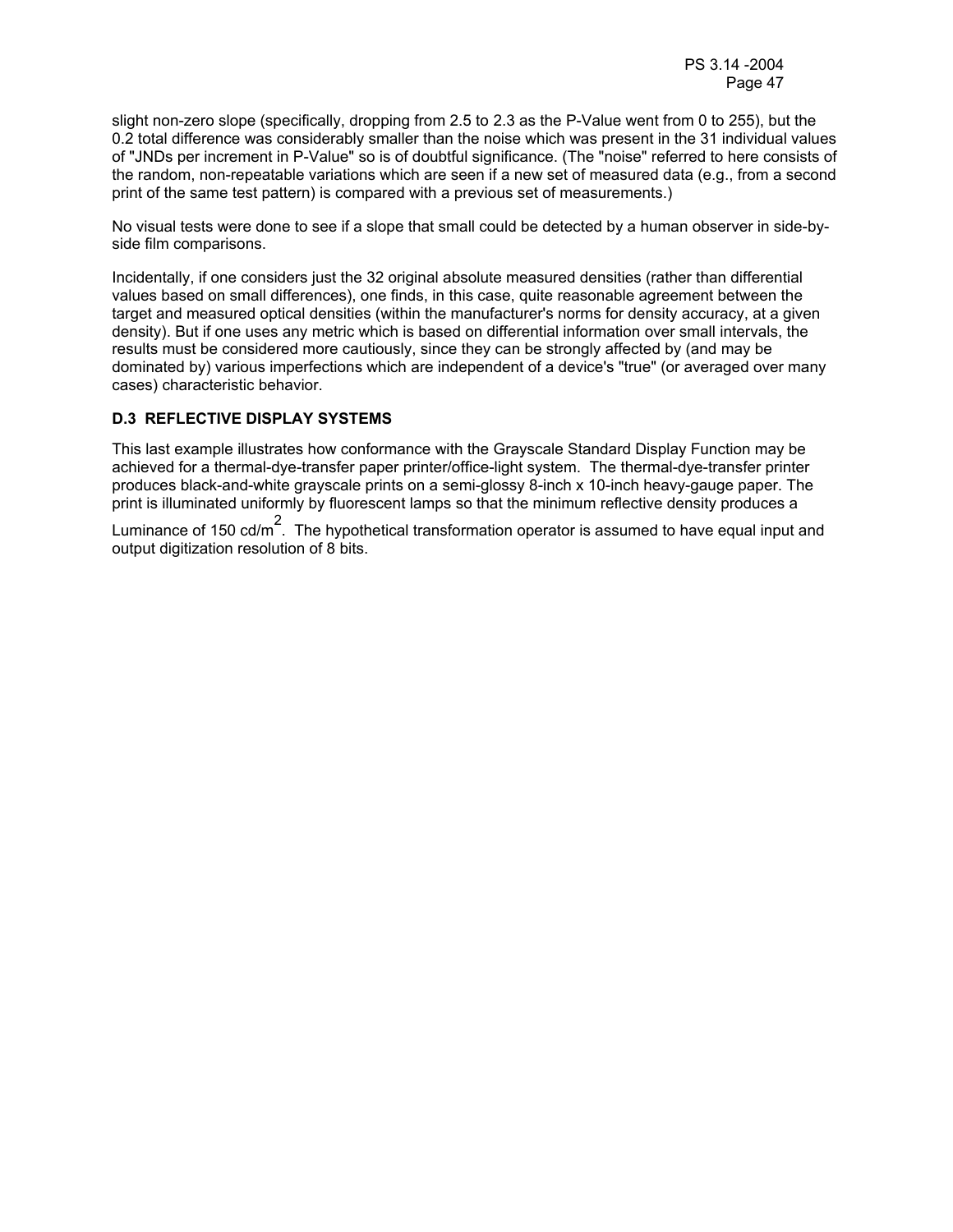#### **D.3.1. Measuring the system Characteristic Curve**

A print with a 64-step grayscale tablet was printed for DDLs 4, 8, 12, ...,248, 252, 255. The reflection optical densities (from 0.08 to 2.80) were measured with a densitometer. The Luminance levels corresponding to the measured optical densities and illumination conditions are plotted in Fig. D.3-1.



#### **Figure D.3-1 Measured and interpolated Characteristic Curve and Grayscale Standard Display Function for a printer producing reflective hard-copies**

#### **D.3.2. Application of the Grayscale Standard Display Function**

This last example illustrates how conformance with the Grayscale Standard Display Function may be achieved for a thermal-dye-transfer paper printer/office-light system. The thermal-dye-transfer printer produces black-and-white grayscale prints on a semi-glossy 8-inch x 10-inch heavy-gauge paper. The print is illuminated uniformly by fluorescent lamps so that the minimum reflective density produces a

Luminance of 150 cd/m<sup>2</sup>. The hypothetical transformation operator is assumed to have equal input and output digitization resolution of 8 bits.

#### **D.3.3 Implementation of the Grayscale Standard Display Function**

The measured Characteristic Curve is interpolated for the available DDLs yielding 256 Luminance levels *L<sub>I,m</sub>*. The Grayscale Standard Display Function is also interpolated between JND<sub>min</sub> and JND<sub>max</sub> (DJND = [*JNDmax - JNDmin*]/255) yielding 256 Standard Luminance levels *LI,STD*.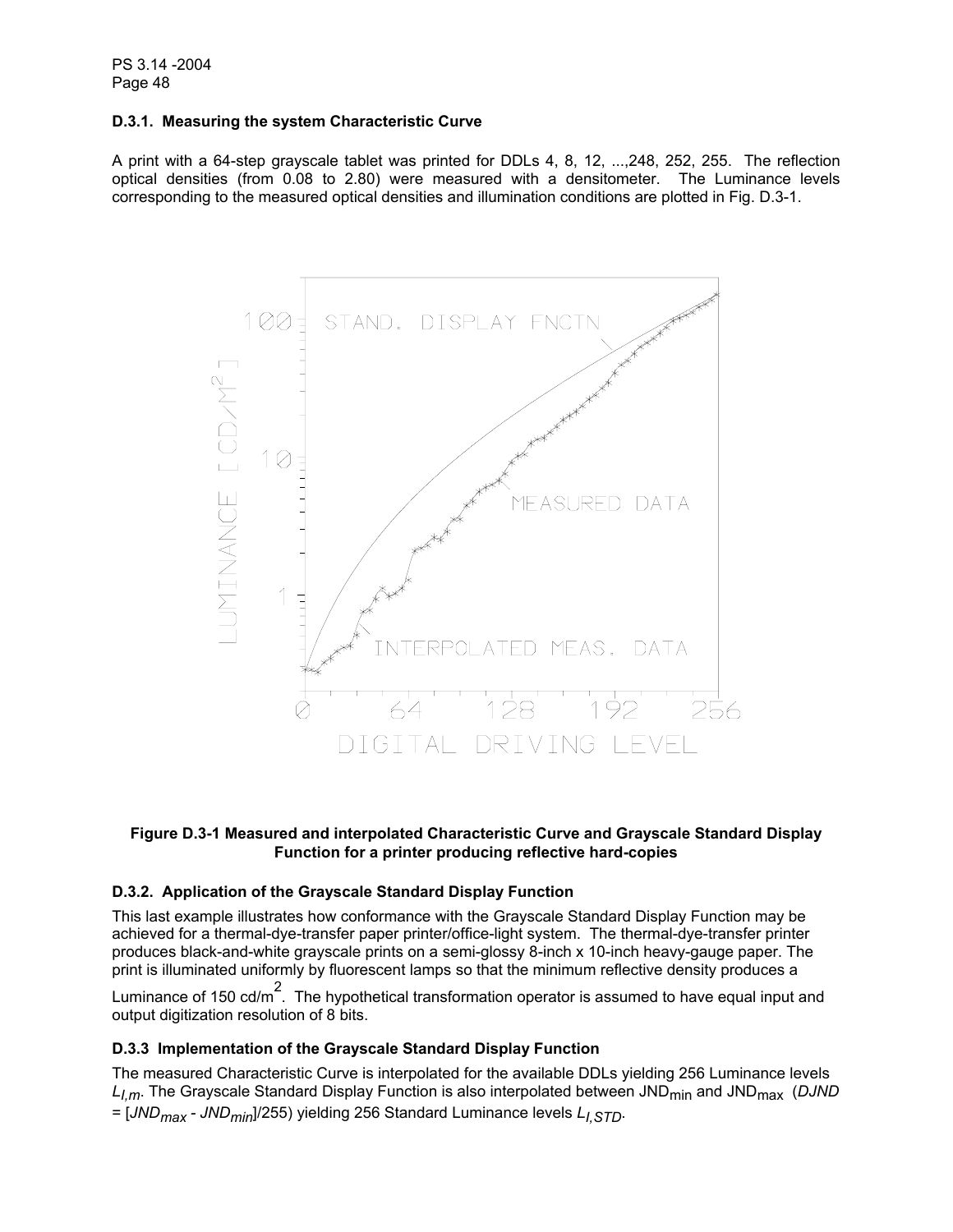For every *LI,STD* , the closest *LJ,m* is determined. The data pair *I*,*J* defines the transformation between *Dinput* and *Doutput* (Table D.3-1 and Fig. D.3-2) by which the Luminance response of the Display System is made to approximates the Grayscale Standard Display Function.



**Figure D.3-2 Transformation for modifying the Characteristic Curve of the printer to a Display Function that approximates the Grayscale Standard Display Function**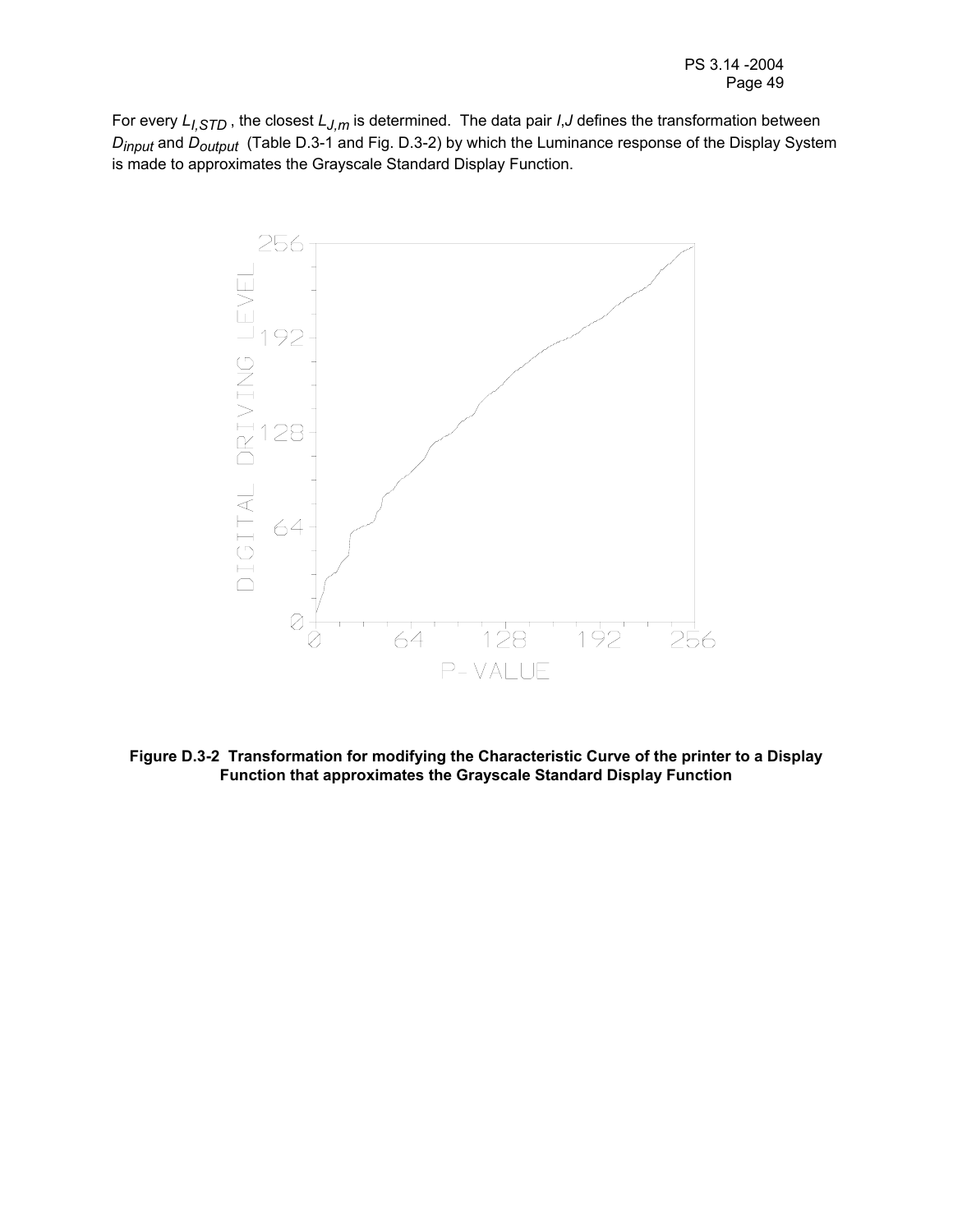| P-Value        | <b>DDL</b> | P-Value          | <b>DDL</b>       | P-Value        | <b>DDL</b> | P-Value        | <b>DDL</b> |
|----------------|------------|------------------|------------------|----------------|------------|----------------|------------|
| 0              | 6          | $\mathbf 1$      | $\boldsymbol{9}$ | $\overline{2}$ | 12         | $\mathbf{3}$   | 15         |
| $\overline{4}$ | 18         | 5                | 20               | $6\phantom{a}$ | 27         | $\overline{7}$ | 29         |
| 8              | 30         | $\boldsymbol{9}$ | 31               | 10             | 31         | 11             | 32         |
| 12             | 33         | 13               | 33               | 14             | 34         | 15             | 36         |
| 16             | 38         | 17               | 40               | 18             | 41         | 19             | 42         |
| 20             | 43         | 21               | 44               | 22             | 45         | 23             | 59         |
| 24             | 60         | 25               | 61               | 26             | 62         | 27             | 62         |
| 28             | 63         | 29               | 63               | 30             | 64         | 31             | 64         |
| 32             | 65         | 33               | 65               | 34             | 65         | 35             | 66         |
| 36             | 66         | 37               | 67               | 38             | 67         | 39             | 68         |
| 40             | 70         | 41               | 74               | 42             | 75         | 43             | 76         |
| 44             | 78         | 45               | 84               | 46             | 85         | 47             | 86         |
| 48             | 87         | 49               | 87               | 50             | 88         | 51             | 89         |
| 52             | 89         | 53               | 91               | 54             | 92         | 55             | 94         |
| 56             | 95         | 57               | 96               | 58             | 97         | 59             | 97         |
| 60             | 98         | 61               | 99               | 62             | 99         | 63             | 100        |
| 64             | 101        | 65               | 102              | 66             | 103        | 67             | 104        |
| 68             | 105        | 69               | 106              | 70             | 107        | 71             | 108        |
| 72             | 109        | 73               | 110              | 74             | 112        | 75             | 114        |
| 76             | 116        | 77               | 118              | 78             | 119        | 79             | 120        |
| 80             | 121        | 81               | 122              | 82             | 122        | 83             | 123        |
| 84             | 123        | 85               | 124              | 86             | 125        | 87             | 125        |
| 88             | 126        | 89               | 126              | 90             | 127        | 91             | 127        |
| 92             | 128        | 93               | 129              | 94             | 130        | 95             | 131        |
| 96             | 133        | 97               | 134              | 98             | 135        | 99             | 136        |
| 100            | 136        | 101              | 137              | 102            | 138        | 103            | 138        |
| 104            | 139        | 105              | 139              | 106            | 140        | 107            | 141        |
| 108            | 143        | 109              | 145              | 110            | 147        | 111            | 148        |
| 112            | 149        | 113              | 150              | 114            | 151        | 115            | 152        |
| 116            | 153        | 117              | 154              | 118            | 154        | 119            | 155        |
| 120            | 156        | 121              | 156              | 122            | 157        | 123            | 158        |
| 124            | 159        | 125              | 160              | 126            | 160        | 127            | 162        |
| 128            | 163        | 129              | 164              | 130            | 165        | 131            | 166        |
| 132            | 167        | 133              | 168              | 134            | 169        | 135            | 170        |
| 136            | 170        | 137              | 171              | 138            | 172        | 139            | 172        |
| 140            | 173        | 141              | 174              | 142            | 175        | 143            | 175        |
| 144            | 176        | 145              | 177              | 146            | 178        | 147            | 179        |
| 148            | 179        | 149              | 180              | 150            | 181        | 151            | 182        |

**Table D.3-1 Look-Up Table for Calibrating Reflection Hardcopy System**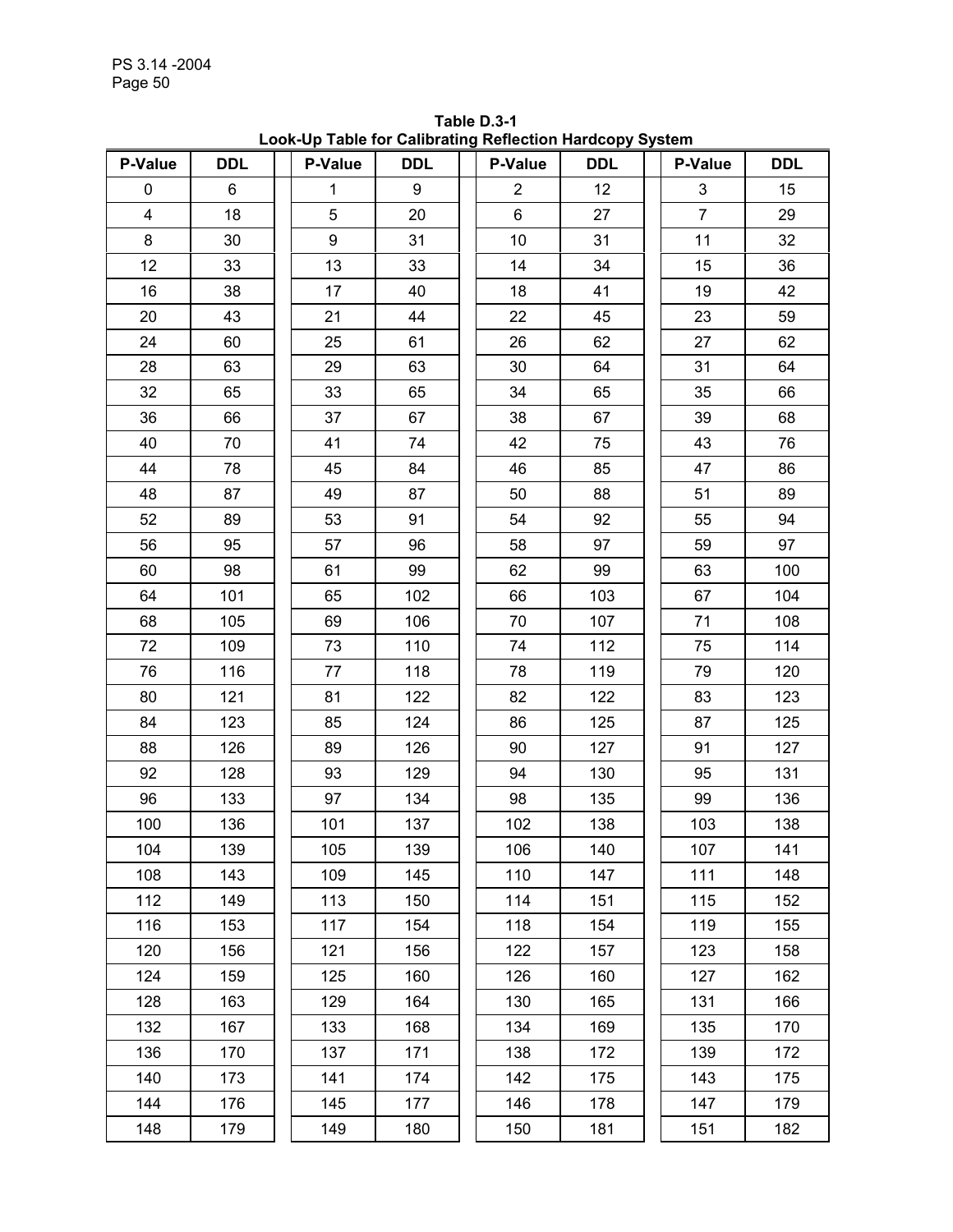PS 3.14 -2004 Page 51 - Page 51 - Page 51 - Page 51 - Page 51 - Page 51 - Page 51 - Page 51 - Page 51 - Page 51 - Page 51 - Page 51 - Page 51 - Page 51 - Page 51 - Page 51 - Page 51 - Page 51 - Page 51 - Page 51 - Page 51 - Page 51 - Pa

| 152 | 182 | 153 | 183 | 154 | 184 | 155 | 184 |
|-----|-----|-----|-----|-----|-----|-----|-----|
| 156 | 185 | 157 | 186 | 158 | 186 | 159 | 187 |
| 160 | 187 | 161 | 188 | 162 | 188 | 163 | 189 |
| 164 | 189 | 165 | 190 | 166 | 190 | 167 | 190 |
| 168 | 191 | 169 | 191 | 170 | 192 | 171 | 192 |
| 172 | 192 | 173 | 193 | 174 | 194 | 175 | 194 |
| 176 | 195 | 177 | 195 | 178 | 196 | 179 | 197 |
| 180 | 198 | 181 | 199 | 182 | 199 | 183 | 200 |
| 184 | 200 | 185 | 201 | 186 | 202 | 187 | 202 |
| 188 | 203 | 189 | 203 | 190 | 204 | 191 | 204 |
| 192 | 205 | 193 | 205 | 194 | 206 | 195 | 207 |
| 196 | 207 | 197 | 208 | 198 | 209 | 199 | 210 |
| 200 | 211 | 201 | 212 | 202 | 213 | 203 | 214 |
| 204 | 214 | 205 | 215 | 206 | 216 | 207 | 216 |
| 208 | 217 | 209 | 218 | 210 | 219 | 211 | 219 |
| 212 | 220 | 213 | 220 | 214 | 221 | 215 | 222 |
| 216 | 222 | 217 | 223 | 218 | 223 | 219 | 224 |
| 220 | 224 | 221 | 225 | 222 | 226 | 223 | 226 |
| 224 | 227 | 225 | 228 | 226 | 228 | 227 | 230 |
| 228 | 231 | 229 | 232 | 230 | 234 | 231 | 235 |
| 232 | 236 | 233 | 238 | 234 | 238 | 235 | 239 |
| 236 | 240 | 237 | 241 | 238 | 242 | 239 | 242 |
| 240 | 243 | 241 | 244 | 242 | 245 | 243 | 246 |
| 244 | 247 | 245 | 248 | 246 | 249 | 247 | 250 |
| 248 | 250 | 249 | 251 | 250 | 251 | 251 | 252 |
| 252 | 252 | 253 | 253 | 254 | 253 | 255 | 254 |

#### **D.3.4 Measures of Conformance**

The FIT and LUM metrics as proposed in Annex C are applied to determine the macroscopic and microscopic approximation of the *LJ,m* to the *LI,STD* . Fig. D.3-3 shows the perceptually linearized Display Function superimposed on the Grayscale Standard Display Function and Figure D.3-4 summarizes the results of the two metrics. FIT provides as best fit of the JNDs/Luminance interval a straight line almost perfectly parallel to the horizontal axis indicating good global fit of the transformed Display Function with the Grayscale Standard Display Function. The RMSE computed by LUM is relatively large indicating more pronounced local deviations from the Grayscale Standard Display Function as, for example, with the soft-copy Display System illustrated in Section D.1. At least in part, the larger RMSE is due to the fact that the input and output digitization resolution for the transform are equal. The transformation table (Table D.3-1) and Fig. D.3-2 show that several P-Values lead to the same Luminance levels on the transformed Display Function. In fact, only 205 of the 255 Luminance intervals lead to JNDs for the Standard Target.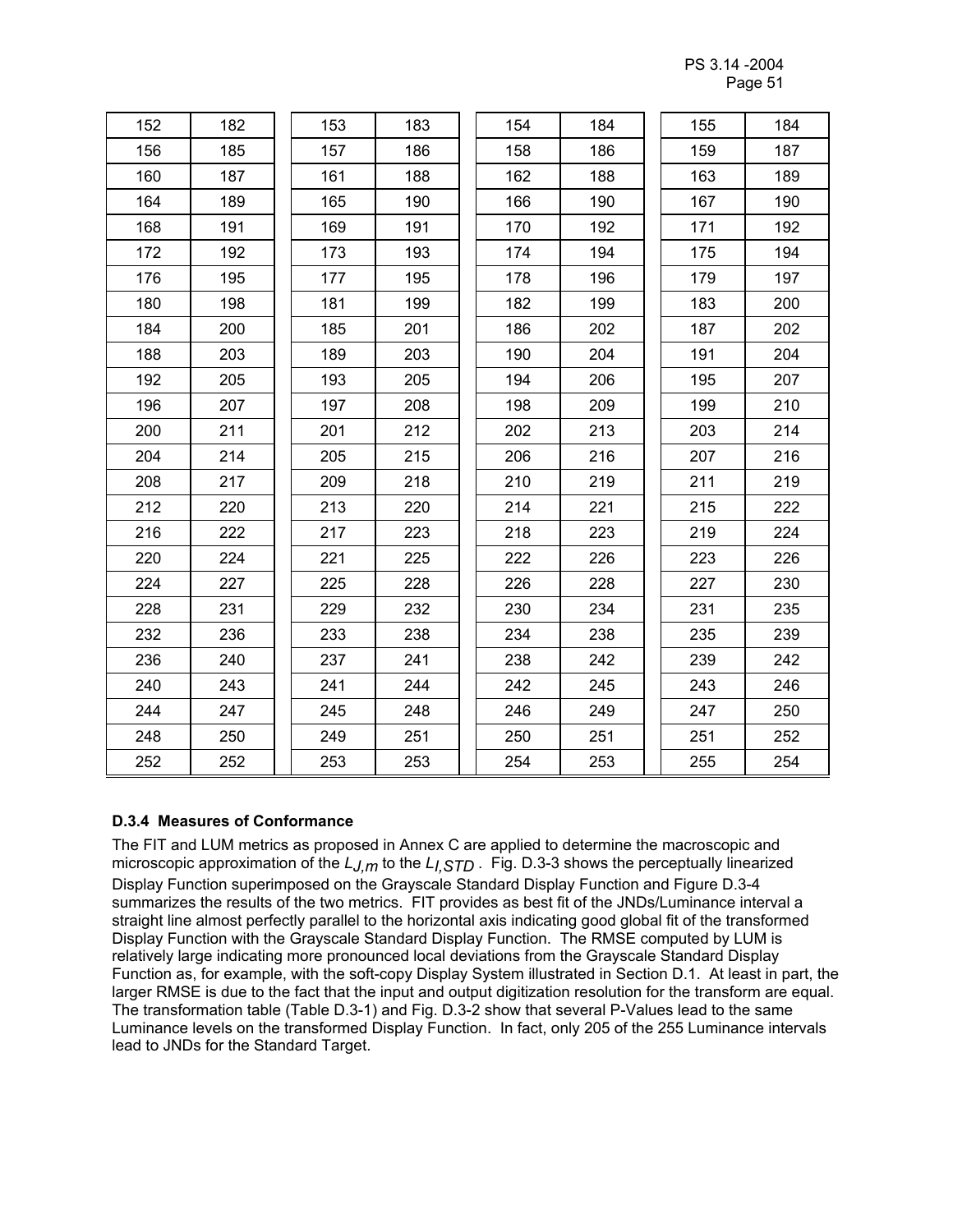

**Figure D.3-3. Transformed Display Function and superimposed Grayscale Standard Display Function for a reflective hard-copy Display System. The transformed Display Function for this Display System matches the Grayscale Standard Display Function and the two curves are superimposed and indistinguishable.**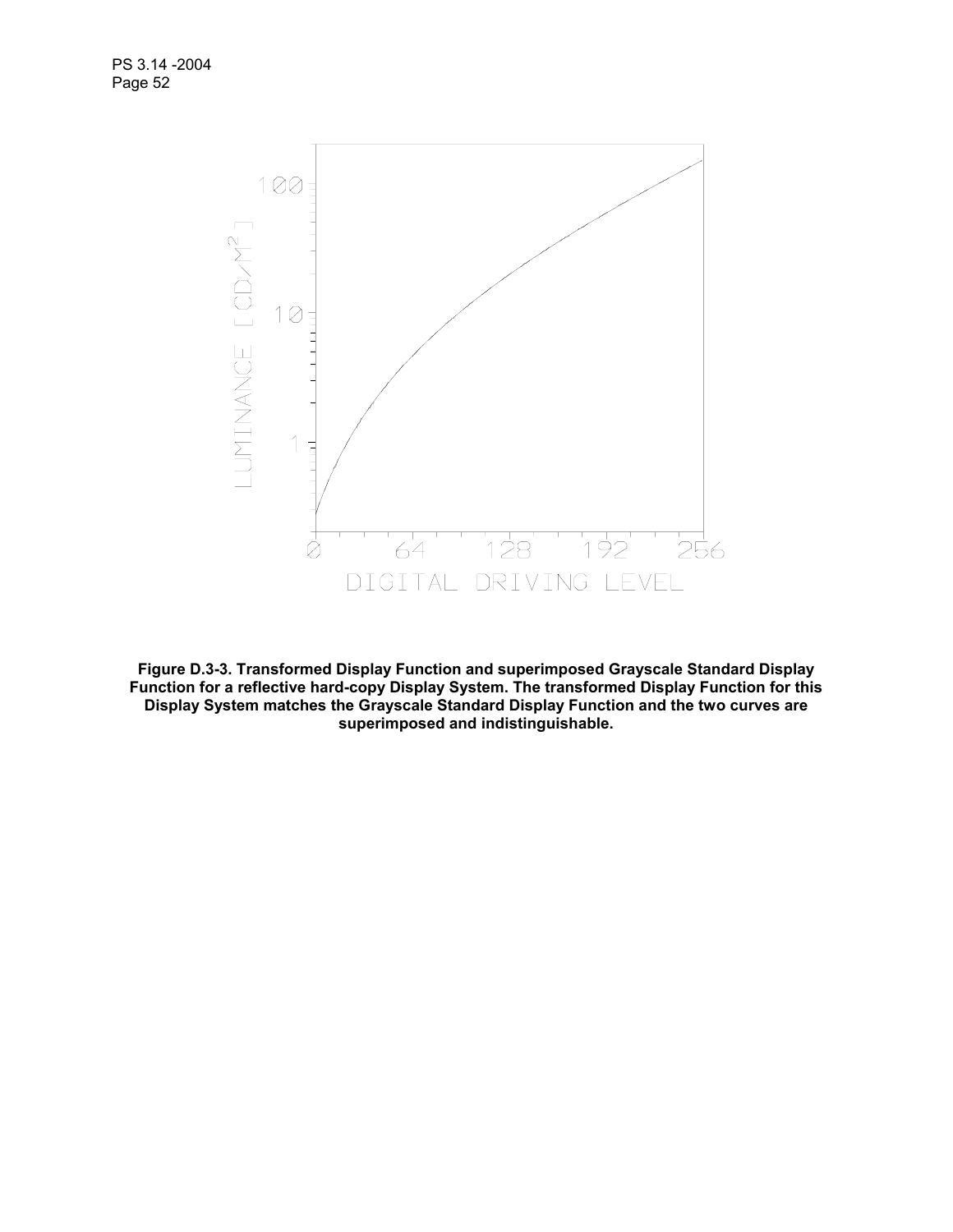

**Figure D.3-4 Measures of conformance for a reflective hard-copy Display System with equal input and output digitization resolution of 8 bits**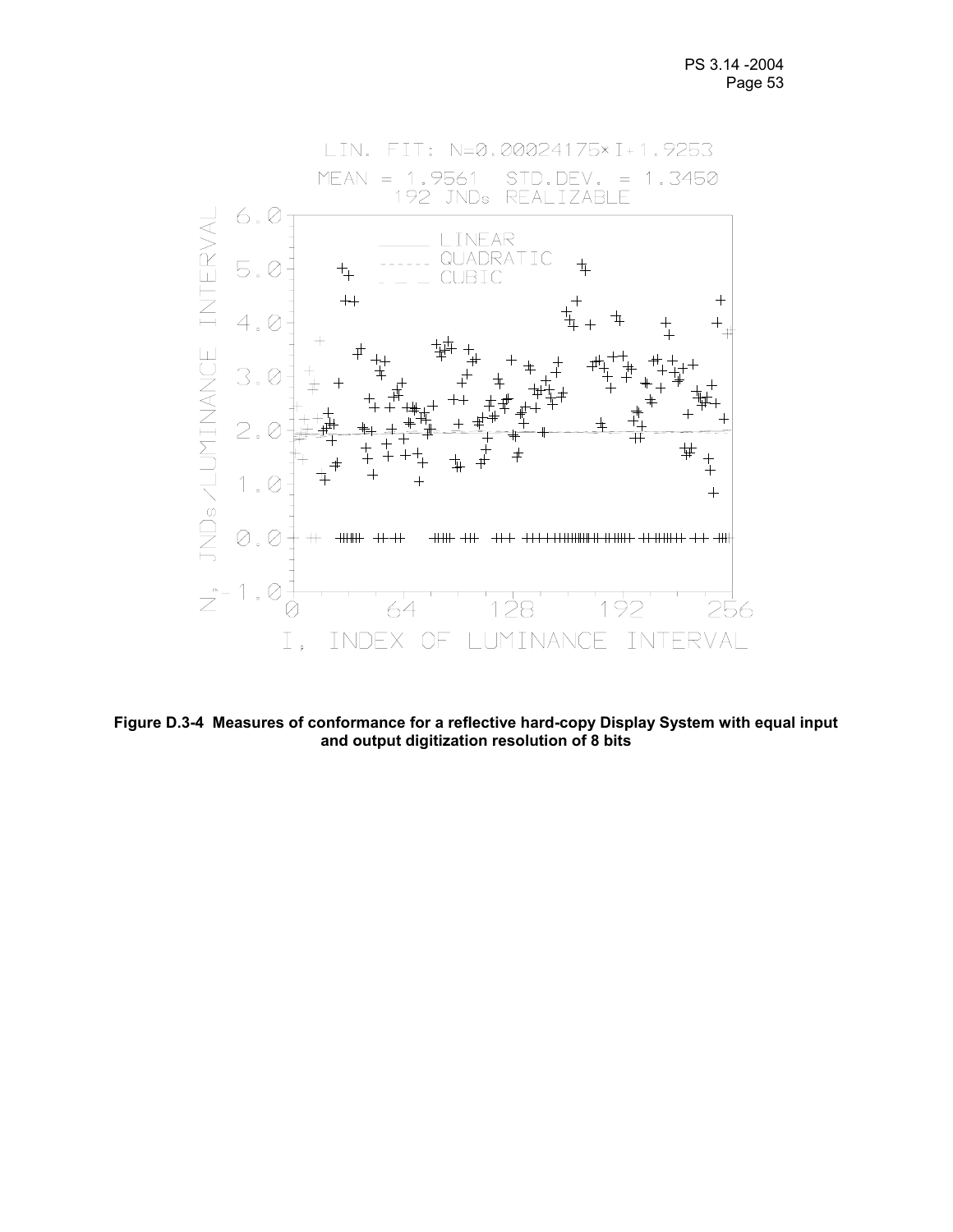### **Annex E (INFORMATIVE) REALIZABLE JND RANGE OF A DISPLAY UNDER AMBIENT LIGHT**

*Dynamic range* is an often used measures of the information content that can be presented by a Display System. However, there are many definitions of dynamic range, and most such definitions do not take into account real world conditions that affect the actual amount of information which can be conveyed by a gray scale pixel. For example, Poynton [E1] refers to the *contrast ratio* of a gray scale display device as the ratio of display intensity between the brightest white and the darkest black of the particular display device in question. However, this definition of dynamic range applies to ideal viewing conditions. Real world conditions such as veiling glare, noise, spatial frequency content of the image, power supply saturation, and ambient lighting in a cathode ray tube (CRT) based viewing situation can degrade the measured dynamic range of the system significantly [E2, E3]. Because of all of these variables dynamic range is an ill-defined concept for a Display System.

Note: *Veiling Glare* is the phenomenon wherein internal light reflections inside the CRT creates a "background lighting" thus reducing the contrast range of the CRT device.

The methods used to determine the degree to which the Display Function of a Display System approximates the Grayscale Standard Display Function can also be used to define two measures which might better characterize the potential capabilities of a Display System to convey information content. Two measures, the theoretically achievable JNDs and the realized JNDs, are useful for comparing Display Systems [E4].

The number of theoretically achievable JNDs is simply the number of JNDs predicted by the visual model given the Luminance Range of the Display System used. The number of theoretically achievable JNDs of a Display System may be found from Table B-1 of Annex B by counting the number of JNDs in the table which fall between the measured minimum and maximum Luminance of the Display System.

This number of JNDs may not actually be achievable due to resolution limitations of other portions of the Display System, in particular, the quantization resolution given by the finite number of bits per pixel driving the Display System. For example, Table B-1 of Annex B may show that a particular Display System is capable of delivering 352 JNDs. However, if only 8 bits per pixel are presented to the Display System, the number of JNDs achievable cannot exceed  $2^8$  = 256 JNDs because of the quantizing effect. In actual fact, the number of JNDs realized in a Display System will always be smaller than or equal to the lower of the theoretically achievable JNDs and the quantization limit. This is because some of the quantized values input to the display may not line up with the input value required to achieve the next JND.

The more useful number of realized JNDs, describes how many JNDs are actually achieved given the specifics of the Display System (i.e. the number of gray levels of contrast resolution and the distribution of Luminance values). This definition gives a measure of the information which can actually be conveyed by the system to a human observer, in essence, an informational dynamic range. This number is calculated beginning at the minimum Luminance of the Display System, and then stepping one JND in Luminance from the current Luminance value, and choosing the smallest increment in DDL value that achieves a step at least that large. Repeating this through all the available DDLs will produce a sequence of steps, all at least 1 JND apart, and the length of this sequence of steps is then the number of realizable JNDs of the Display System.

The methods of PS 3.14 cannot precisely duplicate all of the real world sources of degradation in a Display System. However, this uniform method of determining the realizable number of JNDs should give a measure of the actual performance of a particular Display System which would be experienced by a human observer when using the Display System in a real world situation such as the viewing of radiological images in medicine.